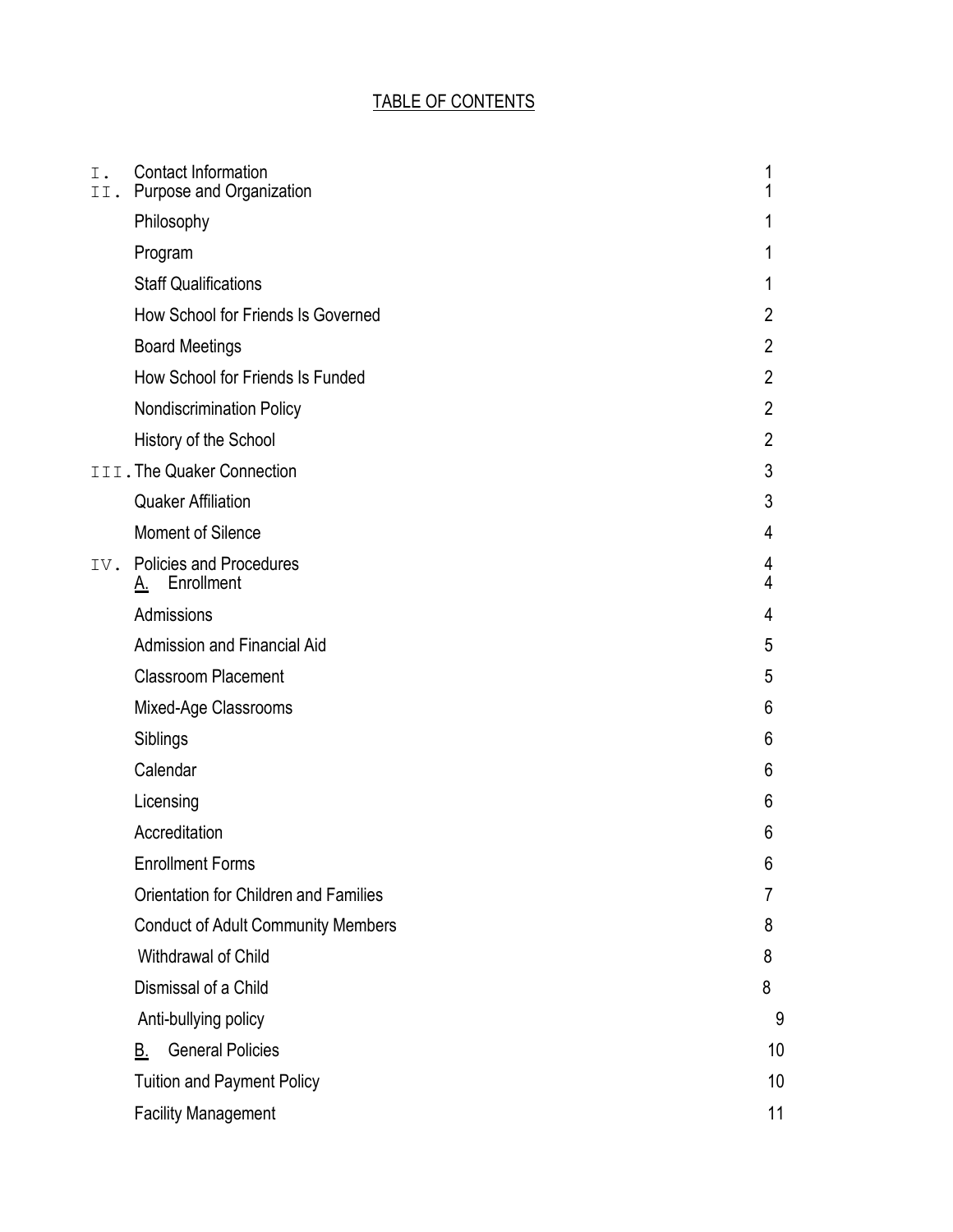| Hours of Operation                                 | 11 |  |
|----------------------------------------------------|----|--|
| Sign in/Sign Out                                   |    |  |
| Late Pickup                                        | 11 |  |
| Custody of Your Child                              | 11 |  |
| <b>Confidentiality and Records</b>                 | 12 |  |
| Open Door Policy                                   | 12 |  |
| <b>Emergency Closure</b>                           | 12 |  |
| Snowy / Inclement Weather Days                     | 12 |  |
| <b>Emergency Plan and Procedures</b>               | 12 |  |
| <b>Fire Drills</b>                                 | 14 |  |
| Morning Drop-off                                   | 15 |  |
| Departure / Pick-up                                | 15 |  |
| Parking                                            | 16 |  |
| Children arriving by car                           | 17 |  |
| Toys from home                                     | 17 |  |
| Security                                           | 17 |  |
| Health, Oral Health and Illness Policy             | 17 |  |
| Medications - Administer Medication for Children   | 18 |  |
| <b>Medical and Dental Emergencies</b>              |    |  |
| Minor Accidents at School for Friends              |    |  |
| Child Abuse and Neglect - Prevention and Reporting |    |  |
| Reporting of Unusual Incidents                     |    |  |
| Playground                                         | 23 |  |
| <b>Teachers as Babysitters</b>                     | 23 |  |
| Children's Program<br><u>C.</u>                    | 24 |  |
| <b>Child Personal Items</b>                        | 24 |  |
| Toileting                                          |    |  |
| Daily Schedule                                     | 25 |  |
| Supervision                                        |    |  |
| Nutrition                                          |    |  |
| Food Preparation, Service and Storage              |    |  |
| Nap                                                |    |  |
| Outdoor play                                       |    |  |
| <b>Field Trips</b>                                 |    |  |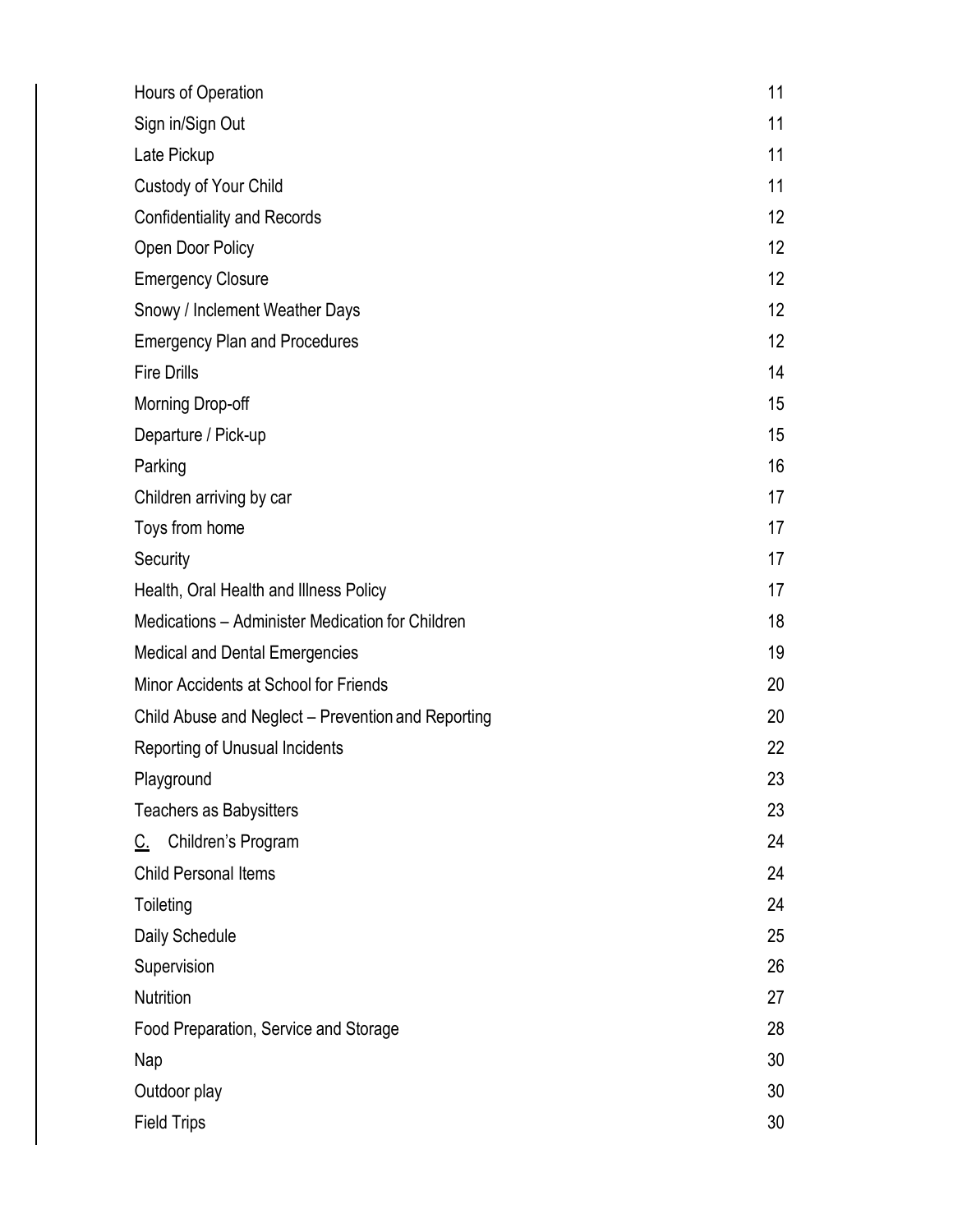| Parties                                 | 31 |
|-----------------------------------------|----|
| Animal and Pet Policy                   | 31 |
| Graduation                              | 31 |
| Guidance and Discipline                 | 31 |
| <b>Classroom Rules</b>                  | 32 |
| <b>Assessment Plan</b>                  | 32 |
| Inclusion                               |    |
| Gunplay                                 | 33 |
| <b>Sexuality Development</b>            | 34 |
| Nurturing                               | 34 |
| Caretaking                              | 34 |
| <b>Holiday Policy Statement</b>         |    |
| <b>Parenting Resources</b><br><u>D.</u> | 35 |
| <b>Parent Orientation</b>               |    |
| Parent Workshops                        |    |
| Parent Involvement Opportunities        |    |
| <b>Parent-Teacher Conferences</b>       |    |
| <b>Reporting of Complaints</b>          |    |
| Ways to Get More Out of the Program     |    |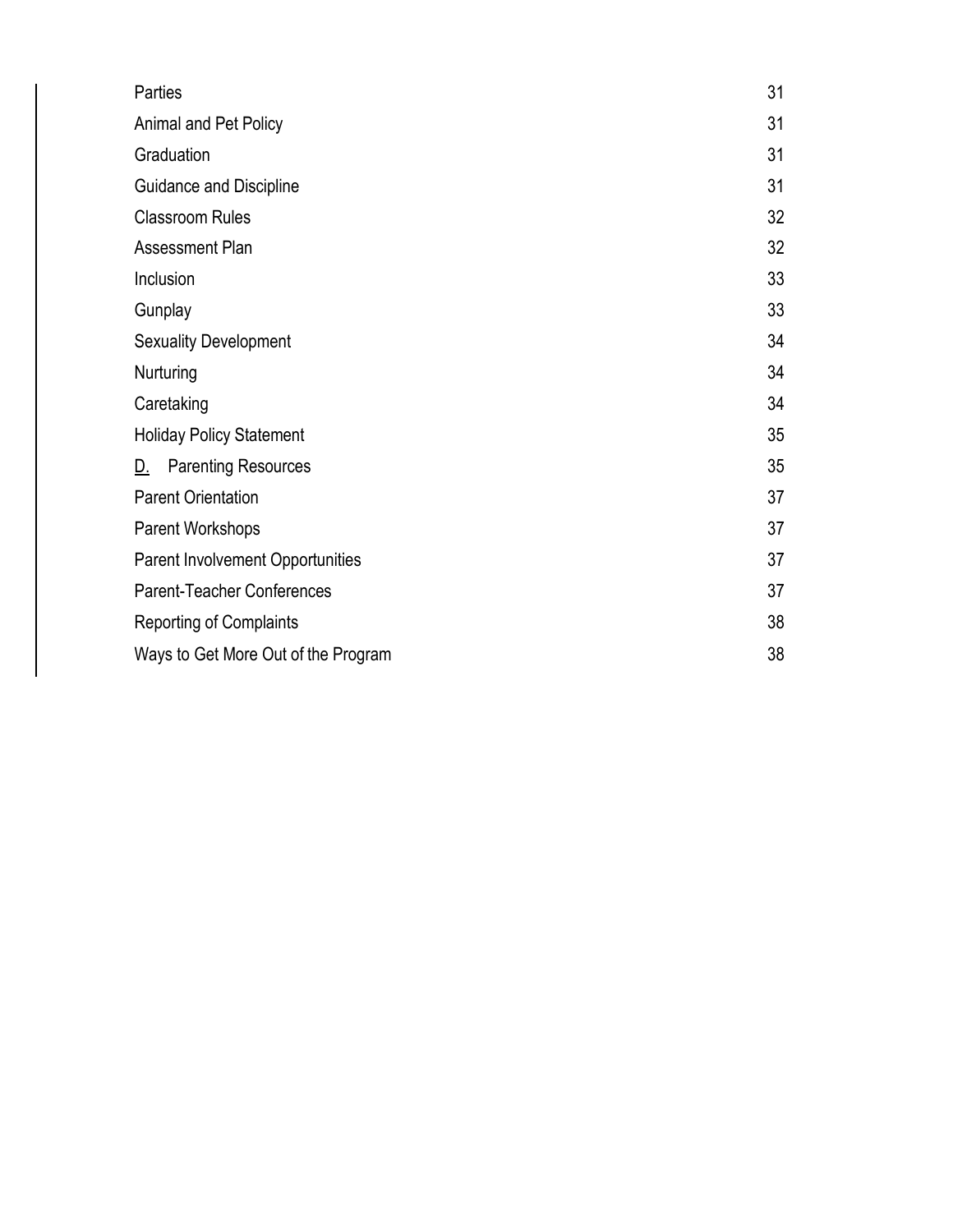## **I. SCHOOL FOR FRIENDS CONTACT INFORMATION**

School for Friends 2201 P Street, NW Washington, DC, 20037

[www.schoolforfriends.org](http://www.schoolforfriends.org/)

Office Phone: 202-328-1789

Office Fax: 202-328-6830

Head of School: [bartis@schoolforfriends.org](mailto:bartis@schoolforfriends.org)

Operations Specialist: bpalazzolo@schoolforfriends.org

Tigers Classroom: 202-328-5411 Eagles/Sea Lions Classrooms:202-387-6294 Monarch Butterflies Classroom: 202-387-3020 Red Pandas/Leatherback Turtles Classrooms: 202-328-2208

### II. **PURPOSE AND ORGANIZATION**

#### PHILOSOPHY

School for Friends is a preschool that provides a loving, caring,and supportive educational environment for children 18 months to five years of age. The curriculum reflects the Quaker values of cooperation, equality, and nonviolence.

The school encourages all aspects of a child's development - social, emotional, physical and cognitive - in a setting that is safe, warm, and cheerful. The teachers help the children develop positive self-concepts and understand others from diverse backgrounds.

#### PROGRAM

School for Friends offers programs for both toddlers (18 months to 2 ½ year old) and preschoolers (3-5 year old).The curriculum is based on the perspective that children learn through experience—through involvement with other people and with the environment.The curriculum includes activities in the areas of language, art, dramatic play, music, science, and math. Ample time is provided for indoor and outdoor play. Field trips are an integral part of our curriculum.

#### STAFF QUALIFICATIONS

Each classroom has a lead teacher with the following qualifications:an associates' degree or higher (preferably a bachelors) from an accredited college or university in early childhood education or a related field OR an associate's degree or higher with EITHER at least fifteen credit hours in early childhood education or early childhood development OR a Child Development Associate(CDA)credential.

Each classroom will have at least one assistant teacher with a Child Development Associate(CDA) credential, plus one (1) year of supervised experience working with children in a licensed Early Childhood Education setting.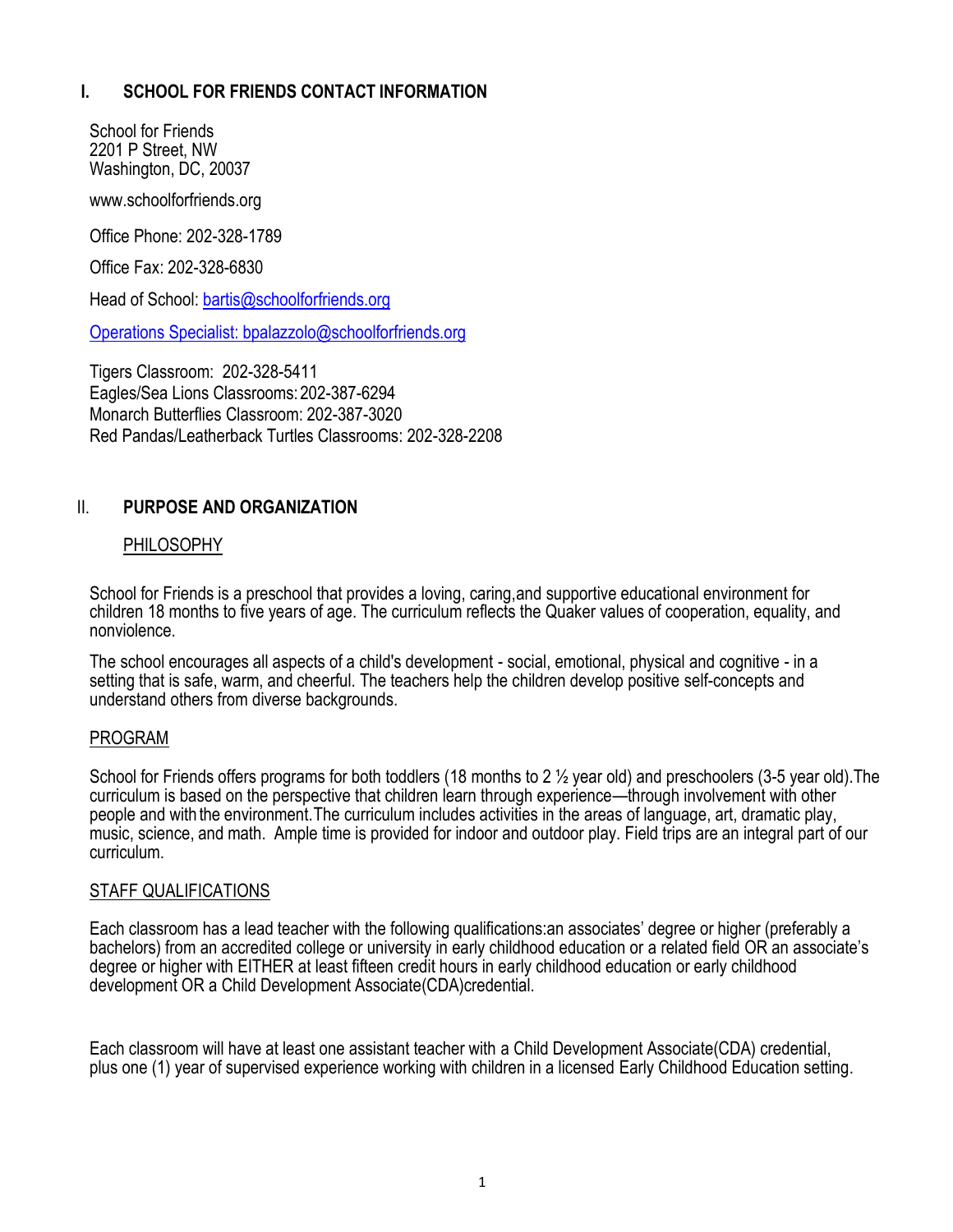## **HOW SCHOOL FOR FRIENDS IS GOVERNED**

School for Friends is governed by a Board of Trustees consisting of four parent representatives, Quakers, and the Head of School. New parent Board members are selected by a nominating committee appointed by the President from parents who are willing to serve and are approved by the acting Board. Most Quaker members are selected by the Friends Meeting of Washington. School policy decisions are made by consensus.

Is School for Friends a parent-run school? Yes and no. The group of parents who created the school did two things that determined how the school would be governed. They hired professional staff with knowledge of early childhood to direct and teach inthe school. They elected to be a Quaker school by accepting a generous donation for start-up costs from the Friends Meeting of Washington.

They wrote these decisions into the by-laws of teSchool. As a result, parents have a strong voice in the policies of the school through their parent representatives on the board, yet theirs is not the only voice - the school is not aparent cooperative. For more details on the governing of the school, see the by-laws.

### **BOARD MEETINGS**

Board of Trustees meetings are held monthly. Parent Board members serve as representatives of all the parents.

### **HOW SCHOOL FOR FRIENDS IS FUNDED**

Tuition is the largest source of income to meet the school's budget. Parent-organized fundraisers throughout the year augment the budget and provide additional funds for financial assistance and special projects. A modest amount of financial assistance is available to a limited number of families to help meet tuition charges. The scholarship fund has been set up to provide financial assistance and is funded in addition to the fundraisers by setting aside a portion of the tuition collected each month.

#### **NONDISCRIMINATION POLICY**

The school admits students of any race, color, national and ethnic origin, gender or creed to all the rights, privileges, programs and activities generally accorded or made available to students at the school. It does not discriminate on the basis of race, color, national and ethnic origin, gender or creed in administration of its educational policies, admissions policies, scholarship programs, and other school- administered programs.

#### **HISTORY OF THE SCHOOL**

School for Friends exists because of the cooperative efforts of parents, staff, members of the Friends Meeting of Washington(Quakers), and Church of the Pilgrims.

 In 1981, a small group of neighborhood parents and Quakers founded the Friendly Child Care Center, a one-room school at the Friends Meeting of Washington location (the name was later changed to School for Friends). We used a \$6,000 seed grant from the Friends Meeting of Washington to purchase equipment and supplies. From the start, the program provided full and part-time care to working parents of children ages two to five years old. In the first year, we established our scholarship fund within the operating budget. Most of our fund-raising money for the first three years went to thescholarship fund. We have also received grants from the Miles White Society of Baltimore, a Friend's foundation, for the scholarship fund and for parent education.

The Board, staff, and parents have worked together to create the scholarship fund, raise staff salaries and benefits, encourage a high level of parent engagement, and establish a curriculum based on principles of Quaker educational philosophy.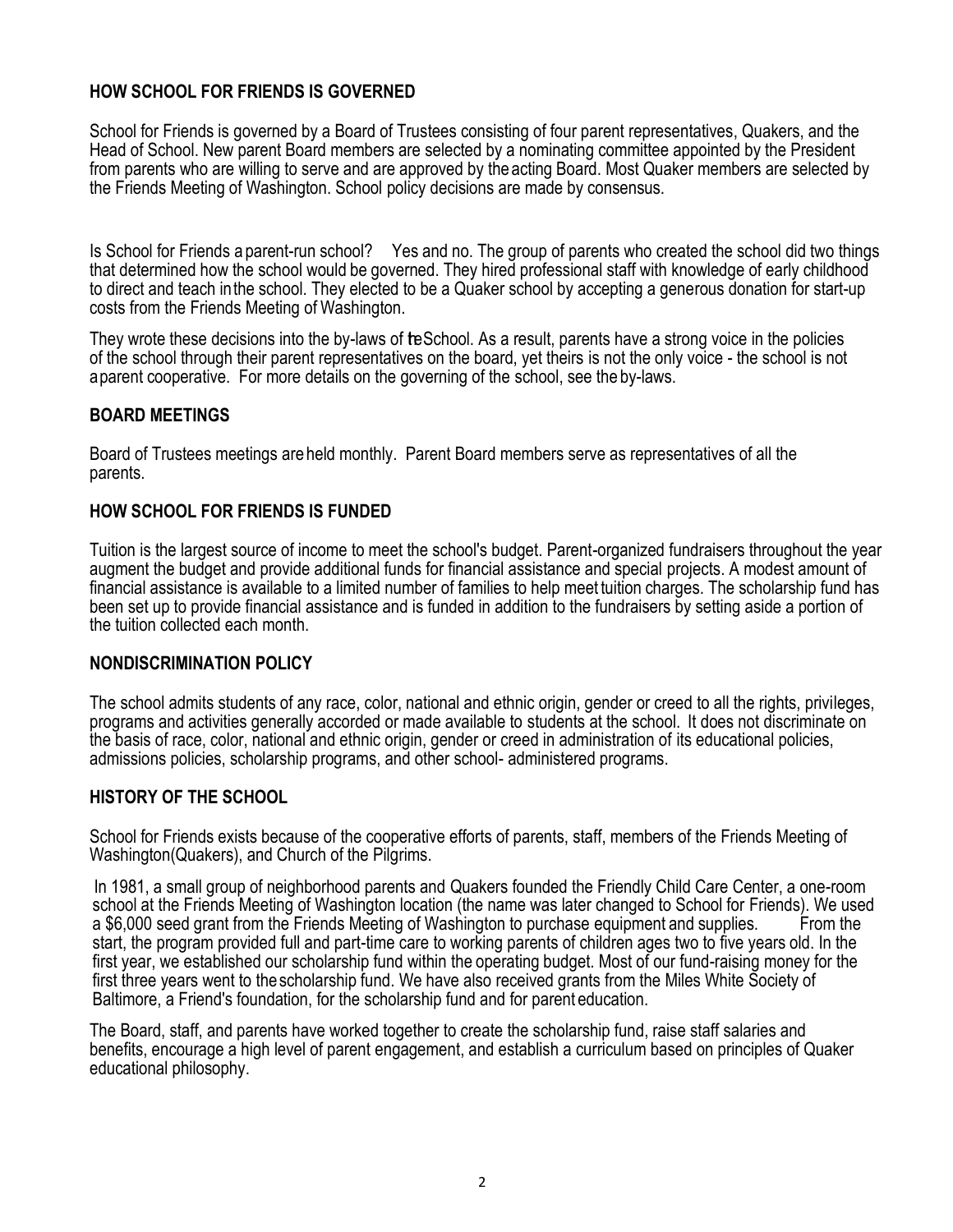There is a strong sense of continuity at School for Friends. Among the parents, several have returned with their second, third, and fourth children. Many alumni families remain involved through their contributions and participation inschool events. Since 1981, we have provided financial assistance tomany families. There are few nonsubsidized child care centers in the city that have a scholarship fund that assists so many of its families.

Because parent involvement has been necessary and encouraged,parents have contributed (and continue to contribute) their talents and time.

The staff has worked hard to incorporate the principles of nonviolence, equality, and cooperation into thedaily curriculum. We have also strived to provide developmentally appropriate educational experiences, through other activities such as field trips.

In 1983 School for Friends received its non-profit status as an independent educational facility.

As we became better established, our reputation as a quality early childhood education program grew. Responding to the urging of the parents, we began to move towards expansion in 1984.

As in the beginning, the plans for expansion were developed by a small group of people and eventually involved the whole school community and prospective parents. New families in 1984-85 contributed a fee that provided the seed money forthe expansion. Other fundraising included: grants from the Advisory Neighborhood Commissions 2B and 1D and the Dupont Circle Citizens Association, and individual contributions. It was agreed that School for Friends at Quaker House and Pilgrims would operate as one school. In 1984, School for Friends expanded from twenty-five families to 60 families, from five staff to fourteen staff, and from one classroom to three. In 1991 we added yet another classroom at Pilgrims - the first floor RainbowRoom.

# 1. **THE QUAKER CONNECTION**

### **QUAKER AFFILIATION**

School for Friends is a Quaker school mainly in its concern for Quaker values as reflected in the curriculum. The principles of non-violence, equality, and cooperation are reflected in how the program isrun.

Staff members attend a seminar for educators new to Quaker schools during their first year. They also spend a good deal of time considering how to deal with violence (e.g., gunplay and hitting) and superhero play at school. (See the section entitled "Gunplay.")

Some of our board members are Quaker and generally selected by the Friends Meeting of Washington, as is required by our membership in the Friends Council on Education. The Friends Meeting supports our scholarship fund that creates economic diversity in the school.

Two testimonies of Friends are specifically reflected and exemplified in our curriculum. First of all, we seek to recognize that of God in each person through creating and supporting a diverse community. It is our curriculum goal to help children relate to, respect, and work with people different from themselves. Teachers at School for Friends endeavor to have children understand different perspectives as well as recognize others' feelings. We are committed to providing acurriculum that enables each child to celebrate his/her unique talents and heritage and those of others.

Secondly, Friends' peace testimony is exemplified in the way we incorporate developing social skills with the goal of peaceful resolution of conflict. Teachers give the children at School for Friends the support they need to navigate conflicts. Oftentimes we help them learn phrases and techniques of conflict resolution – stating the problem, listening to the other child/children involved in the conflict, and working on a mutually agreed upon solution. Sometimes, conflicts are resolved by helping children remember the rules.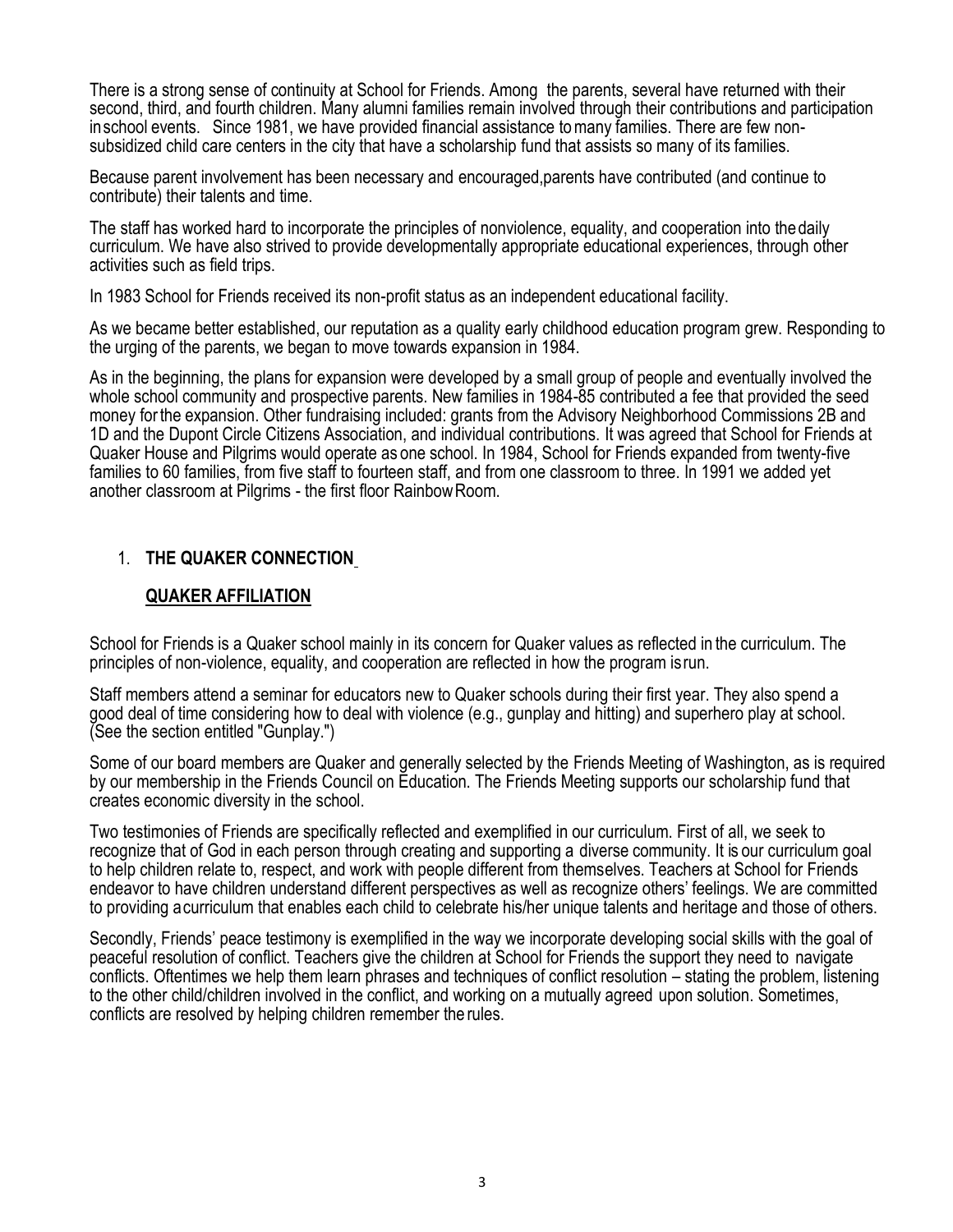### **MOMENT OF SILENCE**

School for Friends has made Moment of Silence a part of its curriculum, believing in its important contribution to school life. Even the youngest of the children is taught how to use Moments of Silence effectively.

Quaker Meeting for Worship is silent. No one leads the group in ceremony. Quakers believe each person can guide himself/herself toward his/her own truth and that silence is the context in which this process can occur. In a gathering of silence, children learn to listen to their own thoughts. A first-time observer of an adult Quaker Meeting for Worship might say, "Nothing is happening. They just sit there." Likewise, a visitor during a School for Friends Moment of Silence might say, "The children are wiggling. They can't possibly be getting anything out of this."Is there more happening than meets the eye? Is the effort one must make to reach silence worth it?

School for Friends believes it is. In the morning and afternoon, each classroom observes a Moment of Silence for at least a few minutes. During these times teachers help children become comfortable with silence and encourage them to make good use of it. Teachers may choose to give the children an idea to focus on. They can also begin the silence without makingsuggestions.

Simply establishing silence for a brief moment is quite an accomplishment for a group of 18 months to five year olds.

Regardless of age, children can come to appreciate Moment of Silence as a peaceful time away from the rest of the day.

Sometimes after Moment of Silence, thoughtsare shared. What kind of thoughts? Almost anything special to children. They speak of people they love, their pets, and simple observationsof nature. Central to the purpose of a Meeting for Worship is an acceptance of what is important to another.

Because our Moment of Silence is not solitary but rather carried out in the presence of others, it encourages a sense of belonging. At School for Friends it is hoped that our children will come to see the group silence as an opportunity to be with others in a special way.

### **2. POLICIES AND PROCEDURES**

#### A. **ENROLLMENT**

#### ADMISSIONS

The following criteria are used to determine which families we admit to the school:

- 1. Parental involvement with school activities;
- 2. Gender of the child;
- 3. Age of the child;
- 4. Minority group status of the child or family;
- 5. Quaker affiliation of the family;
- 6. Previous enrollment of a child in the family;
- 7. Residence in the immediate neighborhood

We do not admit children based primarily on the date of application.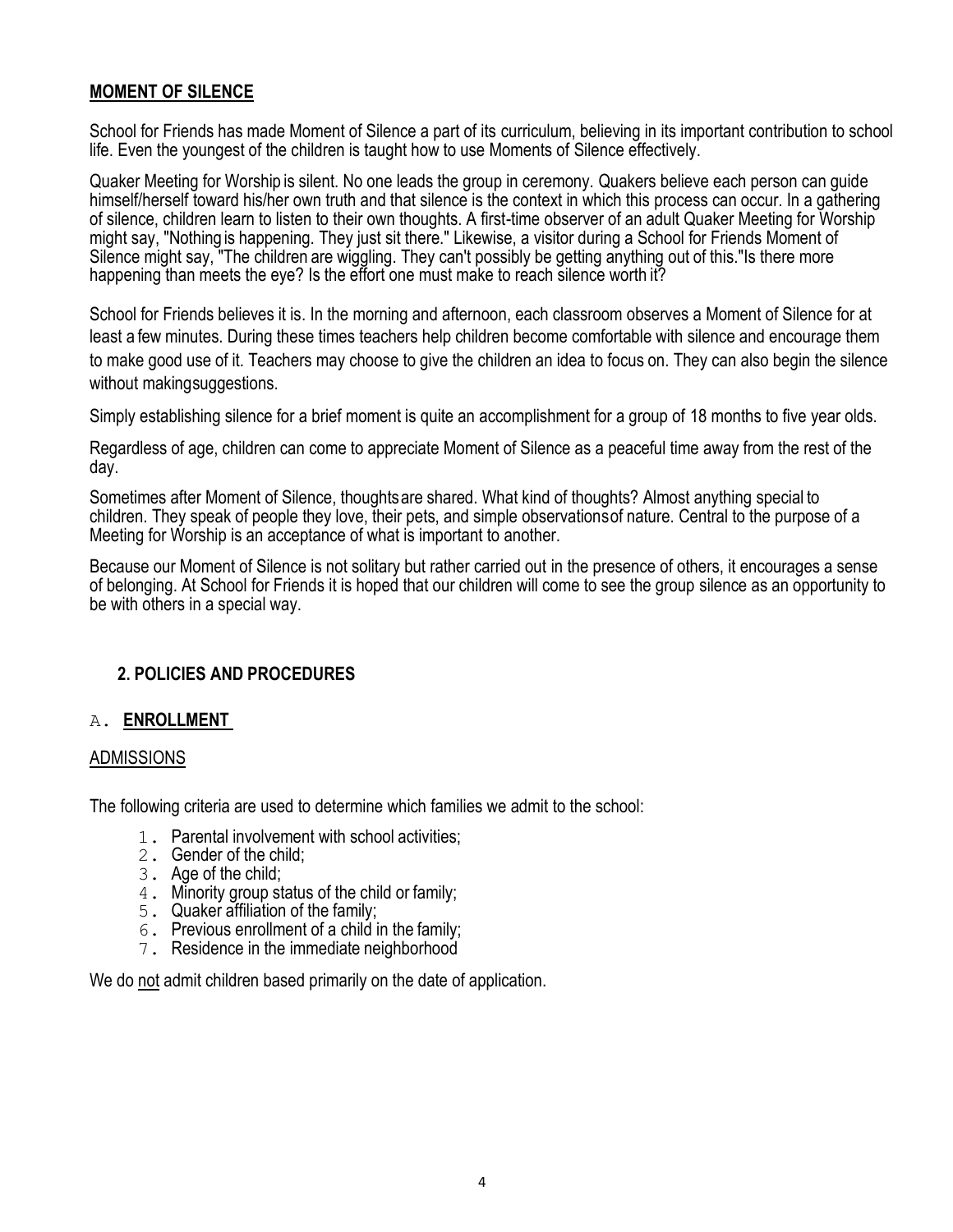# ADMISSION AND FINANCIAL AID APPLICATIONS FOR CURRENT FAMILIES FOR FOLLOWING YEAR

Families must notify the school of their intent to re-enroll the following year by March lst. Families on financial aid must reapply every year by March lst.

CLASSROOM PLACEMENT - Principles that guide the Head of School in making decisions.

Our primary consideration in placement is the welfare of all the children, at the same time taking into account strong individual needs.

Our licensing by the District determines the maximum number of children for each classroom. Our budget requires 70 children.

We look at the specific needs of the child: For example, if a child functions better in a smaller group; if two children are particularly close in a way that is very productive for the emotional and developmental growth of both children; or if a child needs to be the oldest in a group rather than the youngest. The Head of School gets input from the child's parents and teachers. We take into consideration parents' preferences and try to respect them. However, because we must create cohesive and balanced classrooms, we may not be able to accommodate parental preferences. The decision for placement rests finally on the Head of School.

How can you help your children with changes that will take place for them in September? Your preparation of your child plays a big role in how well they make this transition. Adapting to change is one of the most important skills a child develops. Your child becomes more resilient as a result of mastering small changes during which he/she is being supported by his/her teachersand parents. We appreciate your help in this.

The School's policy is that a child will not be transferred from one classroom to another before January. Movement from one classroom to another can have a negative effect on all families and the schoolthat outweighs the potential benefits of a transfer.

#### **MIXED-AGE CLASSROOMS**

Sometimes at School for Friends, classrooms are comprised of different ages. The atmosphere and environment we work to create at School for Friends is one of a family and neighborhood where mixed-age friendships are common. In a mixed-age classroom, older children learn how to be leaders and to help others, and younger children develop a wider range of skills through joint activities.

Often children who are equals in a particular area--in physical size, verbal fluency, or athletic skills--are not always thesame age. A mixed age classroom brings other opportunities for children to make friendships based on skills and interests.

There are, however, times during the day when smaller groups of children who are closer in age get together for teacher-directed activities. What makes an activity for a two and three-year-old different from an activity for a four and five-year-old is mainly its length and complexity. Toddlers, two year olds and three-year-olds in a group tend to have shorter attention spans than a group of four and five-year-olds. Most four and five-year-olds are curious enough about a subject, e.g., fire fighters, to focus on a lengthy explanation before active play. Two and three-year-olds in a group generally prefer to be active right away. For example, they like to get up, put on fire hats, and imitate a fire engine by running around the back yard. Later both groups of children can bring what they have learned to indoor and outdoor free play. We find that even children who are cognitively advanced for their age benefit from the mixed age group.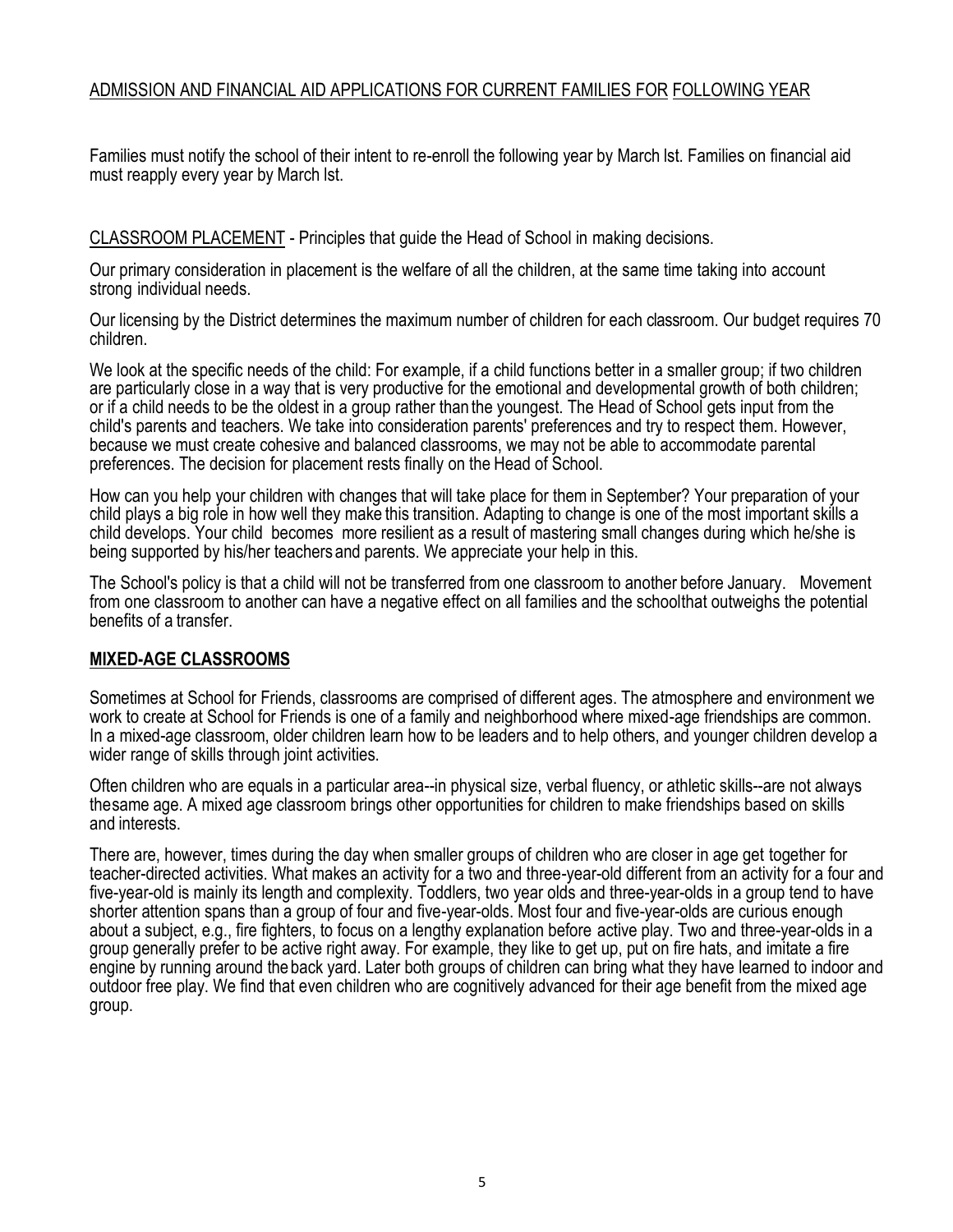The younger children are intellectually stimulated by older children. And older children, although sometimes cognitively more advanced, develop self esteem and nurturing capabilities in their interactions with young children. A mixed age group offers children flexibilityand experience that are not available in same age classrooms. See also "Inclusion".

### SIBLINGS

Our policy toward enrollment of siblings other than twins is that they not be in the same classroom at the same time. This facilitates their forming relationships with others.

### CALENDAR

School for Friends is open all year. We have a summer program. It is closed on all federal holidays, holidays at the end of the calendar year and on an additional teacher preparation days in April and one week in August.

#### LICENSING

School for Friends is licensed as a Child Development Center by the government of the District of Columbia, Office of the State Superintendent of Education (OSSE). This license is renewed through inspection each year. Among other things, having a license means we have a certificate of occupancy,appropriate program supplies and equipment, a fire evacuation plan, first aid training, proper health and medical forms for children and staff, credentials for staff, and proper staff/child ratio.

#### ACCREDITATION

School for Friends is accredited by the Academy for Early Childhood Program Accreditation. The Academy administers a national,voluntary, professionally sponsored accreditation system for all types of schools and child development centers. The Academy is a division of the National Association for the Education of Young Children, the nation's largest organization for early childhood educators.

Early childhood programs accredited by the Academy have voluntarily undergone a comprehensive process of internal self-study, invited external professional review to verify compliance with the Academy's Criteria for High Quality Early Childhood Programs, and been found to be in substantial compliance with the Criteria.

#### ENROLLMENT FORMS

Parents must provide the School with certain forms and information as deemed appropriate by the OSSE Licensing regulations and the Board of Trustees. Such forms, contracts, and certificates shall be provided to parents and returned to the School in completed form prior to enrollment. These forms include: Registration Form, Personal Information Form, Child Health Certificate, Oral Health Form (if age 3 or up), Parent Contract, Emergency Medical Treatment Authorization, HIPAA Form, Group Trip Permission Form, Videotaping and Media Permission Form, Activity Checklist Form, Email Form, and Grandparent/Friends Form.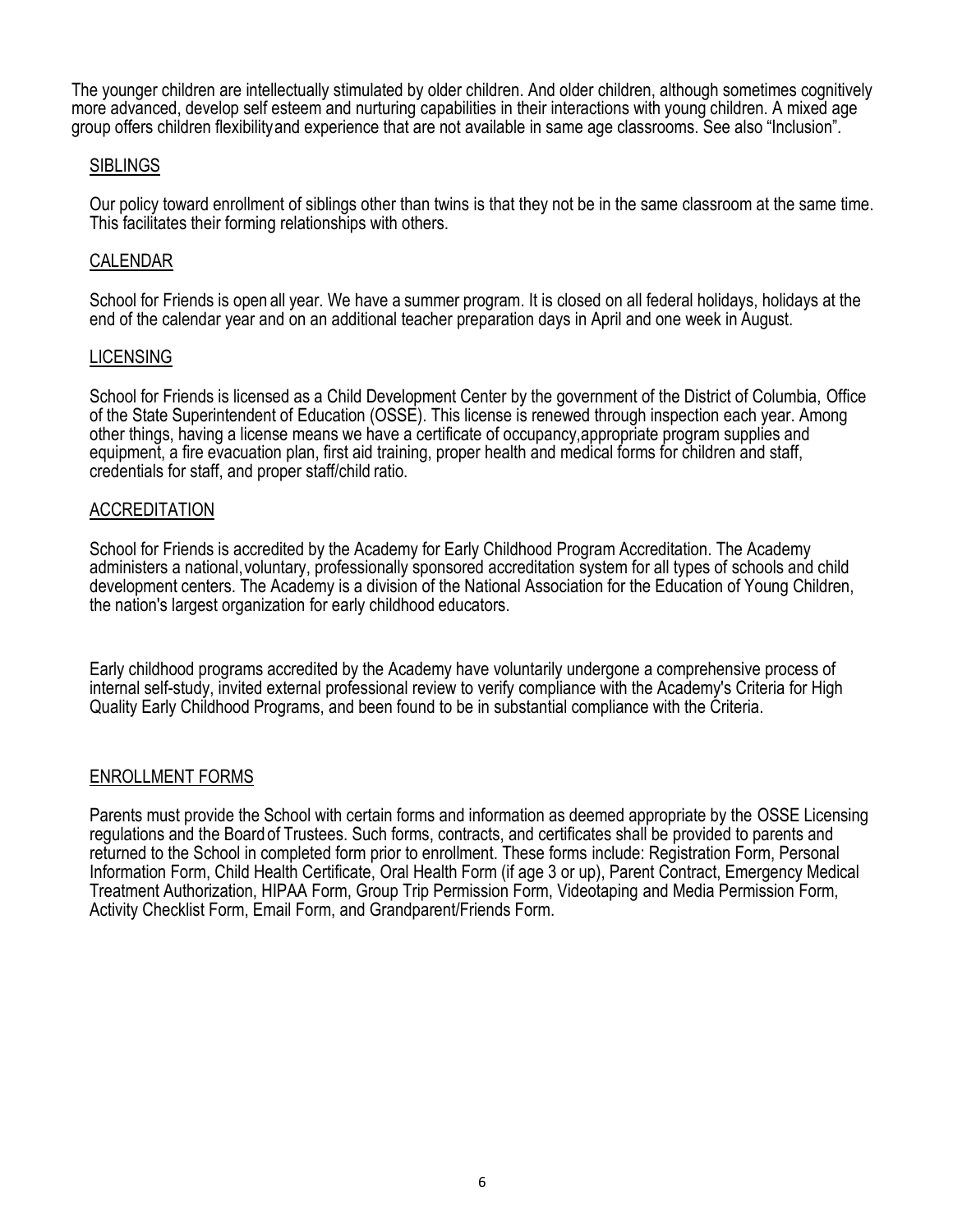## ORIENTATION FOR CHILDREN AND FAMILIES

Policies:

- 1. The program's philosophy is in all web and printedmaterial
- 2. Curriculum goals and objectives are in the same material and reviewed at parent orientation/back to school night
- 3. The program is committed to welcoming children andfamilies
- 4. Guidance and discipline is discussed during the family's initial tour and at parent orientation/back to school night

### Procedures:

**Initial child/family visit -** During the month of August (or the month before any child begins mid-year), children and parents are invited into the school for a couple visits – to play on the playground, visit the classroom, and meet the child's teachers. Parents are encouraged to take pictures of the environment to use as talking points at home with the children. The teachers show them the symbol that will be on all their belongings (coat hook, clothes bin, etc.), and in the older classrooms, they choose their own symbol.

Meanwhile, teachers review the **personal information forms** that parents supply as part of their enrollment packet.

**Transitions -** In September in the toddler classrooms, half the children come the first day and stay home the second. The other half comes the second day. Only on the third day are allchildren present. Parents are encouraged to facilitate transitions as they understand their children, but in general are encouraged to stay only a short while for the first few days. Our goal is for the children to build trust with their new teachers as soon as possible. However, if a parent knows that his/her child needs more time with the parent at transition, the teachers support them. Sometimes teachers suggest to the parentsthat their child is ready to be left alone but only after rapport has been built up with the parents and a number of days have passed.

**Parent orientation/back to school night** – usually the second or third week of the school year. During that meeting, the Head School introduces the staff and goes over parent involvement, key policies in the handbook (such as **building security and access, medications, and inclusion or exclusion of ill children)**, support for children with learning differences and **special learning needs**, and fall family events. She also discusses strategies for ongoing **communication** with families – signs, notes, emails, phone calls, and most importantly face-to-face discussion between teachers and parents at drop off and pick up.

In the classrooms, teachers ask parents what questions they have - to describe their child, express a concern, or share something they want their child to learn.

Teachers describe the curriculum – how play figures into it, room arrangement and play areas, schedule, curriculum, and **learning goals and objectives**. Teachers then explain the school's **guidance and discipline** policy. Teachers of toddlers focus also on transitions and separation, explaining the importance of having family photos in the classroom. Finally the teachers talk about parent/teacher conferences.

Many other procedures are covered in the parent handbook, forinstance

– payment, meals and snacks, sleeping arrangements, and field trips.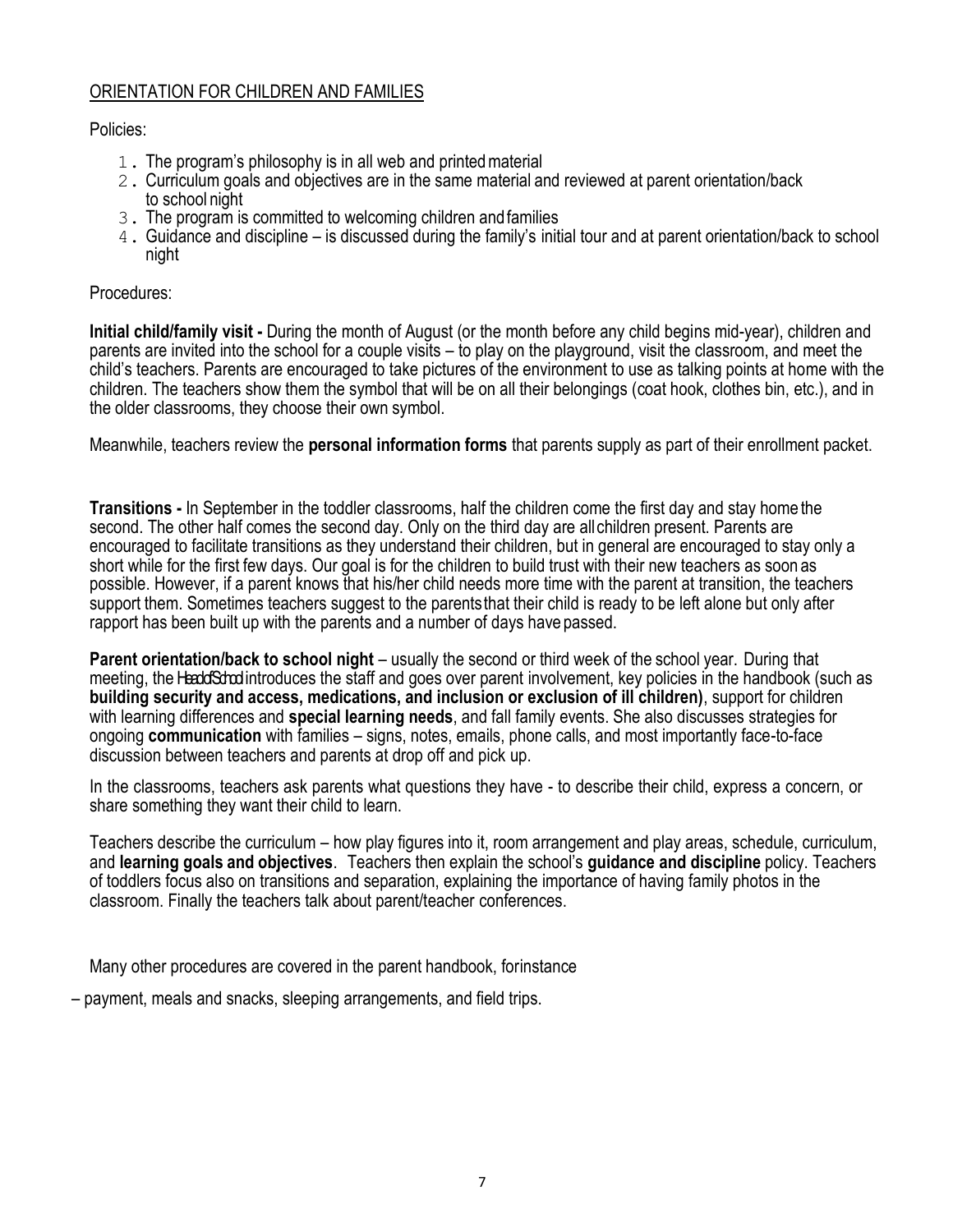### CONDUCT OF ADULT COMMUNITY MEMBERS

As members of a community, adults at the school should strive to provide the children with a model of civil and respectful behavior. Interactions between adults should support a caring and safe environment for everyone.

Given that differences in opinions can arise, it is important that adults are aware of the behavior children observe when there is the potential for conflict. Children can learn a great deal by seeing adults approach and solve differences in a positive way.

Regardless of the problem, we expect community members to approach differences in opinion with an open mind and with respect for the other person and program policies. Language or behavior that is disrespectful, discriminatory, maligning or abuse to others, including children is never acceptable at the school.

No teacher or staff member shall be subject to harassment or inappropriate behavior by a parent, or other responsible adult. Inappropriate behavior includes repeated badgering as well as verbal abuse. Verbal abuse includes abusive language, raised voice, insults, profanity, threats, and upbraiding.

The integrity of the supervision and teaching time of children is the School's paramount concern and priority. In order to maintain that integrity, discussions with teachers of parental concerns should be scheduled outside of the regular classroom schedule. If parents or responsible adults attempt to address concerns regarding their child with a teacher while class is in session, the teacher may direct the adult to either set up an appointment or speak with the Head of School. Even if not immediately free, the Head of School is available to meet by appointment during the regular school day to discuss any concerns a parent or responsible adult may wish to address. Adults should always feel free to call or email the School to schedule a meeting with teachers or the Head of School.

It is the School's goal to foster respectful and productive communications among parents, teachers, and staff. In order to preserve this mutually respectful climate, the Head of School shall take appropriate steps to ensure that teachers and staff are not subjected to harassment or inappropriate behavior. If a parent or responsible adult engages in severe harassment or inappropriate behavior or if harassing or inappropriate behavior occurs on a continuing basis, the School reserves the right to take whatever action may be necessary including, but not limited to, temporary suspension or permanent dismissal of the family from the School.

#### WITHDRAWAL OF CHILD

In the event that you wish to withdraw your child from the School, you are required to give the Head of School sixty days' notice in writing, or pay two month's tuition. There will be no exceptions.

#### DISMISSAL OF A CHILD FOR BEHAVIOR

#### **POLICY**

In an effort to ensure the safety and well-being of all SfF children and staff, if a child's behavior continues to jeopardize the well- being of a class and/or the children, SfF reserves the right to require a family to identify a more appropriate setting for the child. The policy is geared to involve parents throughout the process and to encourage a genuine collaborative effort to help the child learn more appropriate and safer means of expressing him/herself.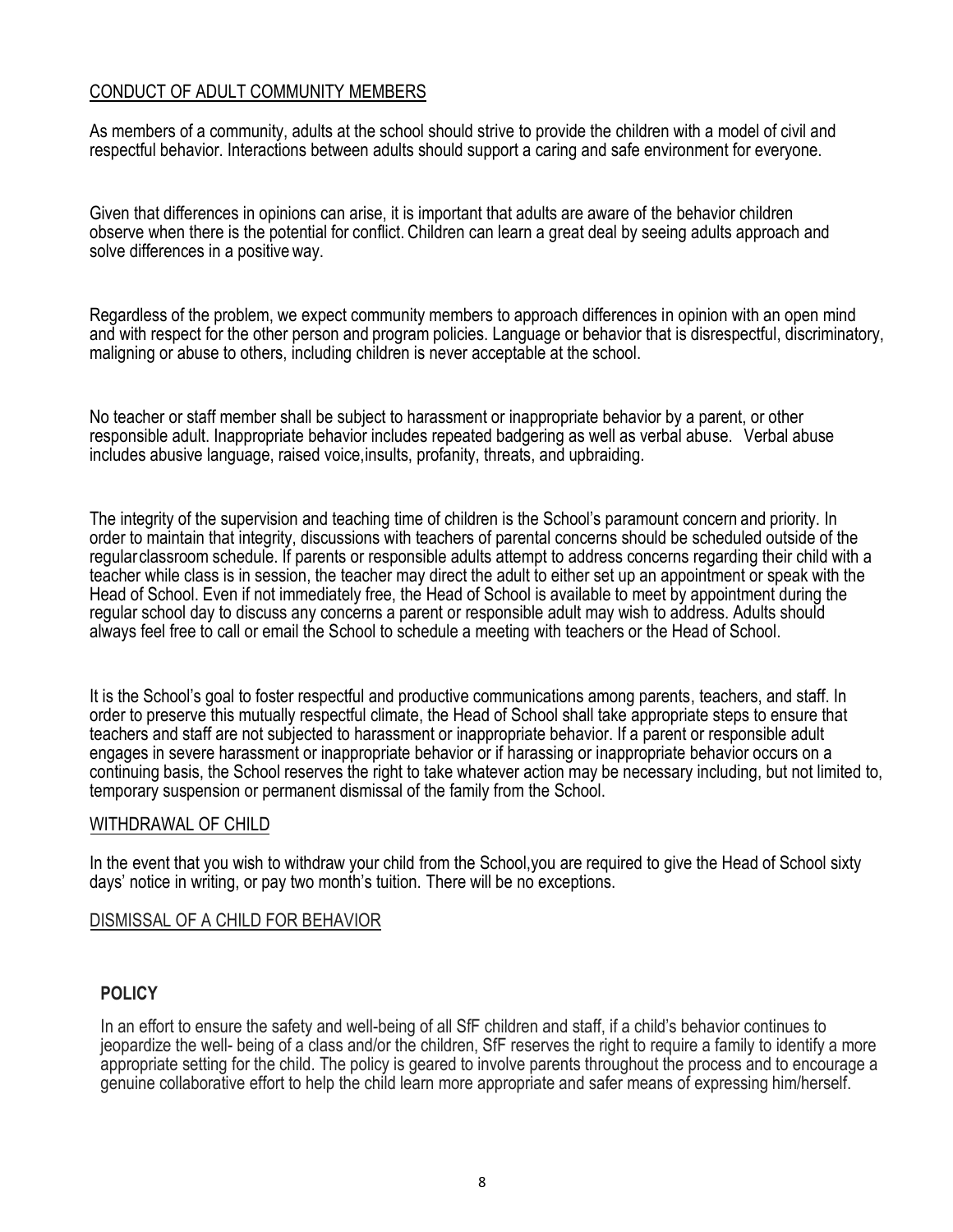# **PROCEDURE**

- 1. The teacher with support from the Head of School will notify the parent after a period of persistent, inappropriate and/or unmanageable behavior, for example verbal or physical harm to teachers or other children or disruption of learning in the classroom.
- 2. Continuance of inappropriate behavior following the initial notice to the parents by the teacher or Head of School will result in a mandatory parent meeting with staff within one week of notification that the inappropriate behavior has not improved.
- 3. A plan of action including a timeline for additional steps that may become necessary (including therapies and a behavior plan) will be developed and implemented in an effort to alter the inappropriate behavior. The School will use the services of Child Development Consultants, LLC. The typical duration of the plan of action to improve the child's behavior will be twomonths.
- 4. If the inappropriate behavior continues following two consecutive months of attempted intervention by the School and parents through adherence to the plan of action, the School may initiate dismissal of the child by giving the parents one month's writtennotice.
- 5. In the event the child's parent(s) are unwilling to accept or adhere to the plan of action and the child's behavior does not improve through efforts of the School, the two-month duration of the plan may be shortened and the School may initiate dismissal, with one month's notice.
- 6. Children who enter the School with a diagnosed condition, which may affect their ability to control their behavior, must provide a written explanation of the child's diagnosis, and a behavioral plan signed by the child's mental health provider. Parents must meet with the teaching staff and Head of School prior to the child's attending in order to review such a plan.
- 7. Non-compliance with any of the above requirements will result in dismissal from the School with a month's written notice.
- 8. The School may dismiss a child with a month's written notice if the child presents special needs which the School cannot adequately and reasonably meet, within ADA guidelines.

NOTE: While the School aims to serve all children, the School is also responsible for the safety of all students and staff.

At no time will restraints be used as a means of discipline or behavior control.

### ANTI-BULLYING POLICY

#### Objective and Purpose

The mission of School for Friends (SfF) is to provide a loving,caring, and supportive educational environmentfor children. Bullying is against our core values. Thus, to facilitate our mission, SfF, in consultation with families and teachers, has established this bullying prevention policy. This policy protects the dignity and safety of the SfF community and describes SfF's strategies to identify and prevent incidents. SfF will promptly investigate all incidents of bullying and provide appropriate remedies for all parties.

This policy serves as SfF's bullying prevention plan.

#### **Definitions**

SfF defines bullying as a severe and persistently repeated behavior, whether physical or verbal, the intent of which is to cause harm or that can reasonably be predicted to:

- 1. Place a child in reasonable fear of physical harm to their person;
- 2. Cause a substantially detrimental effect on a child's physical or mental health; or
- 3. Substantially interfere with a child's school performance or attendance.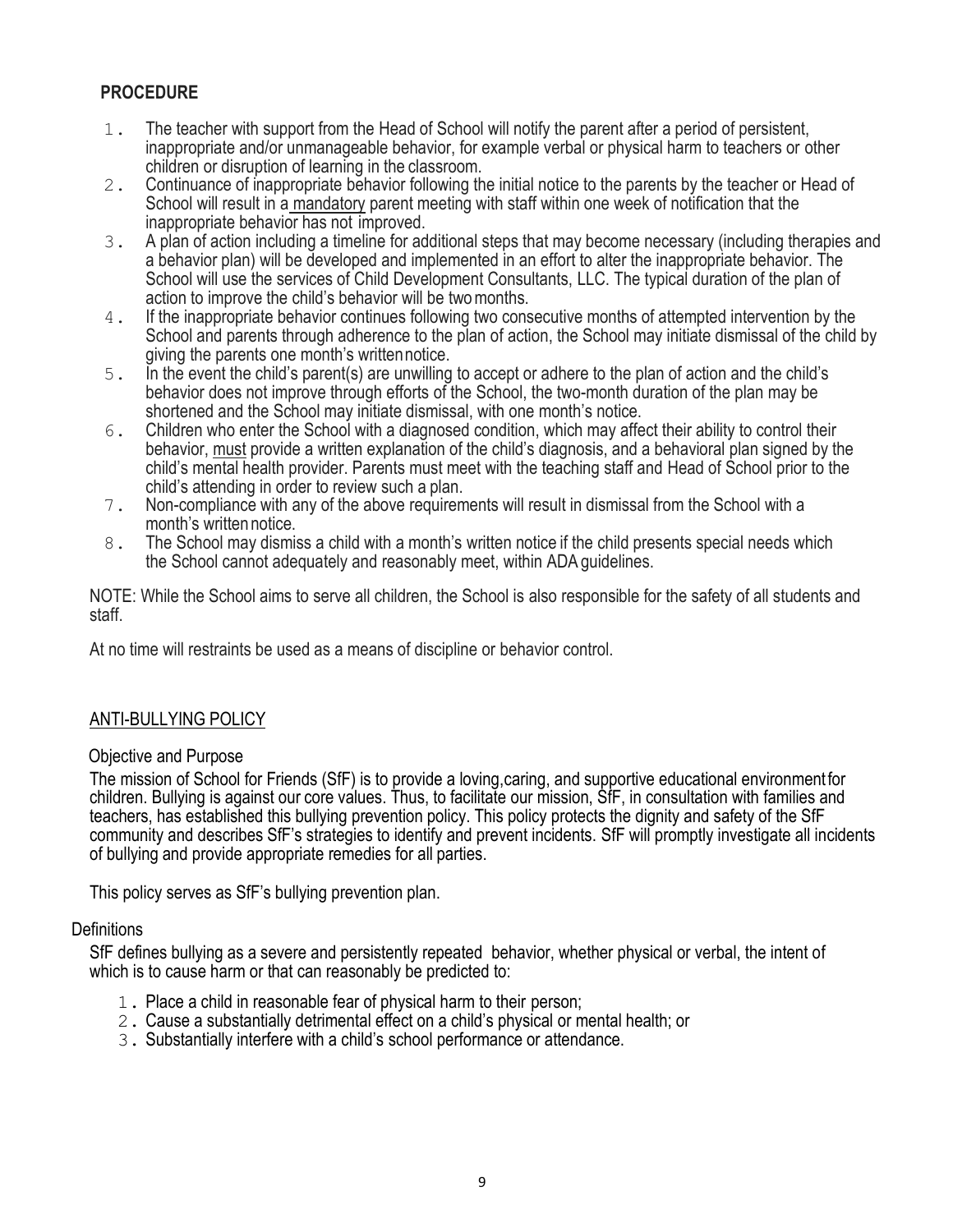It should be noted that bullying, as defined here, does not developmentally apply to children under four yearsof age. Children that age are still learning to control their behavior and our discipline/behavior management policy is in place to address that.

### **Prohibition against Bullying**

Acts of bullying are prohibited on the SfF grounds or during field trips and at SfF-sponsored events offSfF grounds. Retaliation against a child who reports bullying or provides information about an act of bullying is also prohibited.

#### B. GENERAL POLICIES

### TUITION AND PAYMENT

School for Friends is a small institution that operates on a tight budget, mainly on the income derived from tuition payments. It is extremely difficult to operate the school in a fiscally responsible manner if tuition payments are not made promptly when due.

A non-refundable enrollment fee, in an amount set by the Board of Trustees, shall be due and payable to the School upon enrollment.

The school accepts direct deposit ( ACH) transfers as payment. The school encourages families who are able and wish to do so to pay quarterly rather than monthly. Quarterly tuition is due on the first day of the following months: September, December, March, and June.

Otherwise, tuition is to be paid monthly, and payments are processed through ACH on the first day of each month.

The school will automatically charge families a \$15 late fee for each tuition payment that is not received by the School by the fifth day of the month and an additional \$5 fee for each additional week that payment is late. A \$10 fee will be charged for any check returned for insufficient funds.

The School recognizes that unforeseen circumstances may make a family unable to make a tuition payment. As soon as it appears to a family that it will be unable to make a tuition payment by the end of that month for which it is due, the family is obligated to notify the Head of School, in writing, of its request for a temporary deferment of tuition payment. Such a request is to be made no later than the25th day of the month. The request must include information on when and in what amounts corrective payments will be made.

The request will be conveyed to the Treasurer of the School and to one other member of the Board of Trustees. The family will be notified as soon as possible of the School's decision.

In the event of non-payment of an approved plan, the Board will determine what action should be taken, including possible termination of enrollment.

A child will remain enrolled during periods of prolonged absence (due to illness or vacation) if the family plans to have the child return. Tuition is due during these periods of absence. The tuition will not be prorated.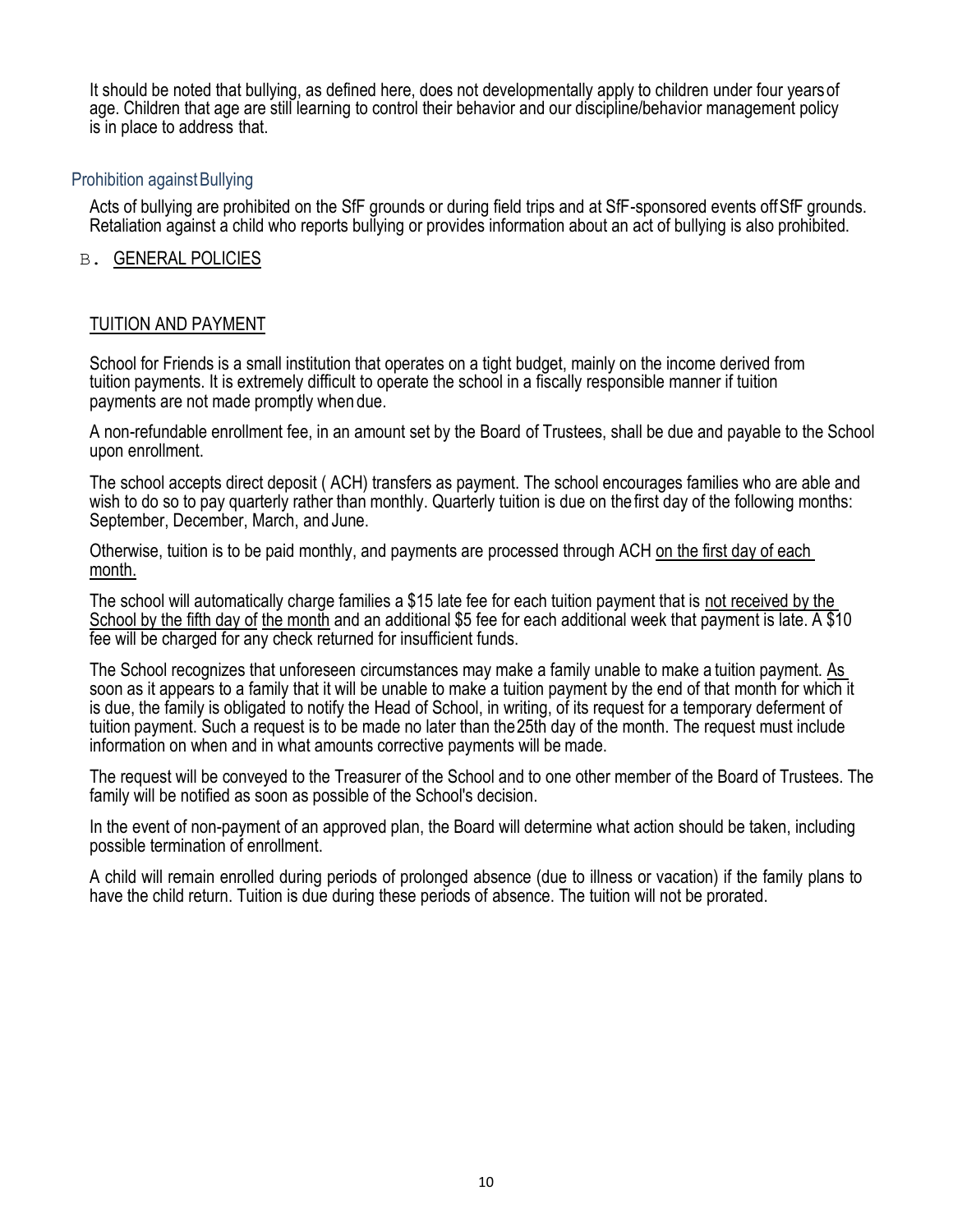### FACILITY MANAGEMENT

Maintenance of the facility and equipment.

School for Friends is a renter at Church of the Pilgrims. It is the responsibility of the Church to maintain the facility. That having been said, the school employs a "handyman" and the school's Building and Grounds committee takes on projects to maintain the facility and equipment, too. They have a budget to do so. Teachers identify and report to the Head of School whenever the facility or equipment need maintenance and/or when there is a health or safety problem. Teachers order new equipment when needed and ask the Building and Grounds Committee to make minor repairs.

#### HOURS OF OPERATION

School for Friends opens at 8:00 a.m. and closes at 6:00 p.m. The school closes and the staff leaves at 6:00 p.m. sharp. Please pick up your child as close to 5:45 p.m. as possible to allow time for a smooth departure. Be sure to arrive no later than 5:55 p.m. If you cannot arrive by 6 p.m., it is your responsibility--and not the staff's--to arrange for someone else to pick up your child. You might set up an arrangement with another parent for when you cannot make it in time. It is stressful for both children and staff when a parent arrives at 5:59 or 6:00 p.m.

#### SIGN IN/SIGN OUT

Our accreditation and licensing regulations require that parents sign their children in and out each day. Teachers and the office feel this gives them yet one more way of keeping track of who is at school today, and who might have left early.

#### LATE PICKUP

A late fee of \$5 is charged between 6:00 p.m. and6:05 p.m. An additional dollar per minute is charged after6:05 p.m. If a family persists in being late, they may be asked to leave the program as a last resort. When fees for late pick-up reach or exceed \$30, the family and the Head of School must discuss terms of payment, and the child may not be brought to school until the late fees are paid infull.

Late fees are the responsibility of the contracting party, not of other parties who may be involved in the child's transportation.

#### CUSTODY OF YOUR CHILD

We request that parents (and others bringing a child to school) bring their child into the building and classroom, make contact with the teachers and not just leave the child at the door. Please help your child put away his/her belongings and lunch. We require that parents notify the School (teacher and the office) in advance if anyone other than the parent is to come and pick-up the child. On your registration form you have given us your telephone numbers and addresses so that we can contact you if a problem arises.

Note: Under DC laws, both parents may have the right to pick up their child, unless a court document restricts that right. The enrolling parent, who chooses not to include the child's other parent on the authorized pick up list, must file an official court document (e.g., current restraining order, sole custody decree, divorce decree stating sole custody). Absent that document, the center may release the child to either parent, provided that parent documents his paternity/maternity of the child.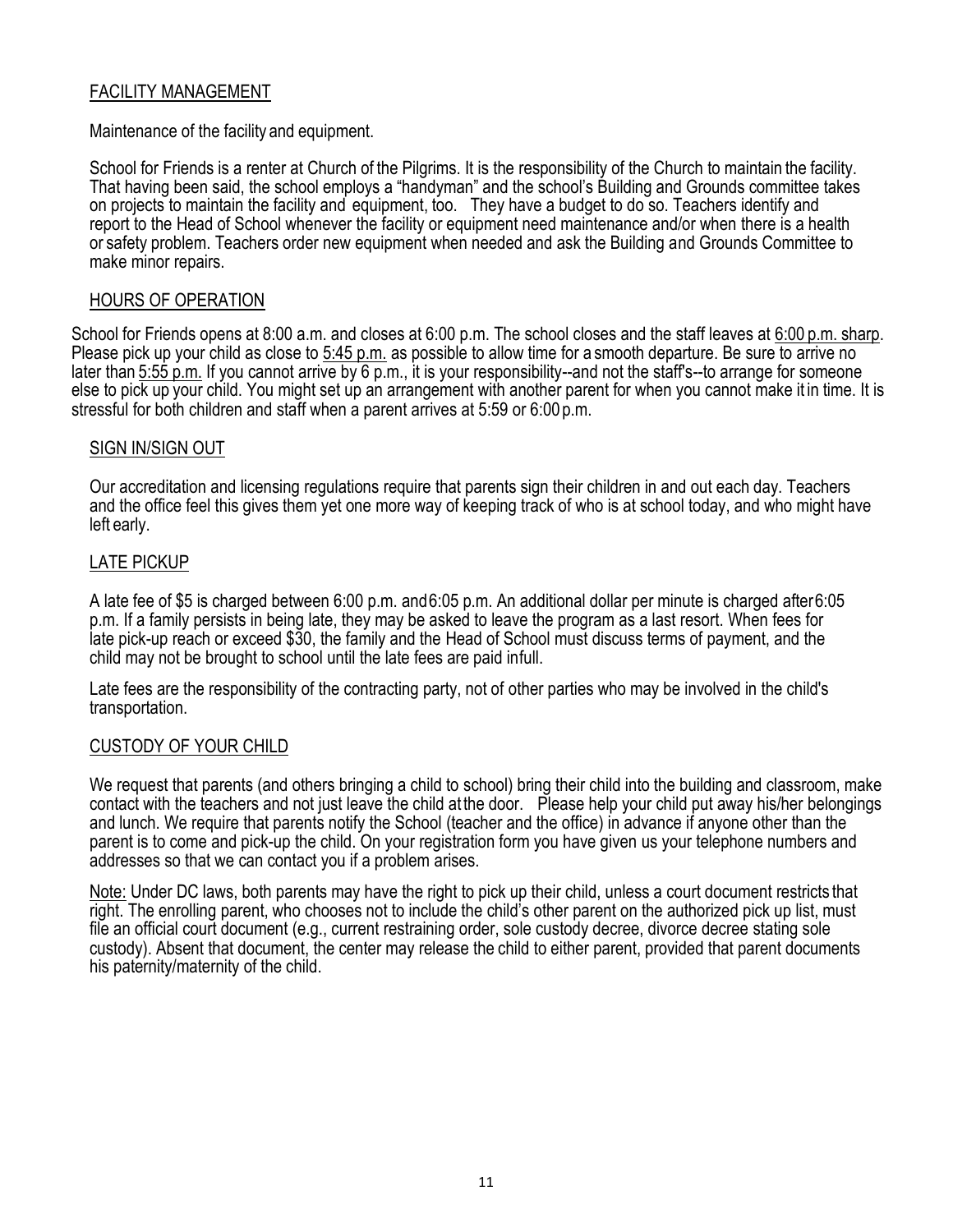## CONFIDENTIALITY AND RECORDS

In accordance with DC Licensing, the School maintains the following records among others on your child--attendance, accidents, medication administration, health, and individual development. The School for Friends will not disclose information concerning an individual child or the child's parent(s) or guardian(s) to persons other than the staff or government officials acting in the course of their duties, unless the parent(s) or guardian(s) grant written permission for the disclosure, or unless disclosure is necessary in an emergency situation.

## OPEN DOOR POLICY

Parents are welcome to visit their child's classroom anytime. Please feel free to come by for lunch or a snack. If your child has trouble with these transitions, we'll help and also letyou know. You are also encouraged to call or email your child's teacher.

### EMERGENCY CLOSURE

Anything that makes the buildings uninhabitable constitutes a reason for an emergency closing, including but not limited to utility failure, fire, natural or man-made disaster, unsafe indoor temperatures or any other dangerous environmental condition.

In the short term, children will be evacuated to the other location of the school as outlined in the Emergency Preparedness Plan. In the long term (if longer than a few days), the School will have to look for an alternate location.

Parents will be notified by email or a phone call of a closure.

A report will be made to OSSE/PQD Program Monitor through an Unusual Incident Report Form.The Head of School or acting director will report the incident to all appropriateGovernment Agencies. The phone number, fax number and address are listed in the section "Reporting of Unusual Incidents." A report will be submitted within 24 hours.

Documentation of incidents will be maintained in the office files. Staff and parents are informed of these policies and procedures through the parent handbook and procedures manual.

#### SNOWY / INCLEMENT WEATHER DAYS

On snowy days, the school follows the closing policy of the DC Public Schools. In addition, if DCPS is already closed the School will close if the Federal Government closes for snow. School reserves the right to make a decision to close or open late in order to maintain child-adult classroom ratios required for Early Childhood Education by the Office of the State Superintendent of Education.

#### EMERGENCY PLAN AND PROCEDURES

If a threatening event occurs, the first step in any decision making process would be to find out EXACTLY what the situation is from a reliable source. The news is not available (or appropriate) in the classroom, so some source (perhaps a parent) would have to let us know what was occurring. The Head of School (or acting director – see "decision making process") will evaluate all available information and make an initial plan to mitigate immediate threat to the children and staff.

Notice will be given to parents that school is closing and the following procedures will be put in place: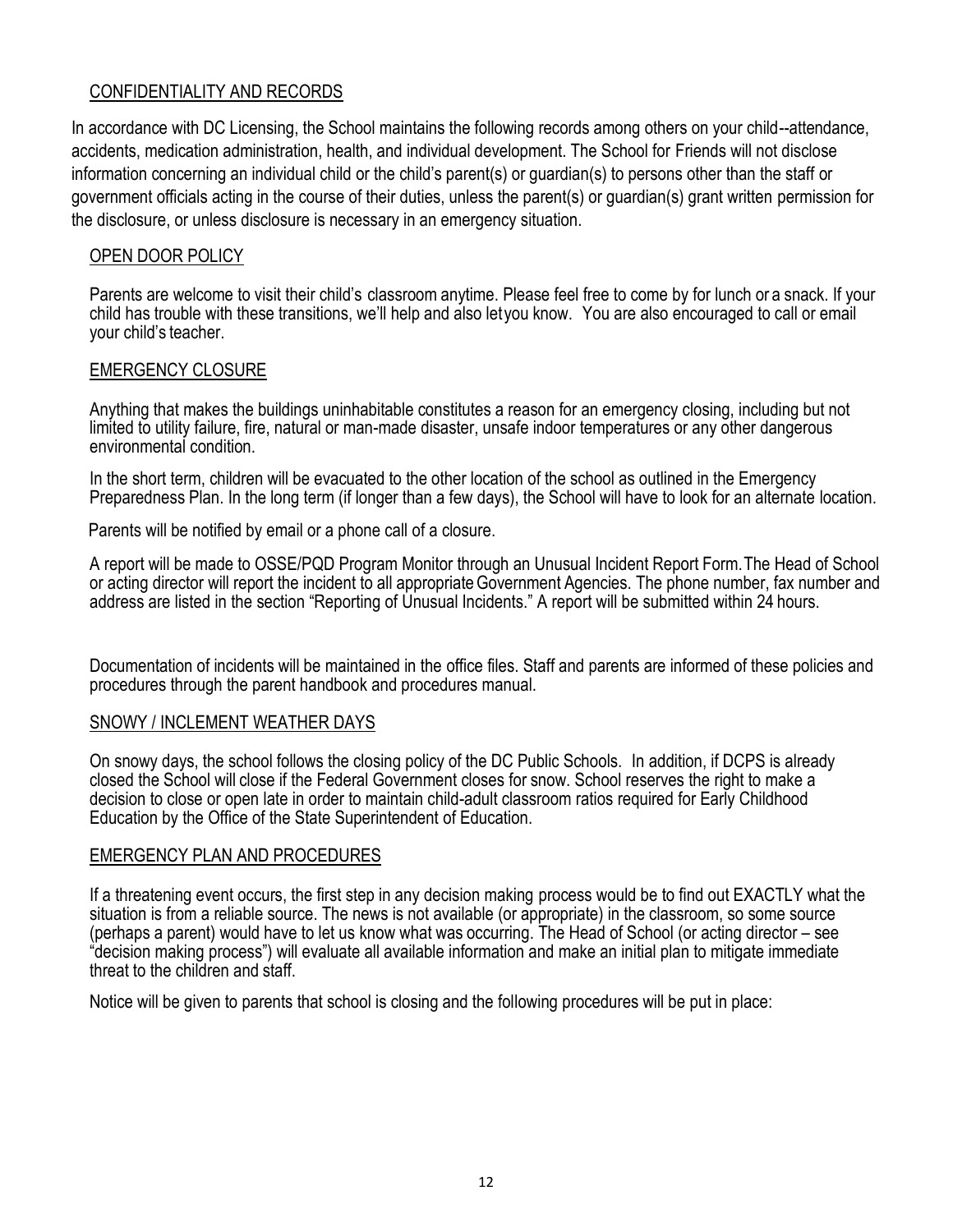# $\checkmark$  DECISION MAKING PROCESS

After it is determined that there is a threat to be handled, a hierarchy of decision makers needs to be followed. It would be as follows**:**

- 1. Head of School or Acting Director
- 2. Lead Teacher or Acting Lead Teacher
- 3. Senior Assistant Teacher
- 4. Assistant Teacher

The decision of hierarchy between employees in the same position is made by comparing years of experience at SFF, i.e., seniority. All efforts will be made to contact the Hed of School to involve her in the decisionmaking process.

# ✓ EMERGENCY PROCEDURE

Child and teacher safety is ourprimary concern. In most cases, staying indoors in familiar territory equipped for children, is the best plan. If it is deemed unsafe for teachers and children to remain in their classrooms, a safe location will be selected asfollows:

#### 1) Shelter in Place

In the case that the classroom is considered unsafe, the teachers will transfer the children to the downstairs Fellowship Hall where emergency supplies will be stored in the locked storage space. The classroom emergency bags (including parent emergency contact numbers) will be taken, along with the cordless phones and teachers' cell phones. The Fellowship Hall is known to the children and is next to bathrooms and water with very limited window exposure.

- 2) Relocating Leave one location & go to the other If it is deemed necessary to leave the school campus, staff will lead the children to St. Margaret's Episcopal Church, at 1830 Conn. Ave. NW, has agreed that we could stay there while waiting for children to be picked up. They have a similar agreement with a pre-school behind them but have said that there is plenty of space. Phone number is 202-232-2995. Staff will gather medications, emergency medical treatment forms, and supplies listed below before leaving school.
- 3) Lock-down- Call 911.Gather children in the classrooms. Verify attendance. Lock or barricade door, cover look in windows. Make internal announcements. Turn off lights, close blinds. Provide text message updates to Head of School and remain quiet until notified. During lock-down,no one enters and no one exits the building. Sign placed on main entry door. Families are notified as soon as we are able regarding the situation and once everything is resolved according to the authorities.

#### ✓ EMERGENCY SUPPLIES

Emergency supply lists have been made for:

- 1) Supplies to be stored in the "safe place" on campus, and
- 2) Supplies to be taken with us should we need to leave the grounds. List is separate.

#### ✓ COMMUNICATION:

Our power sources may be shut down, precluding some communication options. Cell phone and local telephone networks can become overloaded in a crisis. Every effort will be made to keep parents informed rapidly as to what we are doing and where we are to be found. The Head of School and Operations Specialist will implement the communication plan.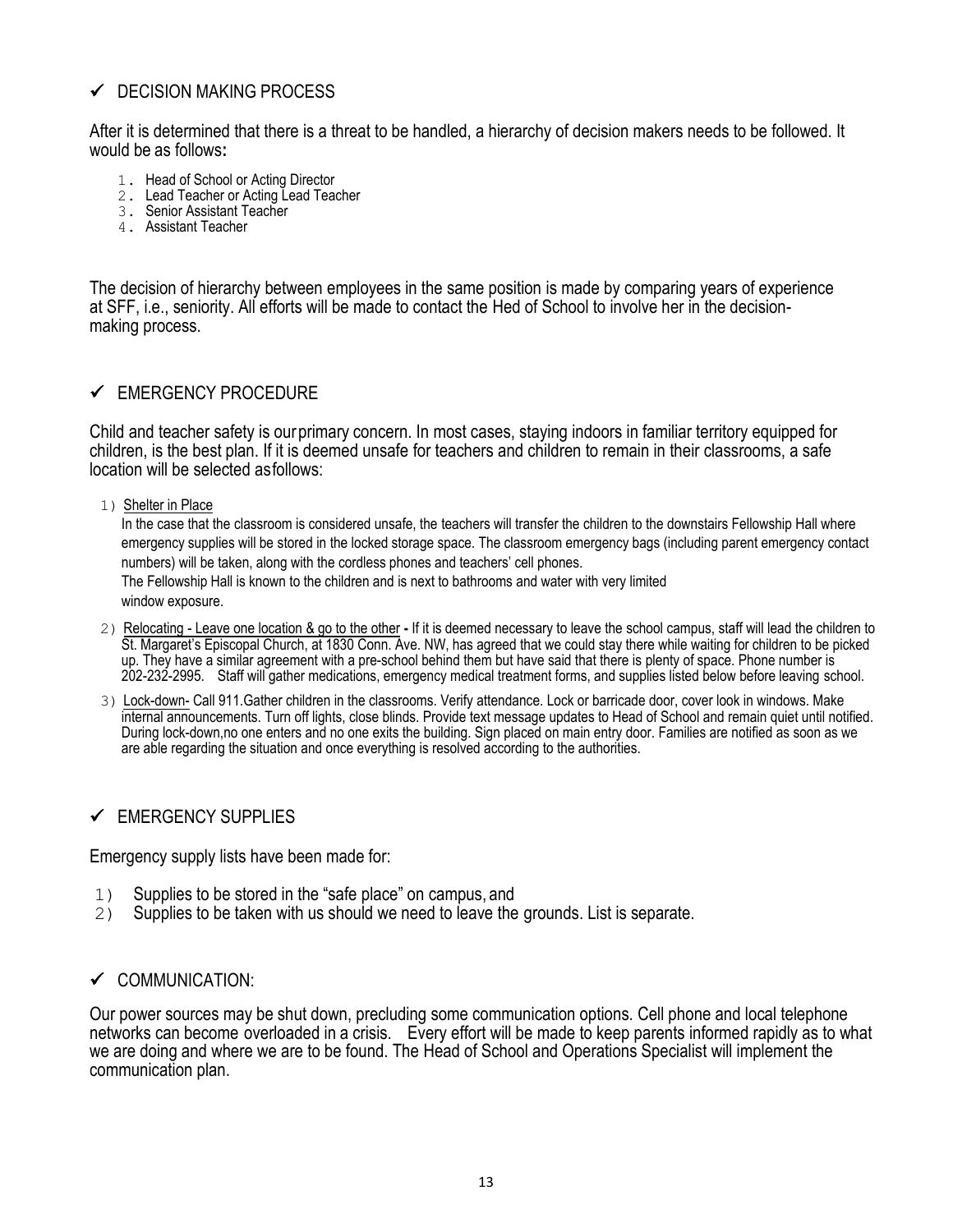- Telephone Director will call each family's home, work, andcell (if available) numbers, talking in person or leaving a message until at least one call has been made to each family. Communication will continue as long as we are able to attend to the overriding obligation to keep the children safe and the communications infrastructure is operating.
- Email brief messages will be sent to our entire email list by the Head of School or the Operations Specialist via Mailchimp or Remind.
- Signs on each of the main doors would be a main source of information to parents.

# ✓ UNFOLDING EVENTS

The Head of School will continue to evaluate information provided by radio and Internet and follow the public emergency broadcast system guidance, if available, to be able to respond to events as they unfold.

# ✓ STAFF DEPARTURE

The person in charge (see hierarchy) will determine when and if employees can begin to leave before all children have left, as children are picked up or otherwise taken care of, or if other emergency situations arise.

### ✓ UTILITY FAILURE

In the event of an on-going utility failure school will close.

### ✓ TORNADO WARNING

In the event of a tornado warning, teachers and children will shelter in place.

A report will be made to OSSE/PQD Program Monitor through an Unusual Incident ReportForm. The Head of School or acting director will report the incident to all appropriateGovernment Agencies. The phone number, fax number and address are listed in the section "Reporting of Unusual Incidents." A report will be submitted within 24 hours.

Documentation of incidents will be maintained in the office files. Staff and parents are informed of these policies and procedures through the parent handbook and procedures manual.

#### FIRE DRILLS

Fire drills are held monthly, alternating between the afternoon and the morning. The office staff will ringthe bell. Arrangements are made in advance if the weather is cold so that children have their proper gear. The children move away from the building during the drill, the lead teachers have their roll books to call roll. Doors should be shut as teachers leave.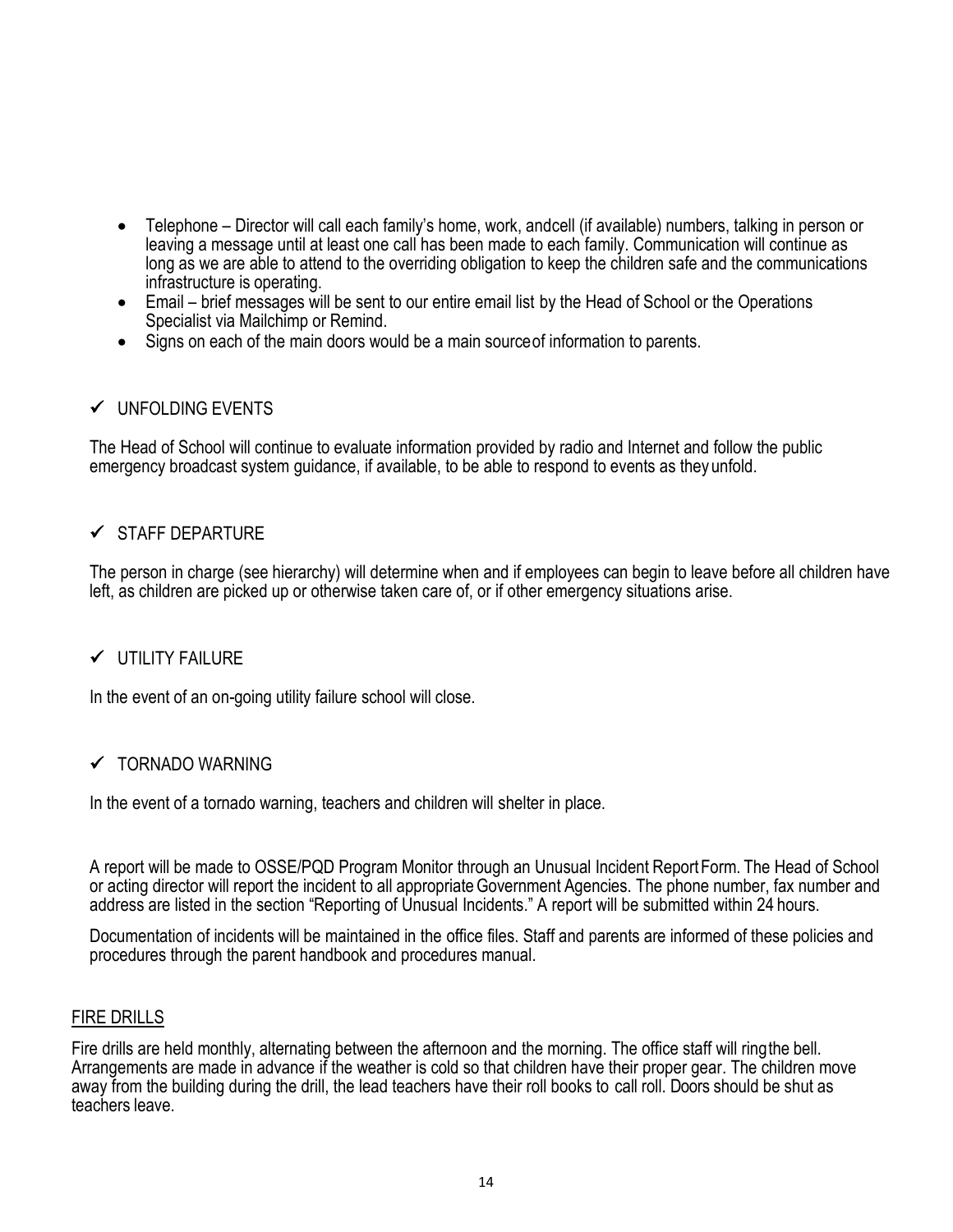#### MORNING DROP OFF (credit to Child Development Consultants, Inc. & St. Columba's Nursery School)

Routines really help many children begintheir day. Upon arriving at school, children are engaged in an activity. Teachers and parents will collaborate to establish a routine for this transition. Just like at home, consistent drop off routines add predictability and familiarity to a child's day and contribute to smoother "goodbyes". A routine may be as simple as a kiss at the door of the classroom and departing as quicklyas possible. Once the children are in the classroom they know that their school day has started, and it would be a good time for parentsto leave. At school we have timers, and they help – don't prolong the transition more than five minutes.

The opening minutes of the day are precious ones to teachers who, as they greet each child, actively work to guide their choices for work and exploration during free time.

Let the teachers help facilitate the transition. If a child becomes upset upon the departure of a parent, please don't return to the classroom or hover where your child mightsee you. Don't let your child know you are ambivalent about leaving. Let the teacher comfort your child. Give her the opportunity to help your child feel better. Their bond will strengthen, and the child will learn that there are other adults in the world whom he/she can trust and be comforted by. Please do not "sneak out'" say good-bye and have your child acknowledge that you are leaving.

Watch your words. Express confidence in your child and his/herability to make friends, try new activities, learn new concepts, etc. At the same time though acknowledge any concerns or fears she may have about preschool without patronizing or minimizing issues. This is a tricky balancing act for sure! Remember, your child takes his/her cues from you. Tell your child that you'll be back at pick-up time, and then trust us to take good care of them.

If your child is inconsolable, we promise to call you if all is not well in just a very short time.

#### DEPARTURE/PICK-UP

We have some guidelines on how to have a smooth, relaxed pick-up and preserve a calm classroom atmosphere.

This is an important time for all of us. Teachers and parents want to make contact and talk about how your child's day has gone, and at the same time, the other children are in the middle of important activities that require teacher interaction. In one small room, we have children, teachers, and as many parents as arrive at one time.

Added to this is a transition of authority--your child senses that his/her teacher may no longer be in charge and that the parent soon will be. Assume that you, the parent, are to begin to take authority as soon as you enter the room.

We would like to provide the following guidelinesfor pick-up. It is your responsibility to inform any baby-sitter, housekeeper, or alternate person of these procedures.

1. Greetings and clean-up -- Greet your child and comment positively on what he/she is doing. Be sure to let your child know that you are here to pickhim/her up. Tell your child it is time to clean up toys and supplies and help them if he/she needs help.\*\*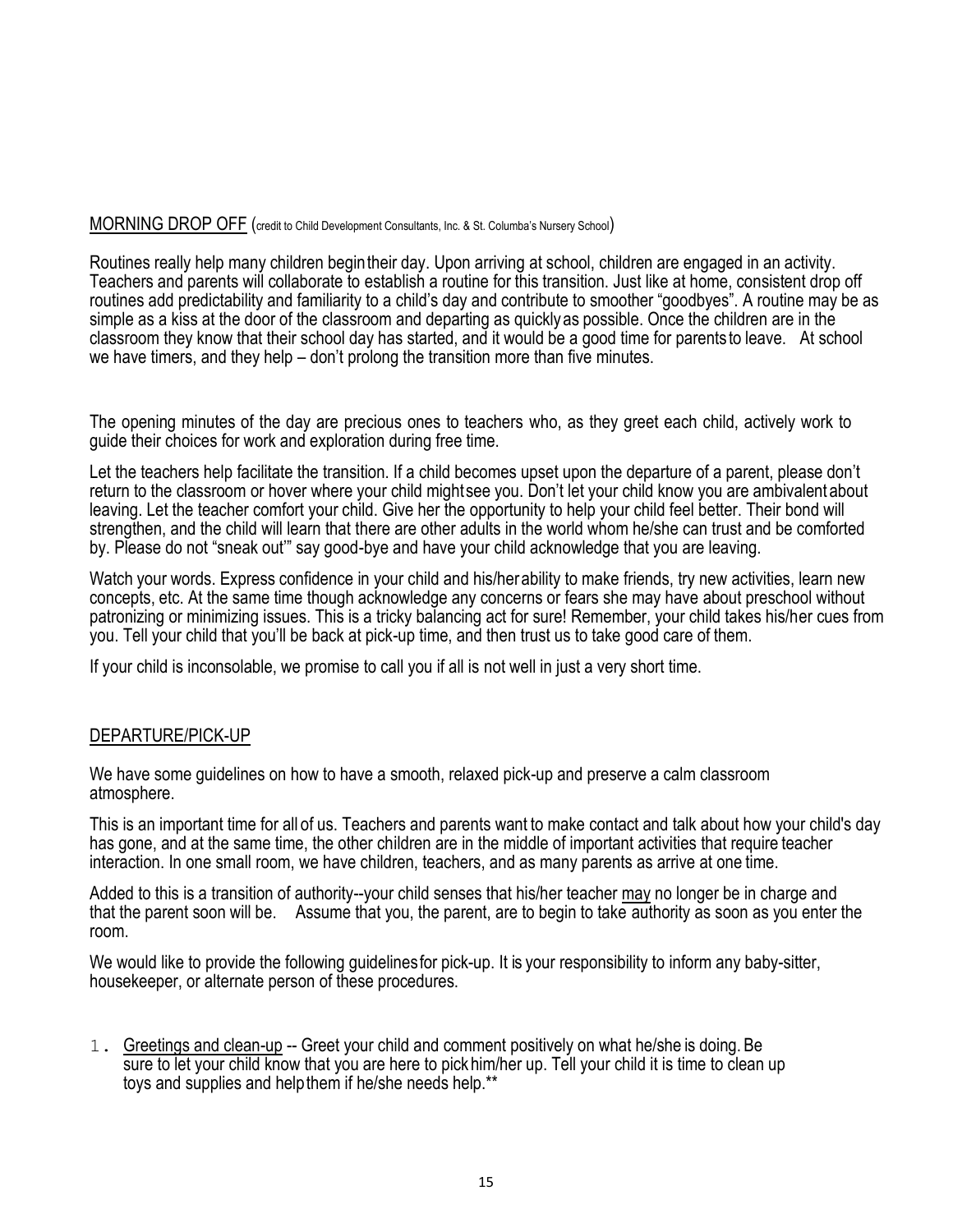- 2. After toys are put away, PHYSICALLY GUIDE your child outof the room and say goodbye. Gather lunch box, art work, and messages.
- 3. Outside the room -- Put on coat, etc. Once you have said goodbye, please do not let your child run back into the classroom. If you cannot find clothing, check the lostand found, the cubby, and under the hook.

\*\*If for any reason your child "falls apart," please take him/her out of the room gently. The other children become very upset by one child's tantrum. Also, it is very difficult for a teacher to continue reading a story, for example. Do not bother with cleaning up at that point. It is impossible to reason with your child if they are crying and having a hard time making the transition.

Making Contact With A Teacher It is important for everyone that a staff person comment briefly on how your child's day went. We will approach you while you are helping with clean up or as you are leaving the room.

If a group of children need to be supervised, however, a staff person may not be available for long. If you would like to talk for morethan a few minutes, please call us on the phone or schedule a meeting.

#### PLEASE DO NOT<sup>.</sup>

1. Stop and talk with other parents inthe classroom. Instead, you might talk with them in the hall or call them at home.

- 2. Rush your child without cleaning up.
- 3. Let your child run around (for example, when you are talking to a teacher).
- 4. Wait out a temper tantrum in theroom.

#### PARKING

As part of our lease agreement with the Church of the Pilgrims, we follow certain rules about the parking lot. The lot is open to drop off and pick up your child between 8:00 a.m. and 6:00 p.m. Please do your best to use the SFF designated spaces. Attendees of church activities have first priority for spaces, and there are tenants other than School for Friends.

Here are a few requests, suggestions, and rules:

1) DO NOT under any circumstances leave your car in the lot during any part of the day while you shop or work. The parking lot is available only for drop off and pick up.

2) Please do not block in other cars unless you are leaving a driver in the car. This includes parking in front of the barriers that block access to the small parking area next to the playground. Someone you are blocking may need to get out, and picking up or dropping off your child often takes longer than you think.

3) The parking lot closes at 6:00.

4) If you live close enough, and the weather is nice, consider walking instead of driving. Others who live farther away do not have this option.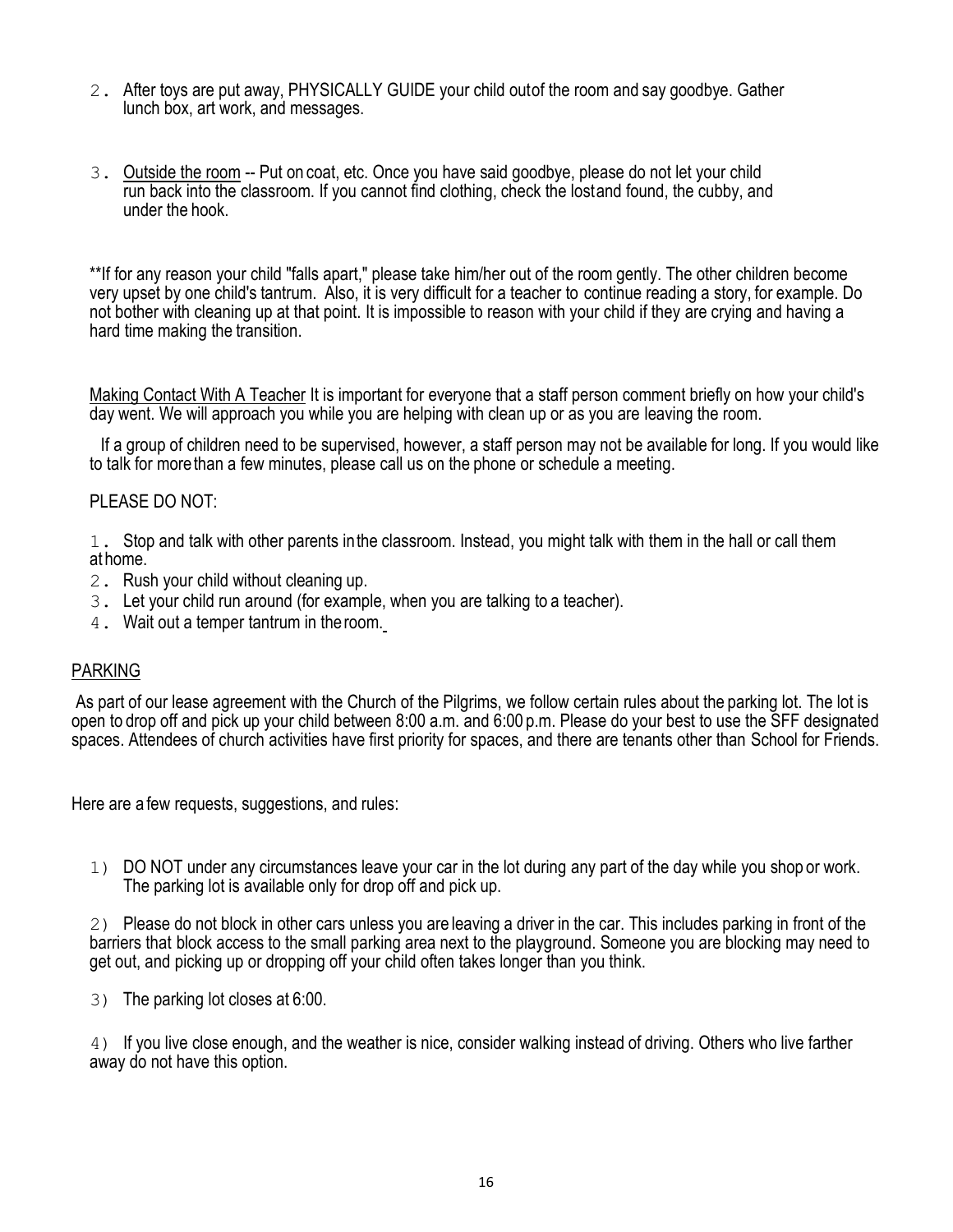5) Finally, and this is related to parking, please hold your child's hand at all times that he/she is in theparking lot. Children tend to dart, and drivers cannot see them. There has been a case of a child hit by a car in the lot. The Church is very concerned about this issue.

### CHILDREN ARRIVING BY CAR

Children transported to school in vehicles must be buckled securely into car safety seats/seatbelts that meet state requirements. Parents will take whatever steps are necessary to maintain and use car safety seats. Another person on the authorized list will be called if this requirement is not met.

### TOYS FROM HOME

Superhero play is prevalent among four-year olds – boys in particular. It is less appealing to younger children mainly because the issues involved (exploration of boundless physical power) is not as appealing to two or three year olds. However, younger children are also the target of marketing of superhero products – shirts, comforters, shoes, lunchboxes, action figures, swimsuits, etc. We discourage bringing such items to school and ask for parents' cooperation in limiting or eliminating the superhero items they send. Spiderman may be ubiquitous, but please choose clothes and other items carefully that you send to school. Part of the problem is that superhero images sometimes lead to indiscriminate aggressive and violent playamong children. In addition, the images can distract children from other more productive activities. In those cases, teachers may use their discretion to ban such objects from the classroom or turn offending shirts inside outward. We ask for your cooperation in these cases.

#### **SECURITY**

All doors of the church are locked atall times. Parents have a code to enter. Please do not let a stranger into the building and do not share the code with any one else.

### HEALTH, ORAL HEALTH AND ILLNESS POLICY

Prior to enrollment, a child must have a physical examination,complete health certificate (including an immunization report), and a complete oral health form. A child must have an examination each year to stay enrolled—as required by our licensing. It is our policy to check all children to see that they are healthy. A sick child will not be accepted at school and must stay home.

Immunizations: Any under-immunized child who seems to show symptoms of a disease that is vaccine-preventable and puts the other children in the program at risk will be excluded. See #3 below. (Under-immunized: a person who has not received the recommended number or types of vaccines for his or her age according to the current national and local immunization schedules [AAP])

- 1. Parents should not knowingly send a child to the School who is sick. Please use the following **exclusion** criteria to assist in this determination.
- 2. A child who exhibits one or more symptoms of illness identified in this subsection, and has been treated for said symptom(s) by a licensed health care practitioner, may be readmitted to the school only with written permission, and written instructions for continuing care if needed.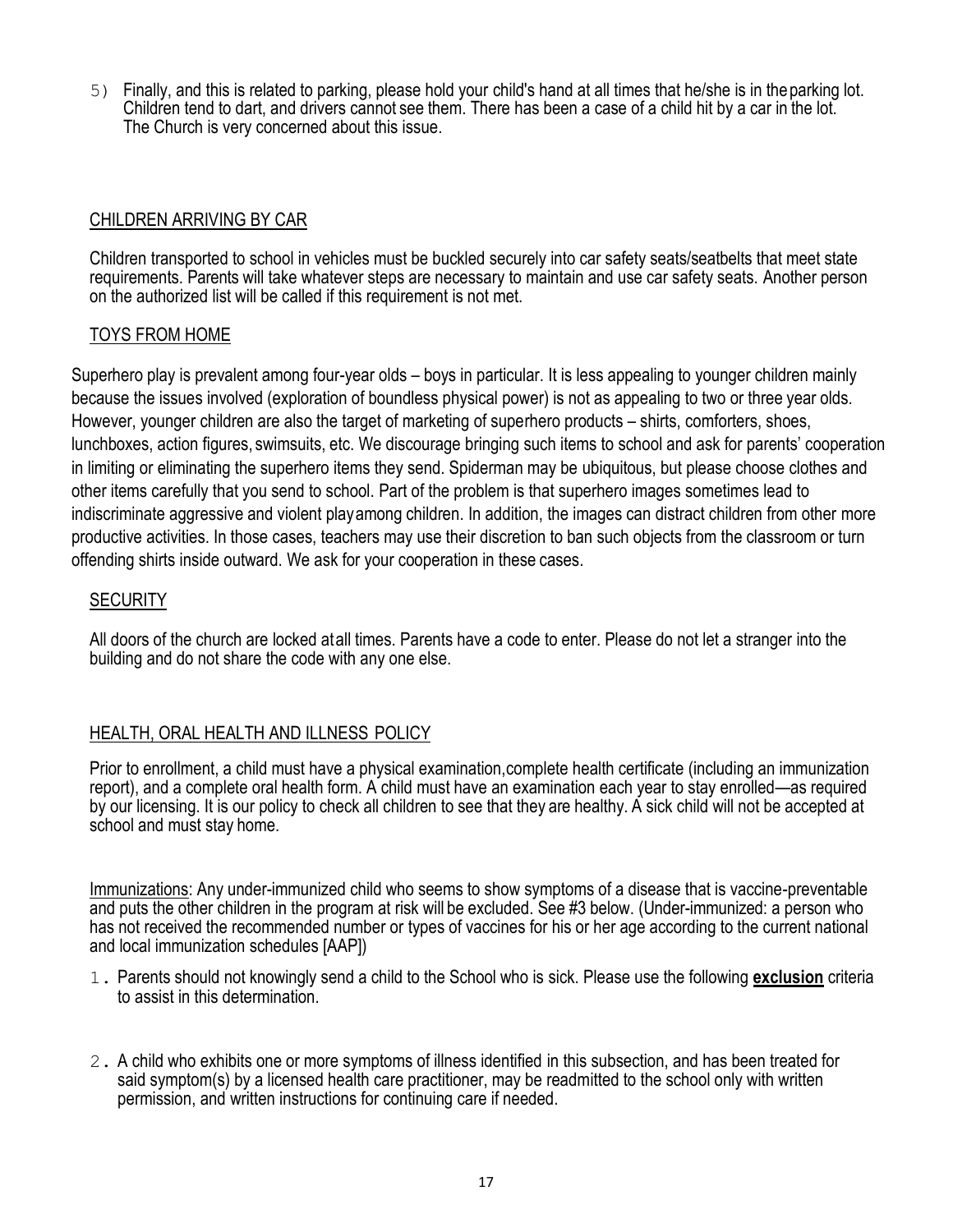Fever: According to DC regulations, children with fevers (100 degrees or above underarm, 101 or above orally, or 102 or above rectally) should not be in to school. Since temperatures generally peak in the late afternoon or during the night and return to normal or sub-normal in the morning, a child with a temperature of 100.5 degrees or more during the evening or night should remain at home for a 24-hour observation period, even if the temperature has returned to normal by morning.

Colds: Runny noses are a common occurrence among preschoolers, and it is not practical to keep them home due to this. However, we urge parents to use their common sense.If the cold is severe, the child is lethargic, or if he/she has a bad cough, please keep the child home.

If the runny nose produces a dark-colored mucus, has not improved in several days, and is accompanied by a fever, a doctor should see the child.

Antibiotics: Children placed on antibiotics should be kept at home for 24 hours to allow the antibiotic to begin working.

Vomiting: According to DC regulations, if a child has vomited two or more times in a 24-hour period, the child should not bein school. In addition, if a child has any number of bloody vomits, has no appetite, or has a fever with vomiting, the child should stay home from school. If the vomiting is associated with a cough and the child looks otherwise well, his/her attendance is at the discretion of the lead teacher.

Diarrhea: If a child has three or more watery, runny stools in a 24- hour period, the child must stay home from school. Diarrheaaccompanied by a fever often represents a viral illness that is highly contagious. In addition, the child is at risk for dehydration and should be monitored more closely than is possible at school. In the case of any bloody stools, the child may not attend school and should be seen by a doctor for stool cultures and treatment before returning toschool.

Rash: Rashes are common among preschoolers; however, any child witha rash accompanied by a fever should not attend school. In the case of lethargy, rash, and fever, the child should be evaluated emergentlyby a physician.

- 1. Teachers should be informed immediately of any changes in a child's health or physical appearance, e.g. source of burns or bruises. This way, the teacher can accurately compare and document wounds and symptoms in the event of an accident orillness.
- 2. In view of the District's strict law on child abuse, teachers should be informed of any other skin rashes or marks known to be caused by congenital or pre-existing noninfectious causes.
- 3. If a child becomes ill during the day, in that they meet exclusion criteria, a parent will be notified so that arrangements can be made to send the child home within an hour. until he/she can be picked up.
- 4. Parents unable to leave work to pick up a child must be asked to retain some back up assistance to pick up the child within a reasonable time period.

### MEDICATIONS – ADMINISTERING MEDICATION TO CHILDREN

#### Guidelines:

- 1. Teachers trained in medication administration will administer prescription and non-prescription medications according to the following guidelines.
- 2. Please do not send medicine in a lunch box or ask your child to take it on his or her own. All medicine will be kept out of children's reach in the refrigerator or cabinet and in a lockedbox.

It might be a good idea to buy two small bottles of medicine and leave one at school for the time your child needs it.

3. We know that sometimes a child is well enough to be at school but still benefits from over-the-counter medicine. We ask that you get a doctor's note stating that your child may receive a given over-the- counter medicine for a period of time. If we do not have a doctor's note on file we will not administer over-the-counter drugs.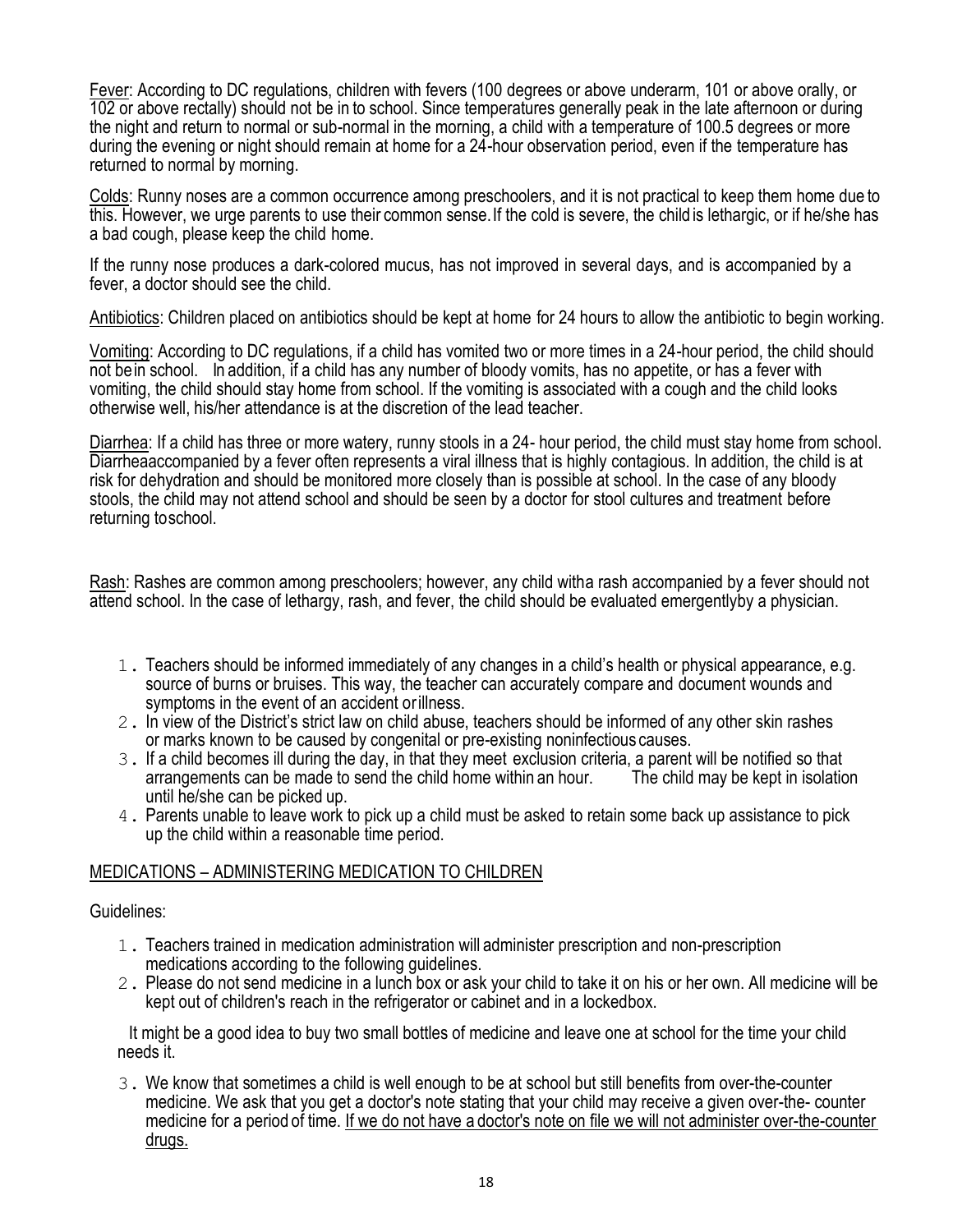- 4. All medicine, prescription and over-the-counter, should be brought to school in its original container. Your child's name, the name of the medicine, the dosage, and the name and telephone number of your child's physician should be taped to the bottle.
- 5. For accuracy and for our records, parents must fill out the medication authorization form in the classroom. It will be posted on the refrigerator for parents to see and maintained in the child's file.
- 6. Staff and parents may find these policies and procedures in the Operations Manual and the Parent handbook

The correct administration of all medications that require specialized administration techniques (e.g. inhalers with spacers, insulin injections, epi-pens, gastric tube feeds) must be taught to the teachers by the parent or guardian of the child who will receive the medication. These medications should have scheduled, rather than "as needed," doses. It is not reasonable to expect teachers to recognize when an "as needed" medication should be used.

Parents should provide the teachers with informationregarding potential common side effects of the medications.

Parents should also provide the teachers with basic education on common danger signs of worsening chronic illnesses for which the medication is being administered, e.g. retractions or wheezing in an asthmatic, hypoglycemia (low blood sugar) in a diabetic, or severe allergic reaction. In the case of worsening illness, teachers will call the parent or guardian so that the child can be picked up from school.

.

#### MEDICAL AND DENTAL EMERGENCIES

Procedure--(Posted by each telephone)

- 1. Call 911.Tell the emergency operator to get you theambulance service.
- 2. When you have reached the ambulance service, tell them:

-what happened

-what is being done

-what you need.

If an ambulance is needed, request that it goto the hospital listed on the child's Emergency Medical Treatment Authorization Form.

-your name, location and the phone number you are calling from (2201 P St., NW, Church of the Pilgrims- enter the parkinglot from 22nd St. between P and Q). Don't hang up first. The person you are talking to may needmore information. Let the other person hang up first.

- 3. Call child's parents. Tell them what happened, what is beingdone, and what hospital the child is going to.
- 4. Take the child's file with you in the ambulance. Lead teacher goes with child. If the emergency is for staff, take the staff's Emergency contact name and number.
- $\checkmark$  Staff has immediate access to each child's "emergency medical treatment authorization" form (in the child's file in the office). The form includes relevant health insurance information for emergency medical treatment and transportation arrangements;
- $\checkmark$  The ambulance will determine which hospital or medical caresite will be used;
- $\checkmark$  There is an adult with current first-aid training certification on site at all times;
- $\checkmark$  Children with known medical problems or other conditions that might require special care in an emergency (allergy, asthma, seizures,and other chronic conditions as well as conditions that require regular medication) have individual emergency care plans.

Poison control's number—1-800-222-1222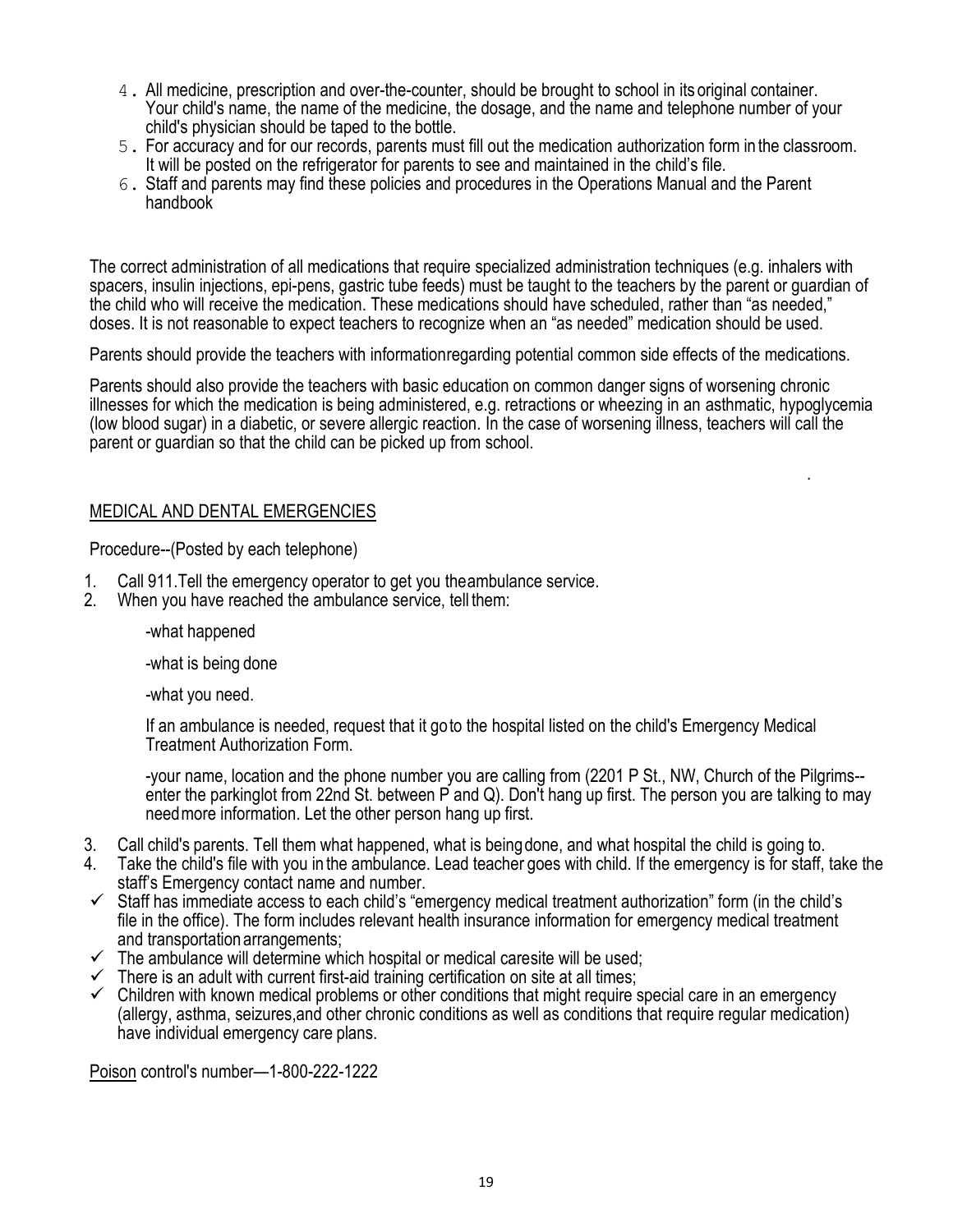### Contagious Diseases

Procedures when a parent informs us that their child has been diagnosed with a disease that requires a response from the school or staff feels child has a contagious disease:

- ✓ Contact the Head of School /Acting Director to help coordinate the response.
- ✓ Reporting requirements for staff and children with illness, including administration of medication and criteria for their inclusion or exclusion:

Contact the DC Department of Health (442- 5842 or 727-6161 before 8:15 or after 4:45) to determine what the school's response should be – for instance, isolation of children, doctor's appointment, not returning without a doctor's note, in addition to how the school will prevent spreading. NAEYC's Healthy Young Children is a good resource for information to pass on to parents. The website for the Centers for Disease Control is [www.cdc.org,](http://www.cdc.org/) though often information is not specific enough for instructions to parents. Once the plan has been finalized:

Notify all parents (either school-wide or classroom-wide, depending) in person or by phone plus via email. Each classroom has a list of email addresses for their

classroom – it is provided by the Office Administrator via email at the beginning of the school year. If the mailing needs to go to the entire school, contact theOffice Administrator for assistance. If the email needs to go out after 6PM, lead teacher, plan to stay a fewminutes late. In addition, parents need to be informed at pick-up time – both with a sign\* and in person, particularly if the child must see a doctor before returning or be kept at home. \*All infectious diseases are posted near the entrance to the classroom where the disease has been identified or in a central location if more than one classroomis affected. If the disease is unfamiliar to parents, information about the disease (identifying, exclusion, and treatment) is also posted. If the District so requires, the occurrence is reported to the department of public health.

The emergency will be reported by the Head of School or Acting Director to the OSSE/ Education Monitor and other Government Agencies through the Unusual Incidents Report Form. The phone number, fax number and address are listed in the section "Reporting of Unusual Incidents. The report will be made within 24 hours.

Documentation of incidents will be maintained in the office files. Staff and parents are informed of these policies and procedures through the parent handbook and procedures manual.

### MINOR ACCIDENTS AT SCHOOL FOR FRIENDS

A teacher or assistant will administer first aid and fill out an accident report. He or she will also inform the parents of the accident when they come to pick up the child. In the case of a head injury, a parent is called as a matter of course. In the case of a child biting, the parents of both the biter and the bitee are informed.

#### CHILD ABUSE AND NEGLECT – PREVENTION AND REPORTING

Suspected incidents of child abuse will be brought to the attention of the Head of School. No information will be solicited from the child involved, unless the child volunteers such statements. District of Columbia law requires that suspected incidents of child abuse or neglect by families, staff, or volunteers be reported immediately to the Child and Family Services Agency Reporting Hotline, (202) 671-SAFE (671-7233). In order to act in the child's best interest, authorities will be called before speaking to parents.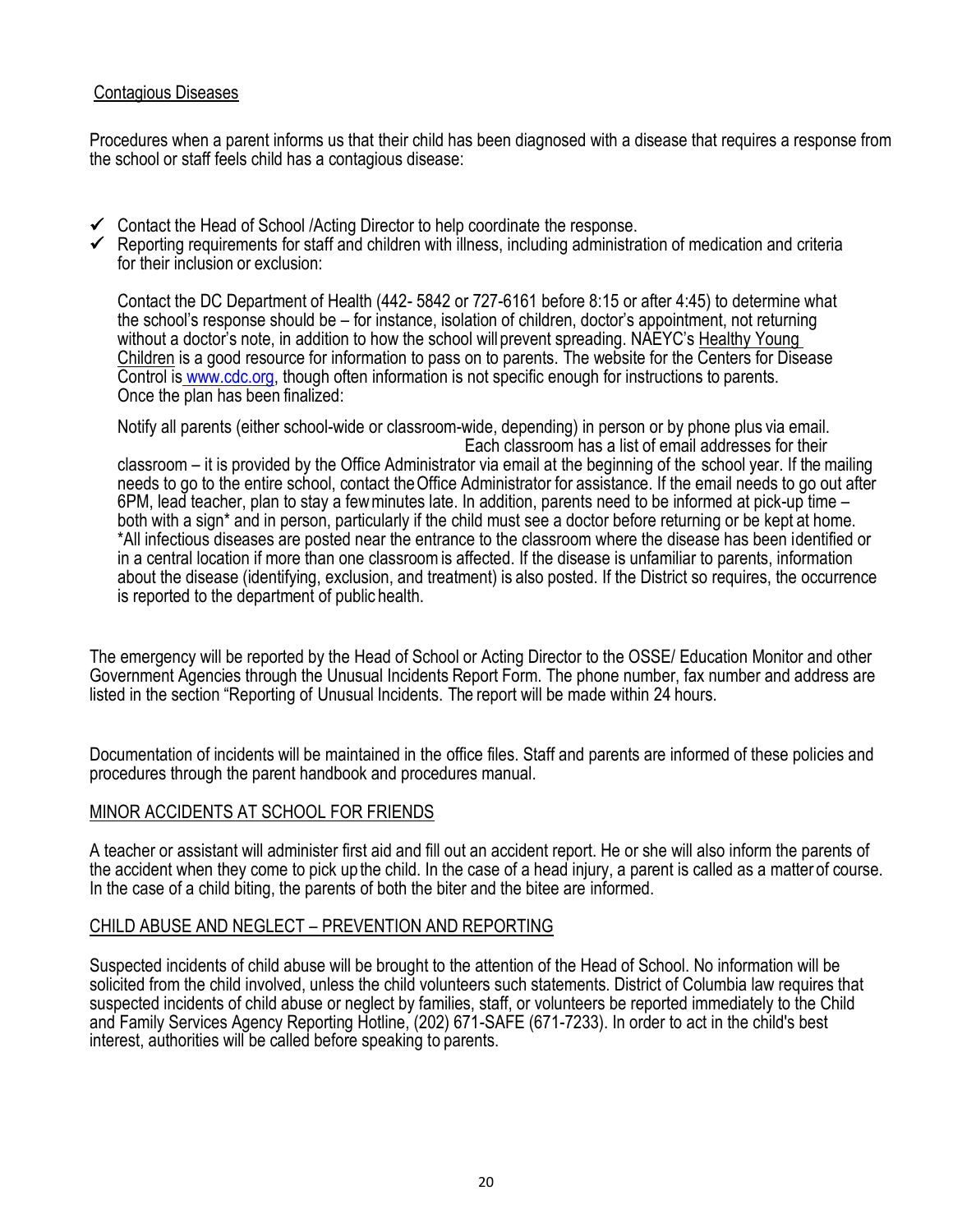A report will be made to OSSE/PQD Program Monitor through an Unusual Incident Report Form.The Head of School or acting director will report the incident to all appropriateGovernment Agencies. The phone number, fax number and address are listed in the section "Reporting of Unusual Incidents." A report will be submitted within 24 hours.

Documentation of incidents will be maintained in the office files.

Staff and parents are informed of these policies and procedures through the parent handbook and procedures manual.

Each year, the School will ensure that staff will be trained on the current requirements of alleged child abuseand neglect. If all staff are not able to attend, those who do will train others.

Staff who report suspicions of child abuse or neglect where they work are immune from discharge, retaliation, or other disciplinary action for that reason alone unless it is proven that the report is malicious.

The following procedure is designed to guide the handling of any allegations of child abuse or sexual abuse by any School for Friends' employee. It has been reviewed by the school's attorney and is consistent with the law and police standards. The school board intends to investigate every allegation thoroughly, but expeditiously in order to preserve the safety of the children and to protect the rights of any employee subject to an allegation of misconduct.

The investigative process will be conducted similarly for each and every allegation. The cooperation of teachers and parents is essential to carry out this process responsibly and in the best interests of the entire school community. The process will involve interviews with teachers and parents who can provide information for inquiry. Those interviewed should understand that the subject of the allegation is presumed innocent unless and until the facts prove otherwise.

Under D.C. law a reasonable suspicion of abuse must be reported to the Police Department, who will conduct an independent investigation.

#### I. Reporting of an incident

Any person suspecting an incident of child abuse or sexual abuse by a School for Friends employee should report it to the Head of School who will immediately inform the Board President (the committee).Once notified the Head of School and the Board President have 48 hours or as soon as possible to determine whether there is a basis for reporting the incident as an allegation. They will interview the parents of the child and the teacher allegedly involved. If appropriate at this stage, the child can be interviewed by a qualified professional agreed to by the parents and the School.

#### II. Preliminary determination

Based on their interviews, the Head of School in consultation with the Board President will determine that there is no basis for the allegation (if the parents agree) or that there is a basis for further investigation. The Head of School and the Board President will attempt to reach agreement with the parents as to the particulars of the allegation to be reported (who, what, when, where, etc.).

#### III. Report to authorities and further investigation

Upon filing of an allegation with the police, the teacher should be placed on administrative leave with pay or, if this would jeopardize the smooth functioning of the school and have other unwanted effects, the committee may consider alternative ways to structure the interaction of the accused and the children.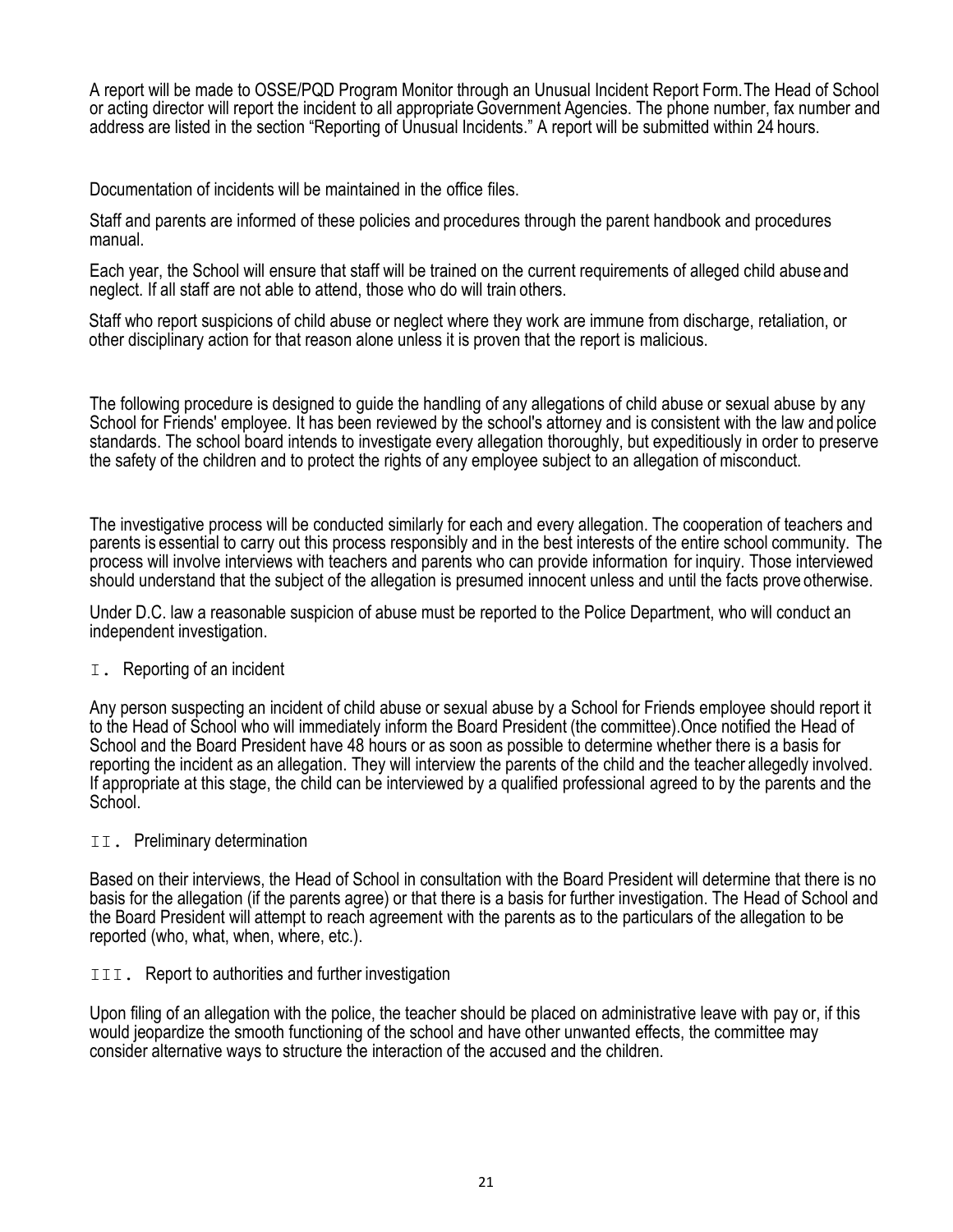The Board shall launch its own investigation (or if circumstances warrant, an investigator could be hired) ofthe allegation. The investigation should be completed within two weeks if at all possible and should include interviews with the following persons:

### l. Parents of the child

- 2. Child (with consent of parents and only to be conducted bya qualified professional)
- 3. Teacher allegedly involved
- 4. Others who have relevant knowledge of the teacher's activity with the children.

#### IV. Final determination

At the end of the investigation, the Board should attempt to close the matter with a final determination. It should in any event file a written report of the investigation. Based on the report, the Board shall make a determination with respect to the teacher'sstatus.

V. Disposition of teacher's status

If it is determined that there was no basis for the allegation,the teacher will be immediately reinstated.

If it is determined that the allegation is substantiated, the Board shall take appropriate disciplinary action as stated in the personnel manual.

Only after a final determination is made by the Board or the police that an incident occurred, will a record of the incident be included in the teacher's file. The record will include a description of the incident and the report of the committee.

### REPORTING OF UNUSUAL INCIDENTS

Each facility must immediately report to the Head of School, to the Office of State Superintendent of Education (OSSE) Division of Early Learning (DEL) for those providers that participate in the Child Care Subsidy Program,and to the parent(s)/guardian(s) of each affected child, any unusual incident that may adversely affect the health, safety or well-being of any child or children in the Facility. Unusual incidents include, but are not limited to, the following:

- 1. Death of a person occurring within the Facility;
- 2. Injury to, or illness of, any child that occurs during the hours the child is enrolled in care that requires hospitalization or emergency medical treatment
- 3. Damage to the Facility, or to any Facility vehicle or equipment, that interferes with the capability of the Facility to protect the health, safety, and well-being of the children and adults in the Facility;
- 4. The presence of any individual in the Facility who has, or is suspected of having, a communicable disease that must be reported to the District of Columbia Department of Health in accordance with Title 22 of the District of Columbia Municipal Regulations;
- 5. The elopement of an enrolled child or any circumstances under which a child is deemed missing or unaccounted for;
- 6. A traffic accident involving a vehicle owned, maintained, or contracted for by the Facility and in which children are being transported at the time of the accident; and
- 7. Any other occurrence at the Facility that involves a response by police, fire, ambulance, or any other emergency service.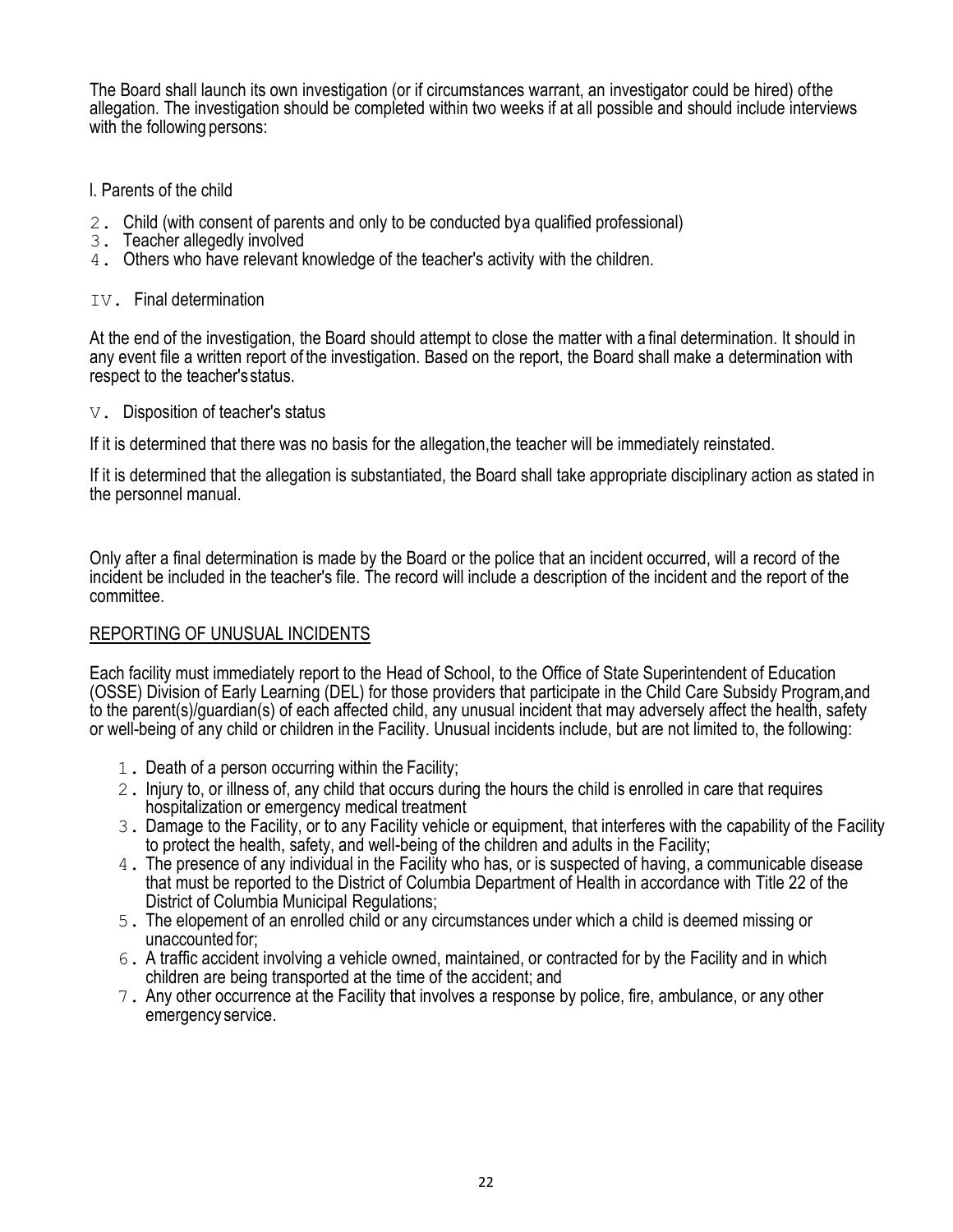In the event of an unusual incident, the Head of School, or in his/her absence the acting director, will make a report to the Department of Human Services using the Unusual Incident Report Form within 24 hours. This report will be sent to: OSSE.ChildcareComplaints@dc.gov

The Head of School will inform parents on a need-to-know basis via email within 24 hours. If parents have a complaint, they should make it to the Head of School who will handle it.

All reports of documented incidents will be maintained with files for the OSSE contract.

These policies and procedures will be available in the Procedures Manual and Parent Handbook.

#### PLAYGROUND

Please do not stay with your child (whom you are picking up or dropping off) and play on the playground when the classrooms are using the playground. If you have someone else pick up your child (a housekeeper, for instance), please inform that person of this request. We are making this request in order for staff to use effectively the playground for the benefit of the children enrolled. Parents have always been requested not to linger in the classroom, and at School for Friends the playground is an extension of the classroom.

The reasons for this request: l) younger children (infants included) or older children may not fit in with the age group on the playground;

2) safety - the equipment is not designed for children younger than two. In addition, there have been on some occasions too many people using the space at one time - parents, children not in the classroom, siblings, and housekeepers; 3) and finally, parents socialize, and it is not fair for staff to be in charge of the extrachildren.

#### TEACHERS AS BABYSITTERS

We are one of the few schools that does not prohibit teachers from babysitting for their students after school hours. Schools that have these policies in place do so to avoid litigation, trespassing of social and professional boundaries, and misunderstandings that can arise between teachers and between teachers and parents. The NAEYC *Code of Ethical Conduct* advises against personal relationships with families that might weaken a teacher's effectiveness. That said, SfF strongly discourages babysitting children enrolled atthe school. We offer the following guidelines and reminders for parents who do ask teachers to babysit.

Over the years, families have used School for Friends teachers as babysitters and caregivers in their homes. Please remember that babysitting is different from teaching. Our approach at the School is a team teaching approach. We never leave children alone with a teacher. Each team has at least one experienced teacher and one or more support members. Being a member of a team is different frombeing in charge of a child or group of children for an extended period of time in your home.We would like to suggest that you not assume that because a person is a teacher at the School, that person will be an excellent babysitter. Check babysitting references just as you would any other babysitter or person who provides care inthe home. We cannot be responsible for people when they are not in our employment.

Please do not ask the teacher's co-workers for recommendations or to express a "favorite" among those teachers who might babysit.

If you have a complaint about a babysitter who is also a teacher, express it to him/her directly. Please do not ask us to convey concerns. I am sure you can see how this creates tension among the staff.

We ask that you make your babysitting arrangements at a time when the person is not responsible for a group of children: call him/her at home or call the office to leave a message to be returned on his/her own time.

Please remember that the teacher's first job is to serve the collective good of the students; keeping the teacher late on a school night makes the next day hard on the classroom. Similarly, we work hard to train all our staff; please do not "hire away" our valuable part-time staff. Also, use common sense when the teacher is in your home by maintaining appropriate boundaries, refraining from "talking shop" about school policies, other teachers, etc. When the teacher is in your home, she is not there as a representative of the school.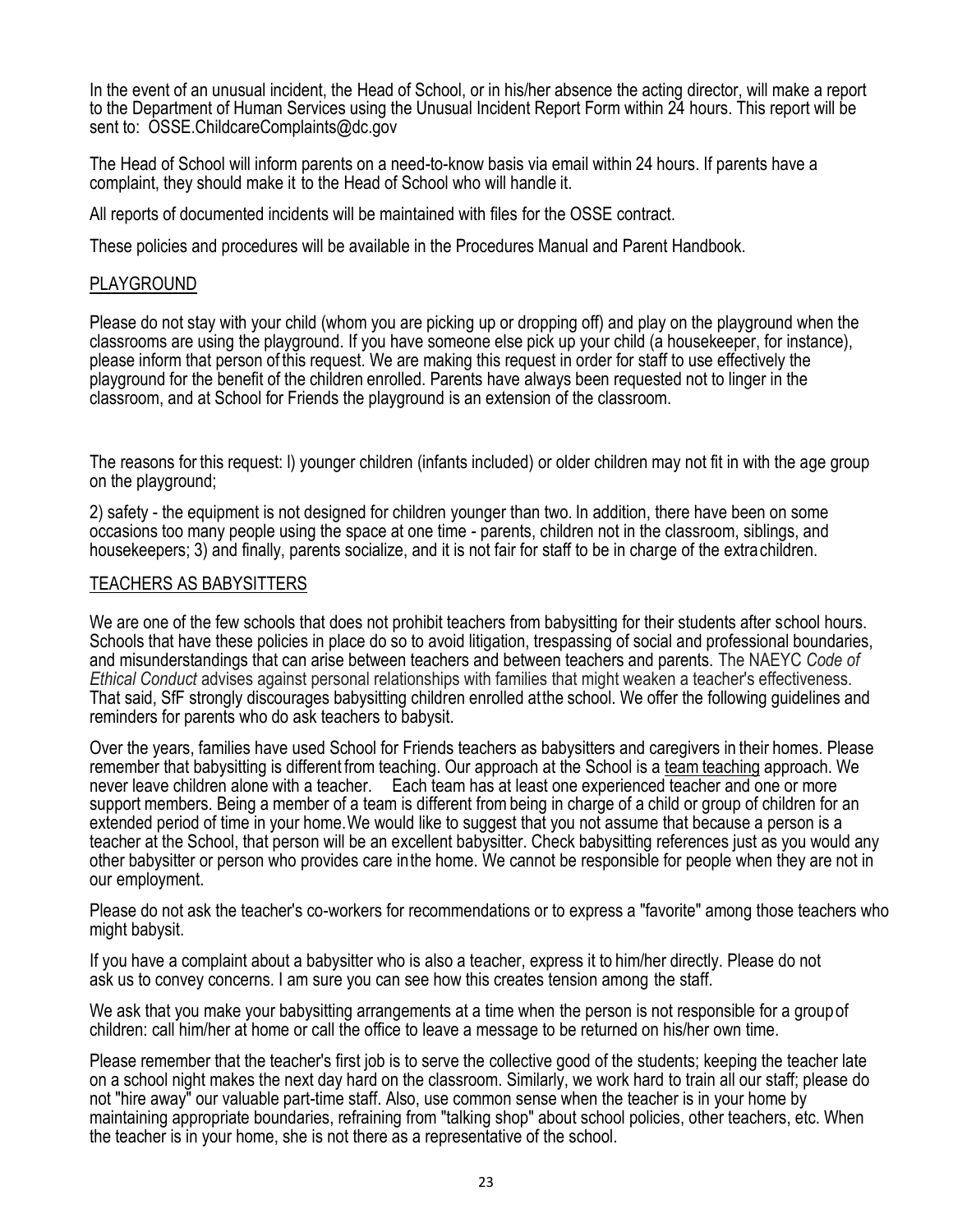## C. CHILDREN'S PROGRAM

### CHILD's PERSONAL ITEMS

Send your child to school in clothes that he/she will be comfortable in and be able to run, climb and even paint in. Party clothing and shoes are not appropriate for the kind of active, hands-on learning activities that children do. For example, keep in mind that a dress may be dangerous when your daughter tries to climb. On rainy days make sure your child has a raincoat and boots, which is a requirement. In the winter your child will need boots, mittens, hat, and perhaps snow pants. Please, no cloth shoes on rainy or snowy days. We often go for walks in rain and snow.

Your child needs in his/her cubby or bag, a complete change of clothes at all times. Please check your child's cubby each day and take home wet clothes. All clothes, especially raincoats and boots, must be labeled. We cannot keep track of itemswithout names. Check our lost and found for lost items of clothing.

Please ensure that your child has a labeled blanket and whatever he or she needs to sleep with (stuffed animal, etc.)

You supply diapers for your child. Diapers must only be changed on the changing table in the bathrooms.

We discourage bringing candy, gum, or money to school. Occasionally your child may want to bring a toy to share or help make that transition from home. However, the daily bringing of toys can lead to lost toys.

Please bring photos of your family for us to talk about and display.We will need an individual photo of each child for his/her coat hook.

### TOILETING/DIAPERING

Toilet training is related to child's physiological and psychological readiness. We take this transition seriously and ask families to meet with the teachers to create a plan that will work both for home and the school. We do not attempt to toilet train children independent of parents'efforts.

However, younger children who see older children using the toilet often begin to model the older ones' behavior.

We use only commercially available disposable diapers or pull-ups unless the child has a medical reason that does not permit their use (the health provider documents the medical reason). For children who require cloth diapers:

- The diaper's outer lining is made from waterproof material that prevents feces and urine from escaping.
- Staff changes both the diaper and outer lining as a unit.

Clothing that is soiled by urine or feces is immediately placed in a plastic bag (without rinsing or avoidable handling) and sent home that day for laundering

Staff check children for signs that diapers or pull-ups are wet or contain feces

- At least every two hours when children are awake and
- When children awaken.
- Diapers are changed when wet or soiled within 5 minutes of discovery unless circumstances clearly make it difficult to do so.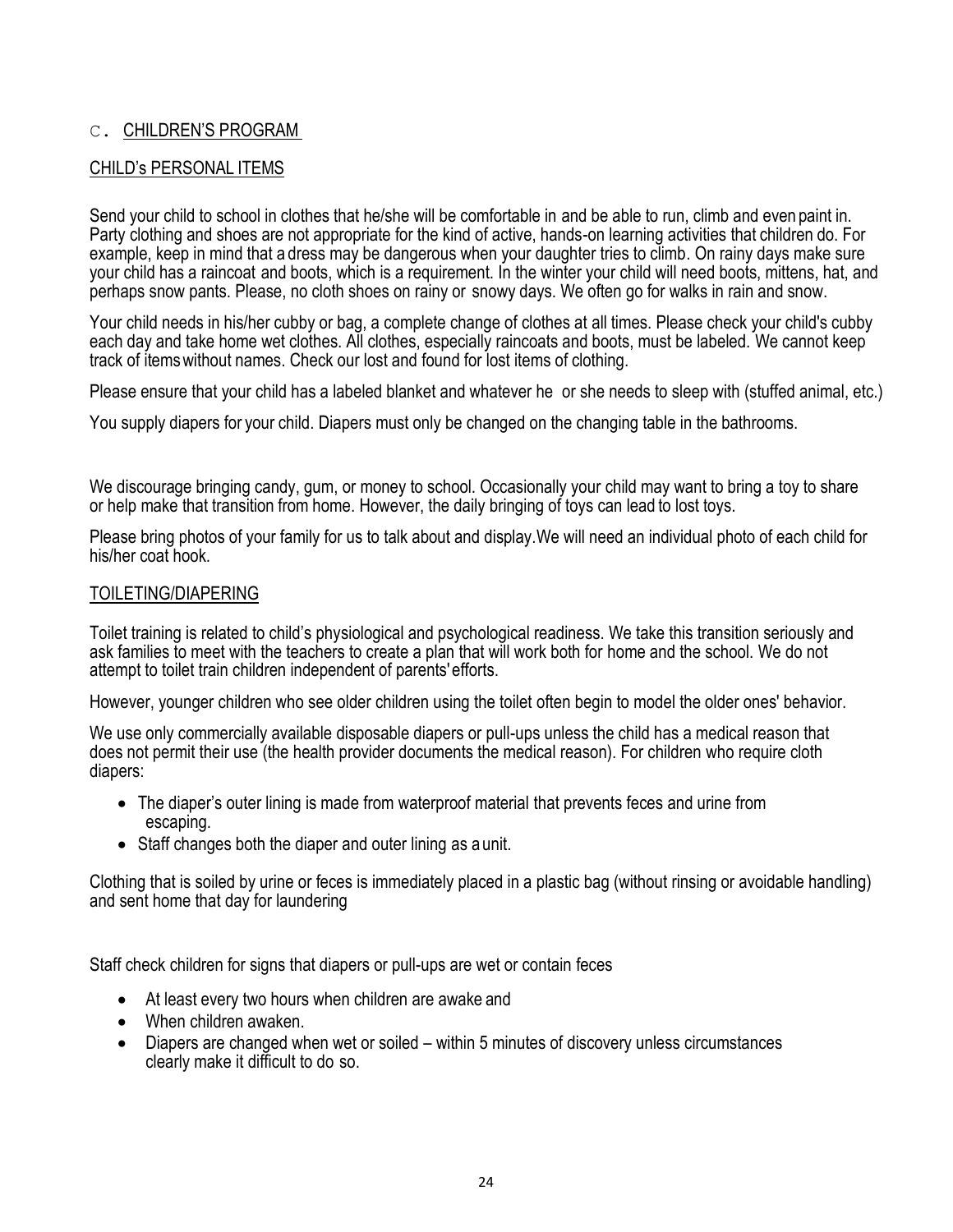Staff change children's diapers or soiled underwear inthe designated changing areas and not elsewhere in the school. At all times, caregivers have a hand on the child when the child is being changed on a changing table.

The changing table must be cleaned and sanitized after each child's use. Surfaces used for changing and on which changing materials are placed are not used for other purposes, including temporary placement of other objects, and especially not for any object involved with food or feeding.

Containers that hold soiled diapers (diaper pails) have a lid that open and close tightly by using a hands-free device (afoot pedal). Diaper pails are kept closed and are not accessible to children.

#### DAILY SCHEDULE

The schedule is posted in each classroom. For a more detailed schedule of activities, refer to the plan book in your classroom.

Here is a sample of a daily classroom schedule:

#### Daily Schedule

| 8:00am             | School Opens - children arrive - free choice play in areas and some teacher directed activities   |
|--------------------|---------------------------------------------------------------------------------------------------|
| 9:30am             | Bathroom - careful hygiene and self-help skills encouraged                                        |
| 9:40am             | Morning Snack – nutritious snacks and socializing                                                 |
| 10:00am            | Circle - moment of silence, story, movement Morning teacher directed<br>activity                  |
| 11:00am            | Outdoor time - free choice play and occasional teacher organized games.                           |
| 12:00pm            | Bathroom and wash hands                                                                           |
| 12:10pm            | LUNCH! Learn about good nutrition and practice social skills.                                     |
| 12:30pm            | Children may leave table when done and play inclassroom;                                          |
|                    | free choice play continues inside or outside or extension of morning activity                     |
| $12:45 \text{ pm}$ | Clean-up and Bathroom                                                                             |
| 1:00 <sub>pm</sub> | Naptime (older non-nappers – at least 30 minutes rest on cots, quiet play or books<br>afterwards) |
| 3:00 <sub>pm</sub> | Wake up and Bathroom                                                                              |
| 3:20 <sub>pm</sub> | Afternoon snack -snacks and socializing; prepare togo outside                                     |
| 4:00 <sub>pm</sub> | Outdoor Play – free choice play and occasional teacher organized games                            |
| 5:00pm             | Indoor Play – teacher directed activity and free choiceplay. Some children picked up.             |
| 5:45pm             | Clean-up time followed by books or a music and movement activity                                  |
| 6:00 <sub>pm</sub> | School closes                                                                                     |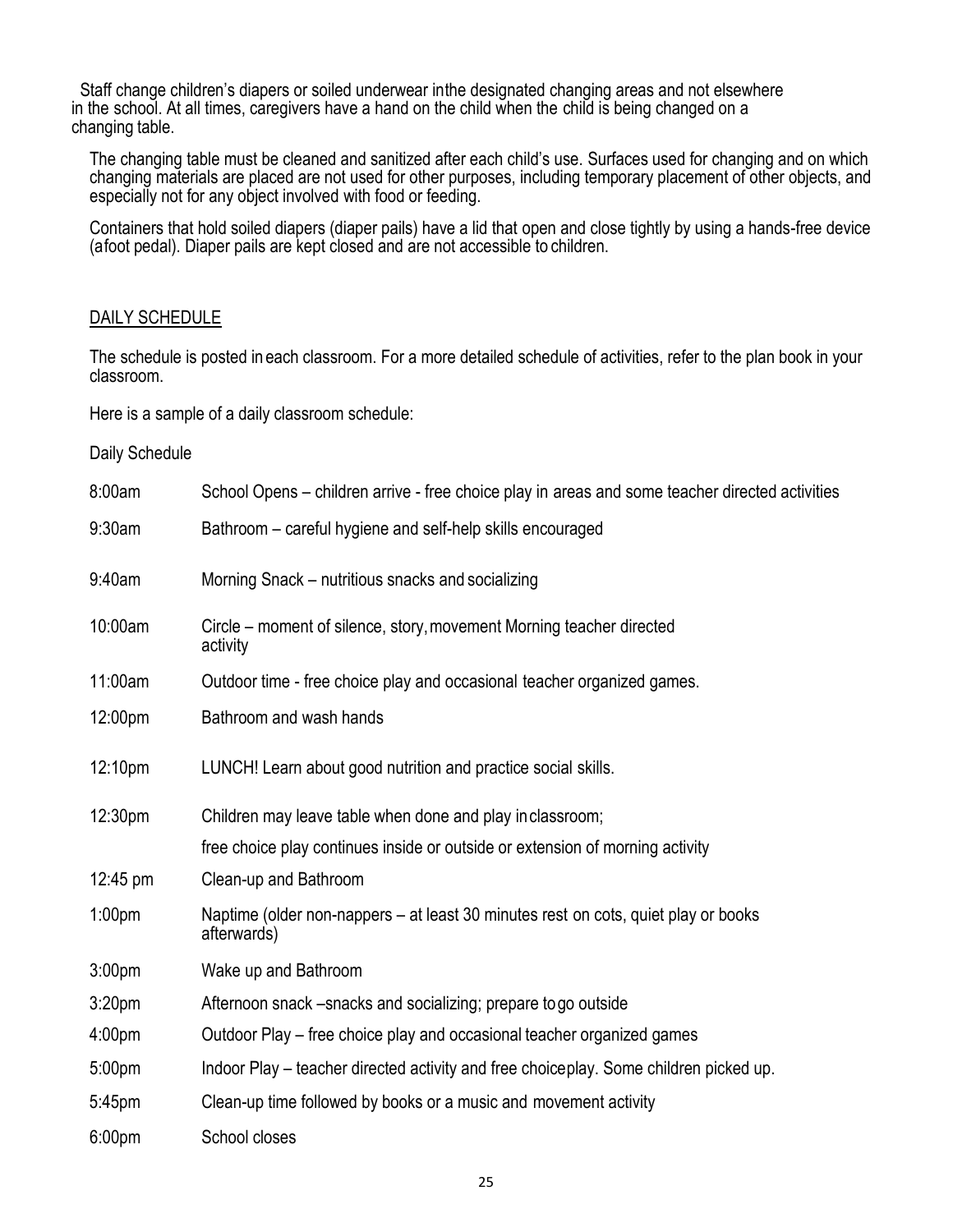# **SUPERVISION**

These policies and procedures are located in the operations manual and parent handbook (on the website), and in all written orientation materials for new teachers (which they receive before working with children).

### Accreditation Requirements

- Teaching staff supervise by positioning themselves to see as many children as possible.
- Teaching staff supervise children primarilyby sight. Supervision of children older than two for short intervals by sound is permissible as long as teachers check frequently on children who are out of sight (e.g., those who can use the toilet independently or who are napping).
- Teaching staff supervise twos by sight and sound at all times. (All twos should be easily seen [if not in the direct line of sight, then by looking up or slightly adjusting one's position]by at least one member of the teaching staff. The state of the state of the state of the Staff do not need to be directly
	- looking at each child at all times to meet the requirement for sight supervision.)
- Teaching staff are aware of, and positioned so they can hearand see, any sleeping children for whom they are responsible, especially when they are actively engaged with children who are awake.

### Types of incidents

- Children left unsupervised by teachers, including a child who leaves the group but remains in the facility, forexample,
- Children left on the playground. Scenarios
	- $\circ$  Children playing outdoors do not hear the teachers.
	- $\circ$  Teachers do a head count on the playground to be sure all children are accounted for, but they do not account for a change in the children present that day.
- Children left unsupervised in the classroom, bathroom, or other part of the building, for example,
	- $\circ$  A group of children goes to the indoor gross motor area with one teacher; another group goes later with another teacher.

A child remains behind unnoticed because each teacher assumes the missing child is with the other group.

 $\circ$  A class goes out to the playground, leaving behind unnoticed a child who fell asleep.

### Contributing factors

- A variation in the normal routine. Teachers must be cautious when an unusual circumstance occurs (for example, when a teacher previously in charge of the headcount is out, and the substitute does not take on that responsibility), taking time to think through the implications on routines of the change.
- Teachers do not take the time to ensure that every child is present and accounted for before making a transition. Frequent head counts with an accurate attendance sheet in hand are useful.

#### Critical times of the day

Naptime, Outside play time, Field trips, Restroom routines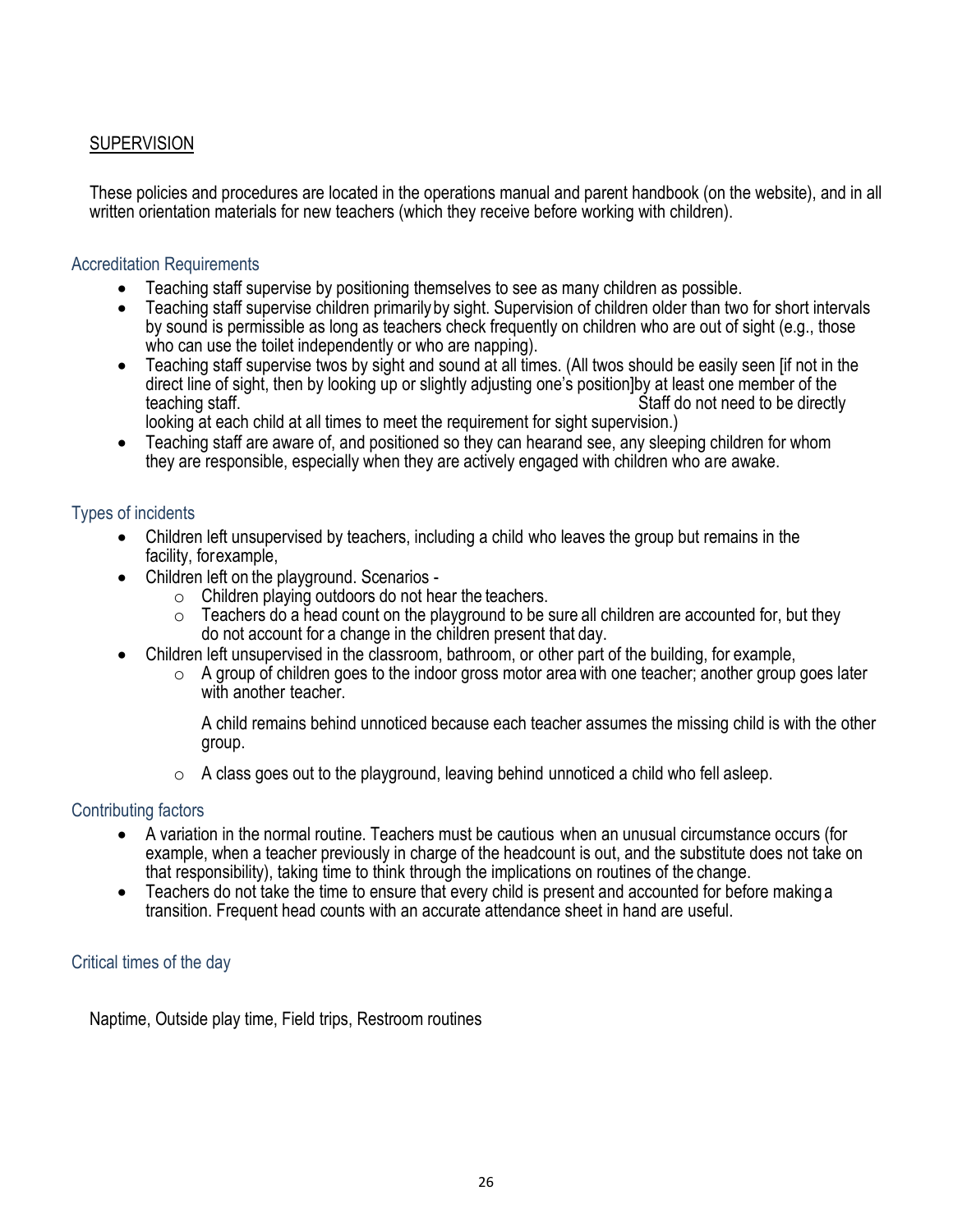#### Steps for prevention

- Implementing procedures staff carry out periodic attendance checks, have checklists with children's names on them to check against faces, and use the sign-in and departure procedures. During field trips, caregivers keep children together by having an adult hold each child's hand, or otherwise keep the child physically connected to an adult at all times. A designated adult, preferably a teacher, will supervise the children at the front and another adult/teacher at the back of each group. When children leave the building for the trip, they are wearing a tag with the school's information.
- Training and retraining staff Employees' job descriptions summarize basic supervision requirements. Orientation training covers safety issues including supervising children. All teachers undergo a probationary period of three months during which new teachers are oriented and closely supervised by more senior or experienced staff. During the end-of-probation evaluation and annual evaluation, teachers are evaluated to ensure they are capable of putting their knowledge into practice. Training addresses how staff position themselves in the classroom or on the playground to ensure that all children aremonitored.
- Teacher-to-Child Ratios and Group Sizes There is a system for ensuring that teacher-to-child ratios and group sizes are maintained at all times. SfF employs floaters and uses a substitute teacher service that can be called when needed – for instance when a teacher does not come to work because she is ill.

The school minimizes regrouping children in order to maintain teacher to child ratios and group sizes. One staff member is not left alone with a child or group of children – except in the preschool classrooms when a teacher must take a child to the bathroom, in which case, the door is opened between the classrooms.

- Making structural changes The equipment in the classroom is arranged in a way to enhance visual or auditory supervision ofthe children. Staff must position themselves to ensure that twos can be seen and heard at all times. There is a security system in place to prevent children from entering the building fromthe playground without adult supervision – a code is required for entry. In addition the administrative staff's office anddesks are near the entrance. Fences protect children in outdoorplay areas. The gate opener is out of reach of children.
- Engaging children and families request that parents follow drop- off and pick-up procedures. Parents must make contact with the teachers at drop-off and pick-up time. We request that families inform the program in the event that their children will not be attending due to illness, vacation, etc. If a child does not arrive at the program as scheduled for three days, the program contacts the family. Teachers review safety rules as part of the children's curriculum.
- On-going monitoring plan Staff members are evaluated on supervision practices during their annual evaluation. Teaching staff members are observed as part of the evaluation process. Oral and written performance feedback is provided to staff members. Procedures to be followed for reporting and investigating an incident involving a lapse of supervision are contained in the Operations Manual under III.C. – Reporting of Unusual Incidents. All staff members have a copy of this document. Teaching staff are requested to report supervision non- compliance to the Head of School, who in turn is to report to District licensing and accrediting bodies, including NAEYC, when appropriate.

Parents are responsible for supervising their own children once they arrive for pick-up, and at drop-off until the children have been turned over to the teachers.

#### NUTRITION

The school offers a morning and afternoon snack consisting most frequently of milk in the morning and crackers or bread with cream cheese or cheese. If your child has a special diet, please let us know.

Children bring their own lunches and a drink (either milk or water in a thermos). We eat family style.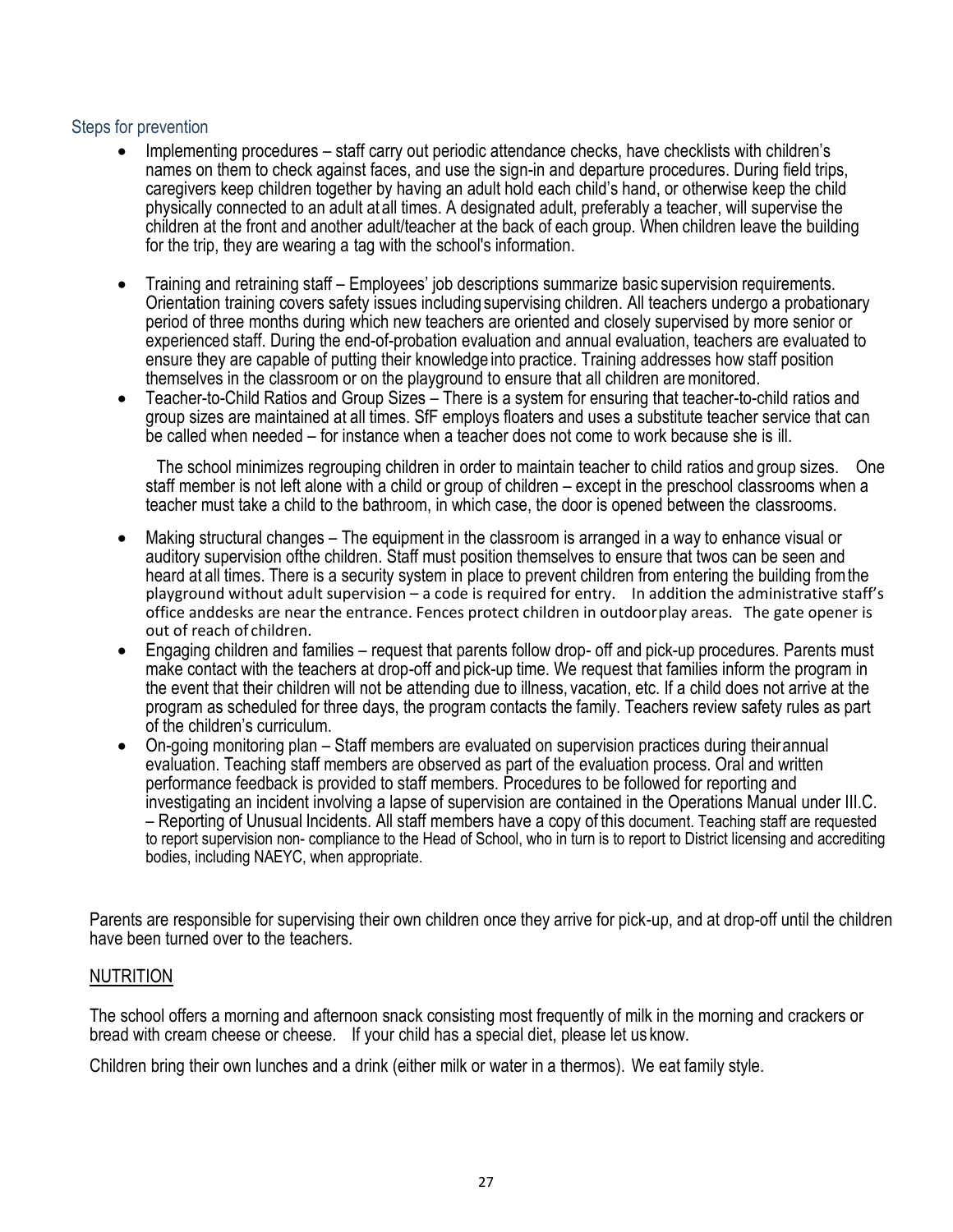### FOOD PREPARATION, SERVICE AND STORAGE

Food prepared, served, and stored at School for Friends is done so in accordance with the U.S. Department of Agriculture (USDA) Child an Adult Care Food Program (CACFP) guidelines.

Staff take steps to ensure the safety of food brought from home:

- $\checkmark$  They work with families to ensure that foods brought from home meet the USDA's CACFP food guidelines.
- $\checkmark$  All foods and beverages brought from home are labeled with the child's name and the date.
- $\checkmark$  Staff make sure that food requiring refrigeration stays cold until served.
- $\checkmark$  Food is provided to supplement food brought from home if necessary. The program takes steps to ensure food safety in its provision of meals and snacks.
- $\checkmark$  Staff discard foods with expired dates.

Liquids and foods that are hotter than 110 degrees Fahrenheit are kept out of children's reach.

Staff cut foods into pieces no larger than ½-inch square for twos, according to each child's chewing and swallowing capability.

Forbidden Foods--Staff do not offer children younger than four years these foods: hot dogs, whole or sliced into rounds; whole grapes; nuts; popcorn; raw peas and hard pretzels; or chunks of raw carrots or meat larger than can be swallowed whole.

We request that parents not send these foods in children's lunchboxes.

Please bring all cooked food that you want to stay warm and do not want refrigerated in a Thermos or a heat-insulated container.

Containers such as Rubbermaid or Tupperware are not sufficient. Thermoses and heat-insulated containers reduce the chances of a child catching a food borne illness when properly used. Proper usage includes heating food to at least 165 degrees Fahrenheit before placing it inside the Thermos orheat-insulated container. Since the temperature will decrease while sitting at room temperature, it is important that the initial temperature of the food is high enough so it does not drop below 135 degrees Fahrenheit beforelunch time. If food is left out to cool down, it becomes unsafe and should be discarded.

Children are included in the high-risk population so we must pay extra attention to avoid sickness.

What your child has for lunch depends on your budget, time, and what he/she likes or dislikes. With those parameters in mind, here are some suggestions from several food groups. Also listed are the non- nutritious items that should not appear at the School for Friends lunch table.

DAIRY PRODUCTS

hard-boiled eggs/ egg salad cottage cheese cheese

yogurt-you can create your own flavor by mixing plain yogurt with a small amount of juice concentrate, fruit jam, spices, or fresh slices of fruit.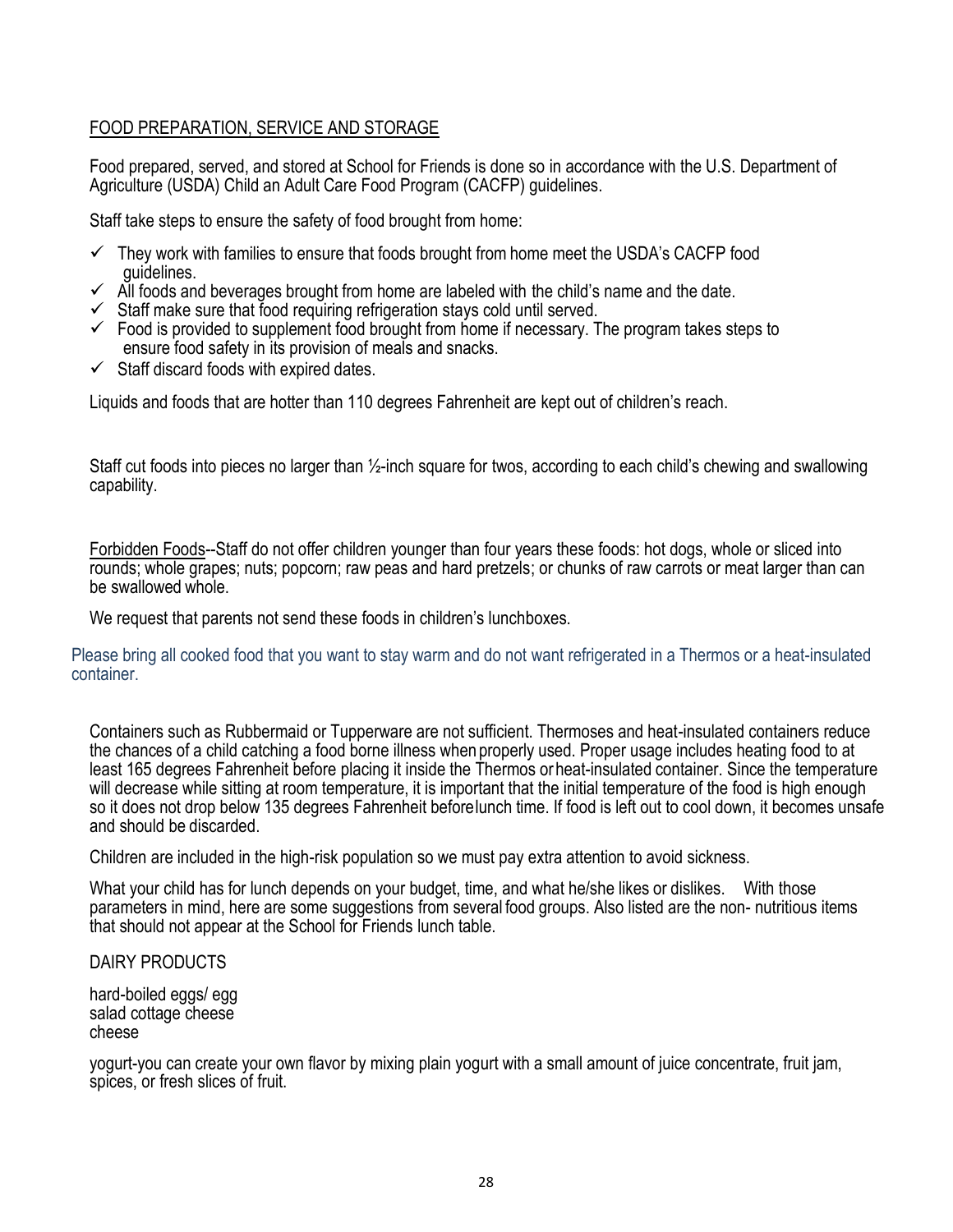### VEGETABLES

most anything in season, but especially:

cucumbers, sliced

celery--stuffed with cheese spread or peanut butter cherry tomatoes

sprouts

squash--sliced or sticks of zucchini

### MEAT/FISH/FOWL

chicken, turkey or other fowl (on the bone, off, or in a sandwich)

\*ham, chopped, sliced

\*cold cuts hamburger/meatballs

tuna or other fish (cold)

liver (chopped or not)

\*hot dogs or sausage

\*often high in salt, and nitrites, but are ok as occasional alternate sources of protein

### FRUITS FOR DESERT

most anything in season

dried fruits including raisins

#### STARCH/BREADS/FIBER/ETC

pita bread/pocket bread

sliced bread--whole wheat, oatmeal, bran, etc. rolls/muffins

crackers--preferably not too salted rice, plain or with vegetables added cold noodles or macaroni

cereal--such as shredded wheat, wheat chex, puffed wheat, cheerios, dry or with milk to be added at meal time

ODDS AND ENDS

jello-with fruit mixed in soups, salads, casseroles gorp/nuts

tofu

WHAT NOT TO PACK: PLEASE !!!!!

sweets, especially candy, potato chips (salt and oil)

soda pop or "juice drinks" (10% juice and too much sugar)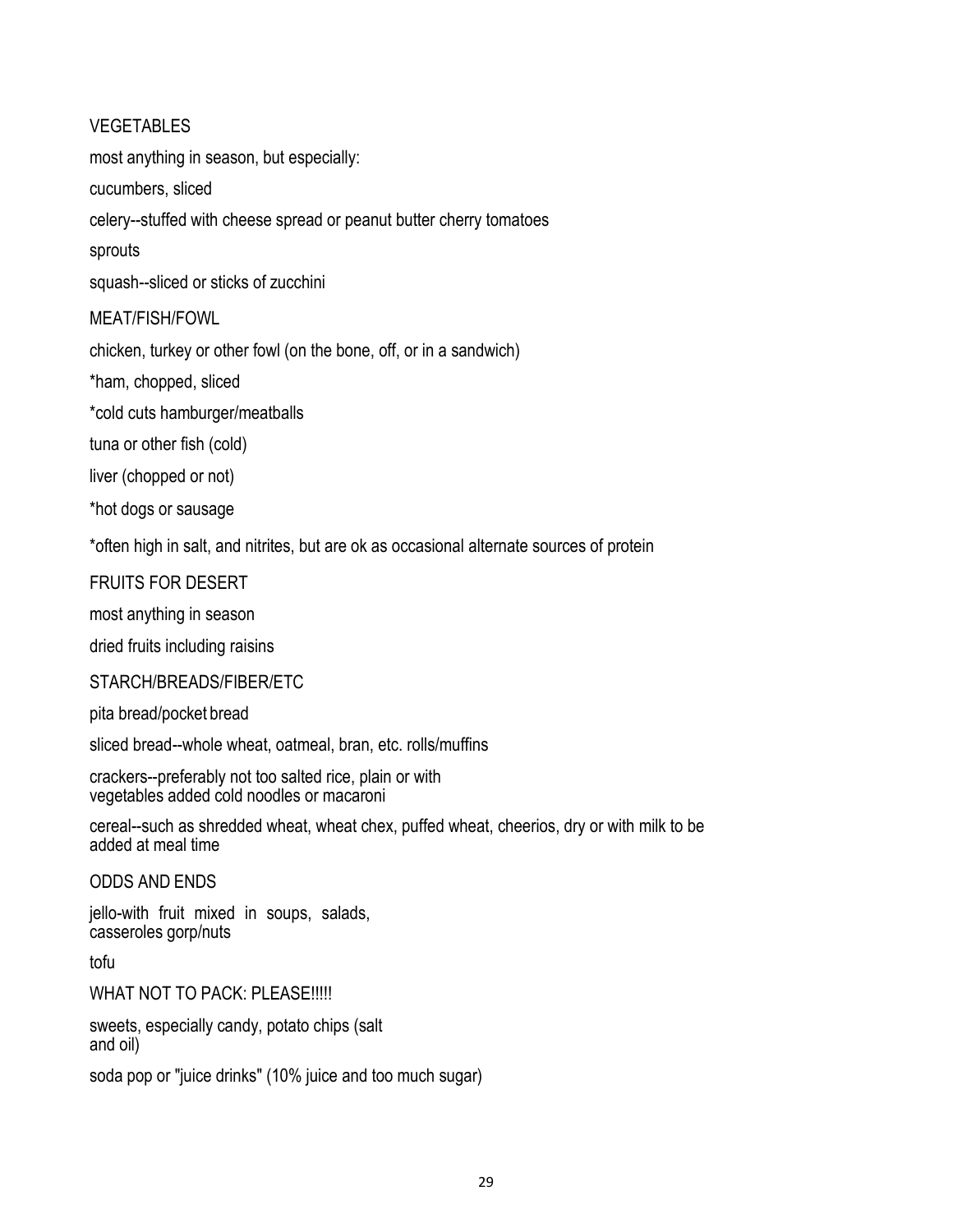## NAP

The children nap every day from 1:00 to 3:00, with a calm, enjoyable circle time just before nap. Each child rests with his or her blanket and stuffed animal from home. The teachers rub or pat the backs, arms or heads of those children who want or need assistance relaxing.

Children are not rubbed on the legs, chest or buttocks. We insist that every child remain quiet, but children who consistently do not take naps are allowed to read books, work puzzles, or enjoy other quiet activities on their cots after a half hour or soof resting. We suggest that children not have a morning nap since they will all be going down for a nap in the afternoon.

#### QUESTION: Will teachers keep a child awake during naptime?

Our primary concern is the children's health. Most children 18 months to four years old and an occasional five-year-old, need an afternoon nap for them to grow and develop properly. We assume that if a child takes a nap, she needs the sleep; just as at lunch, if she eats, she needs food.

Children who do not nap and need to do so are often irritable and unsafe in their play later in the afternoon (3:30- 5:30) because they are tired, particularly children who are in school nine to ten hours a day. However, we recognize that individual children may not need to nap. If a parent does not want the teachers to encourage sleeping,we will not rub that child's back, but he or she must still rest quietly in order for the other children who need to nap to get to sleep.

A secondary concern is the teachers' schedule. All fulltime staff work eight hours. The main time for much needed breaks (it is not possible to take breaks at lunch) is at naptime. In addition, two days a week teachers use naptime to plan the week's activities and hold necessary staff meetings. Children who do not nap require lots of teacher attention to remain both occupied and quiet; it is nearly impossible to hold a staff meeting or plan when more than a couple children are not resting quietly.

QUESTION: Will the staff keep a child awake so he will go to bed earlier at night?

Often the child is not currently going to bed early, and the staff is being asked to help facilitate good bedtime habits. We wish to be supportive of families. However, there is not necessarily a cause and effect relationship between no nap at school and an early bedtime. It is not the school's responsibility to break a pattern of late bedtime. Staff can make suggestions to parents about how to establish routine. Requests by parents that staff aid them in changing bedtime habits must be weighed against the children's need to nap and the staff's needs to use the naptime for teacher activities. If you have questions or concerns about the nap policy, feel free to talk with us directly.

#### OUTDOOR PLAY

At School for Friends, we feel that outdoor play is an integral part of our day. We spend an hour each morning and an hour each afternoon outside, weather permitting. You might also see books go outdoors for reading under a tree in the summer or even an occasional picnic or naptime outdoors. It is a time for scientific exploration. We tend not to go outdoors if the temperature or wind-chill is below 20 degrees F or if it is a code red alert in the summer. When outdoor opportunities for large motor activities are not possible because of conditions children may play in the indoor gross motor room – Fellowship Hall.

#### FIELD TRIPS

Field trips may be by foot--a walk around the block or to see a construction site; by bus or subway--to the library or insect zoo; Groups (especially those with younger children) have to practice walking together and demonstrate an understanding of street safety rules before they can tackle public transportation. First aid kits are carried on all field trips. Teachers carry cell phones to call for help whenever necessary.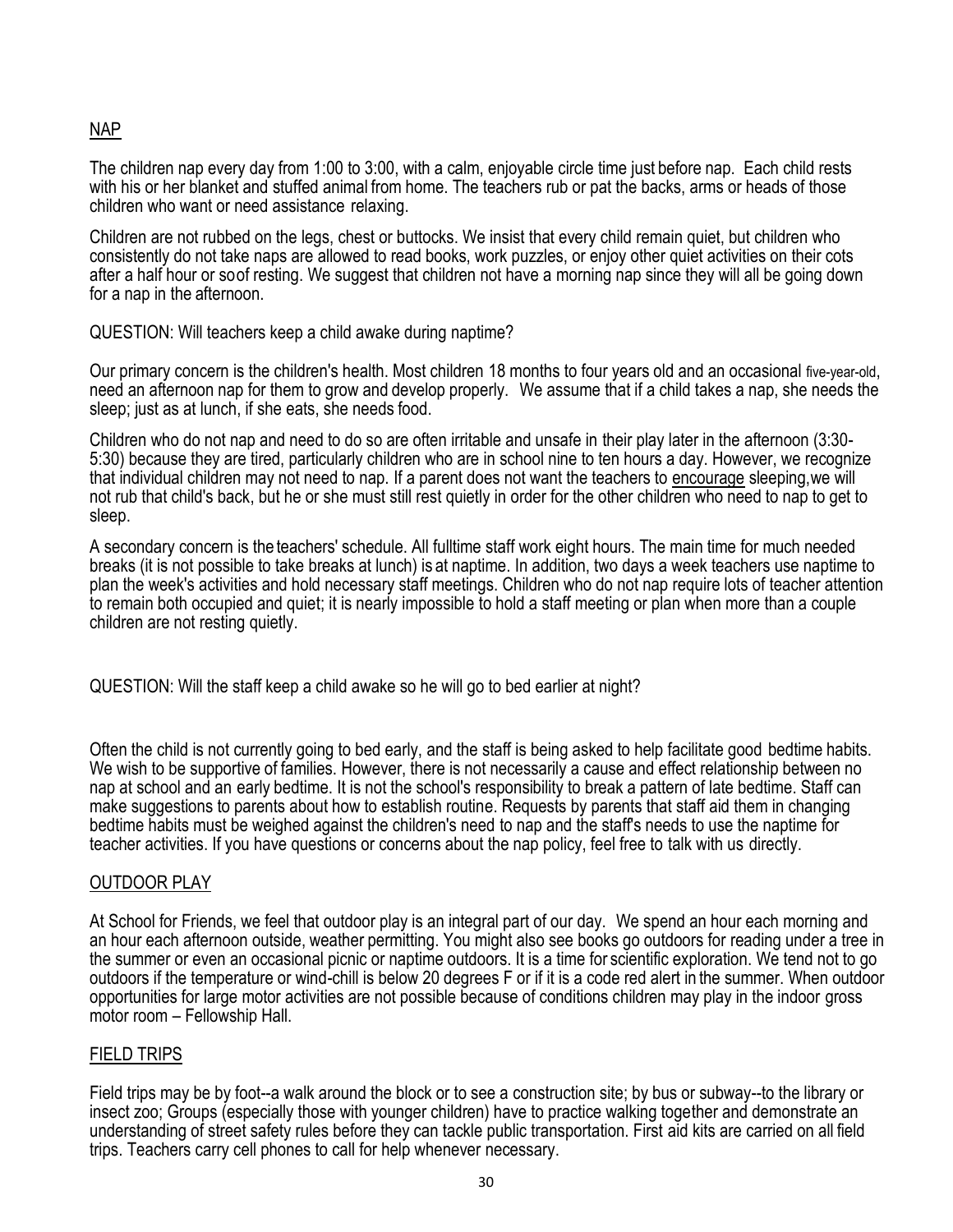## PLAN FOR HANDLING LOST OR MISSING CHILDREN ON A FIELD TRIP:

On a field trip, the group should remain wherethey are. One teacher (with any parents or volunteers) should participate in a search while other teachers remain with the group. Search in places like the bathroom stalls and places where the group previously hasbeen.

Security officials in the location where the group is should be notified and involved in the search. Announcements over the public loudspeaker system should be made, with the physical description of the child, his/her clothing, and theschool identification. The school should be called. The child's parent should be called.

### **PARTIES**

The children love to celebrate birthdays. We encourage parents to bring in cupcakes or a cake and join us for a simple birthday party after lunch or at snack time on the day of the child's birthday. Party favors are not necessary.

Please note: If you are hosting a birthday party outside of school,do not use school mail pouches to distribute invitations unless all children are invited. This saves hurt feelings —families notice.

### ANIMAL AND PET POLICY

- 1. Classroom pets or visiting animals appear to be in good health.
- 2. Pets or visiting animals have documentation from a veterinarian or an animal shelter to show that the animals are fully immunized (if the animal should be so protected) and that the animal is suitable for contact with children.
- 3. Teaching staff supervise all interactions between children and animals and instruct children on safe behavior when in close proximity to animals.
- 4. Program staff make sure that any child who is allergic to a type of animal is not exposed to that animal

#### GRADUATION

We like to hold some sort of celebration/party for each child as he or she leaves the school, usually with a special snackand songs. When a group of children leaves at the same time, the group may do something special with their parents. (A formal graduation ceremony with caps, gowns and certificates is an adult ceremony that children can wait to experience when they grow older. We like our celebrations to be child oriented.)

#### GUIDANCE AND DISCIPLINE

Our goals are to help children develop self-discipline and skills in getting along with others. We understand that these tasks take a long time and carry on into older childhood. Setting limits can help a child develop that selfdiscipline. We give clear guidelines and explain why we have rules, e.g., not hitting, taking turns, etc.

Because children model themselves after adults, we try to handle conflicts by listening, talking, and negotiating so children can learn how to get what they need and want inacceptable ways. We encourage children to express their feelings, and we work with them to solve problems. Teachers do not physically compel (force/coerce), or threaten to physically compel a child to do anything when disciplining them. We do not use spanking or denial of food. As required by the Department of Health and Human Services – "Discipline shall be constructive and developmentally appropriate, and shall include child guidance and management techniques using redirection, separation from the problem situation, talking with the child about the situation, and encouragement for appropriate behavior. The following methods of discipline shall not be employed: a) Physical harm, including punching, pinching, shaking, spanking, biting, yanking and poking; b) Fear and/or humiliation; c) Derogatory remarks and/or profane language; d) Confinement in a locked room or enclosed area; e) Forced feeding, or withholding of food, rest, toilet use or outdoor activities or play; and f) Physical and/or chemical restraints. Separation, when used as discipline, shall be brief in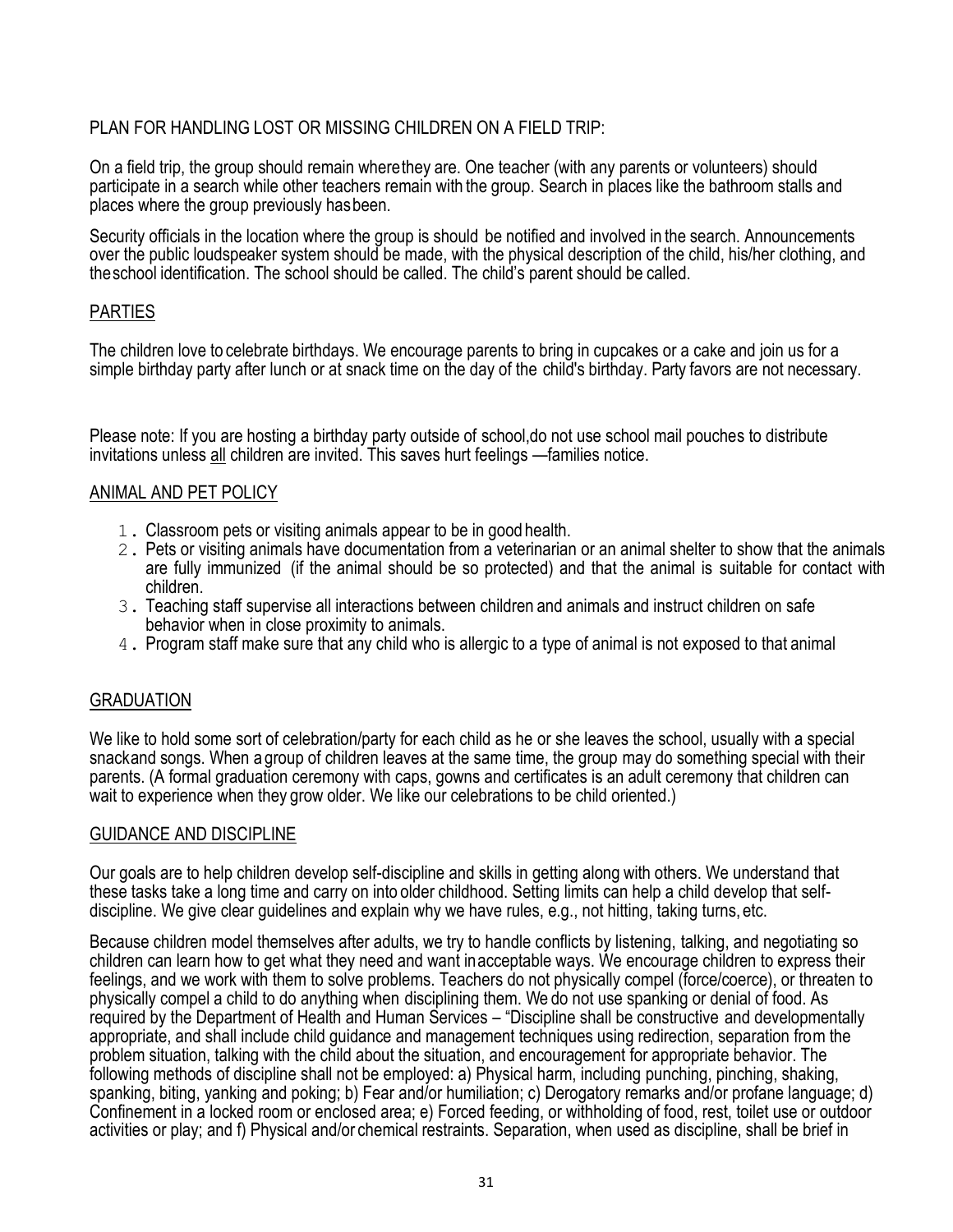duration and shall be appropriate to the child's age and developmental level and to the circumstances necessitating the discipline."

#### CLASSROOM RULES

The following are some of the basic classroom rules which we encourage everyone to follow. You may wish to discuss these from time to time with your child:

Take turns.

Listen--respond when the teacher calls. One person talks at a time.

Walk, do not run, in the classroom and hall. Clean up materials when you are done.

#### ASSESSMENT PLAN

- 1. Purposes Assessment is the planned and systematic process of observing, recording, and otherwise documenting what children do and how they do it and then analyzing the information as a basis for a variety of educational decisions that affect the child, including determining children's interests and needs.
- 2. Procedures informal methods such as observation, checklists,and work sampling (dated and stored in individual child folders). Activities and achievements may be documented with photographs. Observation by the child's familiar classroom teacher is the primary mode of assessment. Currently SfF uses Teaching Strategies Gold. Teachers are trained through an on-line course offered by Teaching Strategies to use these portfolios.
- 3. Uses The results of assessment will be used (a) to adapt and improve the curriculum as well as specific teaching approaches and practices and instructional strategies to meet the individual needs of the children and to provide the optimal learning environment and (b) to inform overall program development and improvement, particularly each year when the program is evaluated by the community (parents, teachers, board, and administrative staff), and if necessary (c) to arrange for developmental screening and referral for diagnostic assessment for a child when indicated.
- 4. Conditions under which children will be assessed in their classroom group and only rarely one-on-one with a teacher in the classroom.
- 5. Timelines associated with assessments Although gathering information will occur throughout the year, the main times for developmental screenings will be twice yearly – in the fall (within the first few months of children's participation in the program) and spring.
- 6. Procedures to keep individual child records confidential Information will be organized in individual children's files and work portfolios. Results of screening and assessment will be accessible and discussed only with those who have a right or a need to know (typically the child's parents or guardians,Head of School, other teachers, and specialists who work with the child). Only with the parents' written permission will assessments be shared with specialists.
- 7. Ways to involve families in planning and implementing assessments

– Teachers will ask parents about their own children as an important resource, for example, interest surveys at parent orientation night.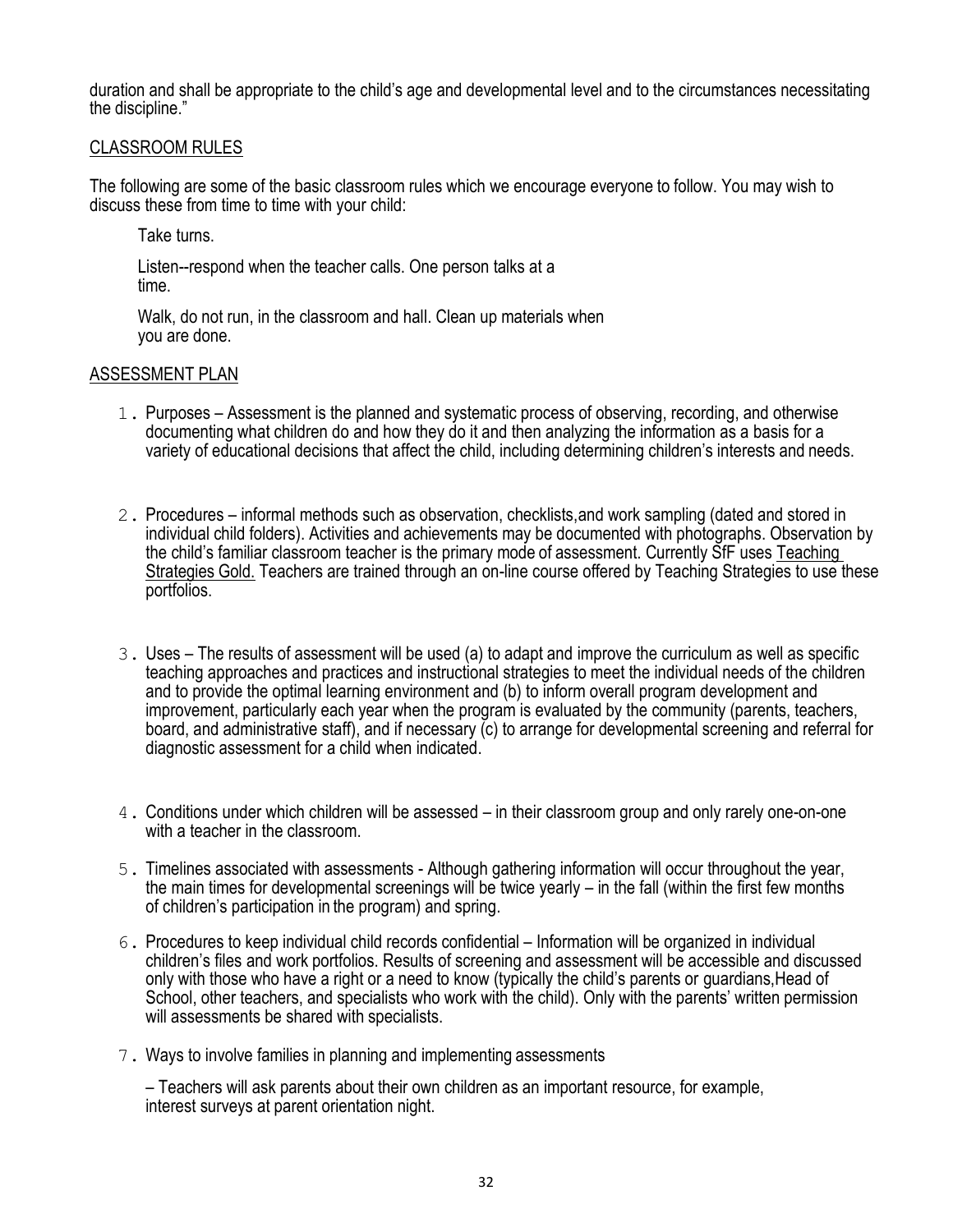8. Methods to effectively communicate assessment information to parents – through the twice yearly parent/teacher conferences and any other conferences called by either the parent or teacher. Assessment is used to describe the developmental progress and learning of the children. Every attempt will be made to share the information in a language with which the family is most comfortable.

#### INCLUSION

School for Friends hires specialized consultants to support teachers' efforts to meet the needs of children and families to participate fully in the program, including children with disabilities, behavior challenges, or other special needs.

Procedures – School for Friends has a contract with Child Development Consultants, Inc. These consultants have skills in speech and language, behavioral challenges, andsensory integration. The services they provide are free of charge to parents. After an initial request from teachers or parents and questionnaires filled out by both parents and teachers, their staff observe the child at the school and provide teachers and parents with a working plan to make the classroom more successful for the child and, if necessary, suggest referral for further testing and services.

#### **GUNPLAY**

"My child learned to play with gunsat school! And School for Friends is a Quaker school. Why don't the teachers do something about this?" School for Friends is a Quaker school, and the staff takes seriously the Quaker value of nonviolence. We also take seriously our role as an educational institution.We believe children should learnsomething more at school than simply what behavior is acceptable to adults. We have a philosophy in regards to gunplay. It, along with super-hero play, has generated more thought, workshops, discussion, and reading among the staff than almost anyother issue. We have actively explored the issue for many years. And as a result we have learned that we are not being responsible by simply banning gunplay.

Banning zero tolerance requires that the teachers do a lot of policing ("don't do that") rather than teaching. For a few years we did forbid all gunplay, but found that itproliferated anyway. In addition, for most of the children, it led to hypocrisy. They learned pretty quickly that when a teacher approached to tell them to put down their stick they were using as a gun, they could say it was an airplane or fire hose. The teacher would be caught in a dilemma of either allowing what she knew was gunplay to continue or disputing the child'sword.

We discourage the bringing of actual toy gunsto school. We allow the children to participate in gunplay when the play is child generated. The teachers do not initiate gunplay. However, whenever gunplay is obsessive, that is, it interferes with other play or is no longer productive, teachers limit it (outdoors only, for instance) or encourage engagement in other play. When children say, "I'm going to kill you," we respond (and encourage children to respond) in a variety of ways. (1) If gunplay bothers the teacher, she may say, "I don't want to be killed or have a gun pointedat me." Children almost always honor this request since the teachers are also working on having children respect other's requests. Or (2) we acknowledge that it is play and say, "I'm not playing that game." That is, we don't participate in the pretend play. Usually, children move on to someone else who will play with them. Or (3) we show the effect of guns and act out being wounded, which leads to more extensive pretend play. It also sometimes leads to a discussion of who the "enemy" is and why you need to shoot him or her as well as to discussions about death,etc.

Children see a gun as an extension of themselves; it makes them powerful. A gun can reach beyond their abilities and cause exciting changes in their environment. Children need to experience power like this. And gunplay gets reactions from adults!

Many of the issues that we as adults bring to gunplay do not exist for children - for example, considerations of war, domestic violence, and law and order. That does not mean that we do not have an obligation to teach children our values. But since gunplay represents something completely different for children, they seldom understand why we object to it even when they can repeat back to us our reasons.

As teachers we actively and constantly encourage solving problems with words. We communicate this value at all times, not just in regards to gunplay.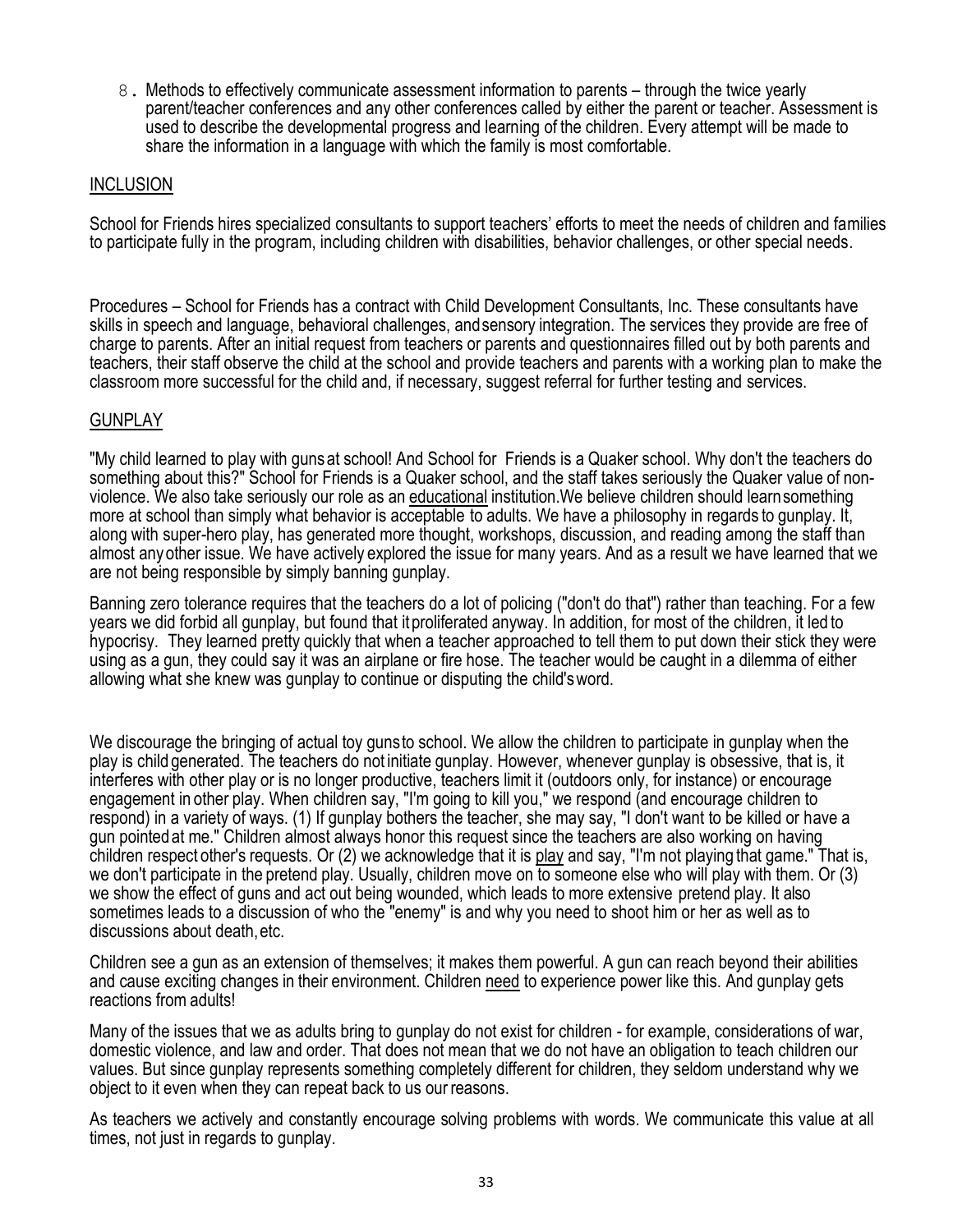### SEXUALITY DEVELOPMENT

Children (in preschool, kindergarten, first, second, third grade) often ask questions that demonstrate their curiosity about their bodies, other people's bodies, where babies come from, and ways that boys and girls are alike and different. In our program, we will respond to children's questions honestly, but not overwhelm them with information for which they are not ready. We will communicate with families about current interests or situations that occur at school.

Children sometimes touch their genital areas or those of other children. Although these behaviors are not unusual in young children, we will remind children that touching their own genitals is private behavior and that they may not touch private parts of other children's bodies.

Our school has books and articles about healthy sexuality development in young children in the office. We encourage you to investigate these resources. Please let us know if you have any questions.

#### NURTURING

While teacher styles may differ, the spontaneous nurturance of children is appropriately expressed in the following ways: hugging, holding, holding on laps, kissing, carrying, rocking, rubbing and patting backs, and holding hands.

Nurturing is important because it:

- --creates an environment more like home
- --is more immediate and communicative than verbal contact
- --is a way of showing love
- --makes a child feel secure
- --is restorative when a child has been bruised
- --is a way of expressing sympathy
- --calms and relaxes
- --helps focus
- --is individual, one-on-one

Children respond to physical contact. An adult models okay forms of physical contact and touching. People have a biological need for nurturing and physical contact.

#### CARETAKING - based on an article by Janie Rosenberg

Sometimes SfF parents must wish they had something tangible to hold onto - a repertoire of academic skills - to prove to themselves that their child really is learning at school. Each day at SfF learning goes on.The variety of skills that children at SfF acquire are partly based on long range goals, and they sometimes lack that visible quality that permeates some preschool curricula. It is important for children to have a variety of experiences. The opportunities children have to climb structures, ride trikes, and explore sand and water are important and enjoyable activities. As children discover the world of books and dramatic play and participate in music and movement activities, they expand their knowledge of the world around them. When children create with blocks, manipulatives, art, and carpentry materials, they focus on developmentally appropriate tasks. All of this curriculum is available to children everyday, yet it's not the core of our program.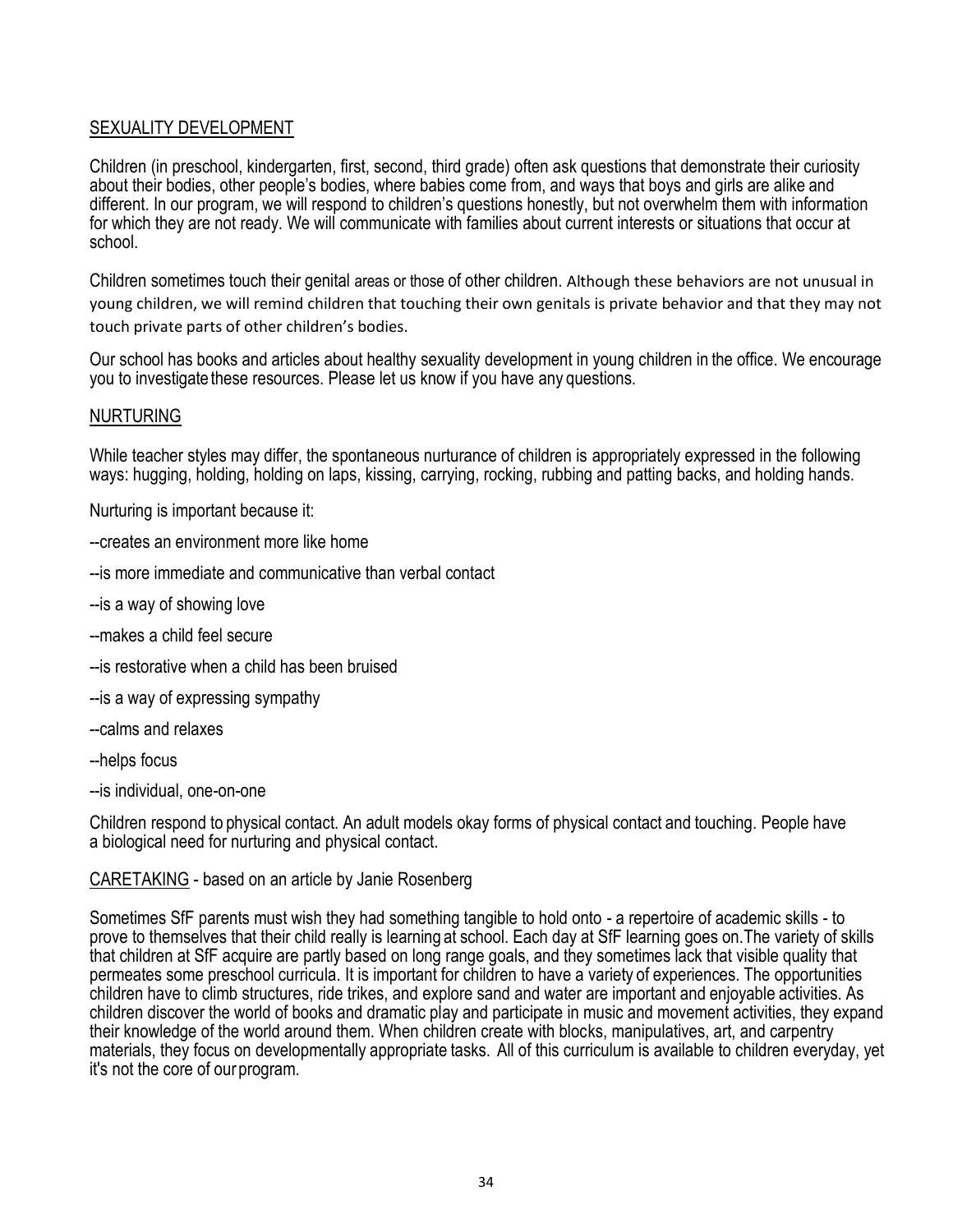The unique experience of a full-day program is found in the caretaking components of the program. Caretaking includes a wide range of experiences that are typically found in the child's home.

These caretaking tasks are the everyday life experiences that nurture the growth of young children. It is essential that full-day preschools provide the essence of this home experience. The home provides the model for quality child care. Young children express their needs for these home experiences and appreciate their full value.They make the connection between nurturing and caretaking.

The naptime routine at SfF is a very intimate activity, designed to support the vulnerability children experience when falling asleep. As each child has a private time with a teacher, having a back rub, much of the child's anxiety subsides. The children sleep on the same cot everyday, which is placed in the same area of the room. Dependability and trust is established. This type of caretaking provides an opportunity for nurturing and a relevant curriculum that naturally emerges from the daily routines.

Caretaking is not only the care a child receives from a significant adult but also includes the child's self-care skills. A significant amount of time is spent each day in the clothes changing process. The teachers can always find a way in which the child can actively participate in this process. Young children are encouraged to begin by simply pulling up their own pants. There is always some part of the process that the child can do alone or with minimal assistance. The teacher facilitates this process by encouraging and validating the child's participation. The adult articulates the entire experience as it is happening, describing in detail what the adult and child are both doing. It requires more time to include children in this sort of task, but it results in increased self sufficiency. Some children are even able to diaper themselves. When children increase their ability to dress themselves, they also increase their experience of active mastery. Young children need to feel successful at real self-care tasks in order to experience their competence and growing autonomy. These caretaking activities are not incidental tothe program. The teachers do not rush through these tasks in order to provide other important curriculum. In full-day programs, caretaking is part of the curriculum. Mealtime is also one of the important caretaking components of the program. Snack foods do not miraculously appear onthe table. The children are involved in the process. Children may go to the market to purchase the food for SfF snacks. The preparation of special snacks takes advantage of the children's expanding competence and increases their pride and self-esteem. Teachers sit and eat with children and engage them in conversations at snack andmeal times. Conversations extend beyond rules and expectations for behavior at the table.

This same philosophy of caretaking is also implemented in the bathroom routine. The children get their own soap and, when able, their own paper towels. Again, the child is encouraged to actively participate in this process. Instead of doing tasks to and for the children, we allow them to discover what they can do themselves.

Sometimes prospective SfF parents comment on whether their child would be better off in a school that focuses just on academics. Being a first generation parent of a child in child care must be extremely difficult because of the lack of a model. Full-day programs can be a place where young children can grow and thrive. Hopefully working parents aren't sending their two year olds to preschool to have the same type of school experience they had in kindergarten. The nurturing and caring times spent with adults don't have to be limited to the diminishing number of young children who remain home in the care of one parent.

The children enrolled in preschool have wonderful role models of parents with different careers. At an early age they see the options that will be available to them. These children can also benefit from the caring at preschool. As parents and teachers explore the realities of preschool, they will find that Caretaking is the most essential and important component in a quality program.

#### HOLIDAY POLICY STATEMENT

This policy is intended to spell out our objectives and decision-making process in approaching holidays in the curriculum. This policy reflects the needs of the children and families as well as the principles of anti-bias education and SfF philosophy.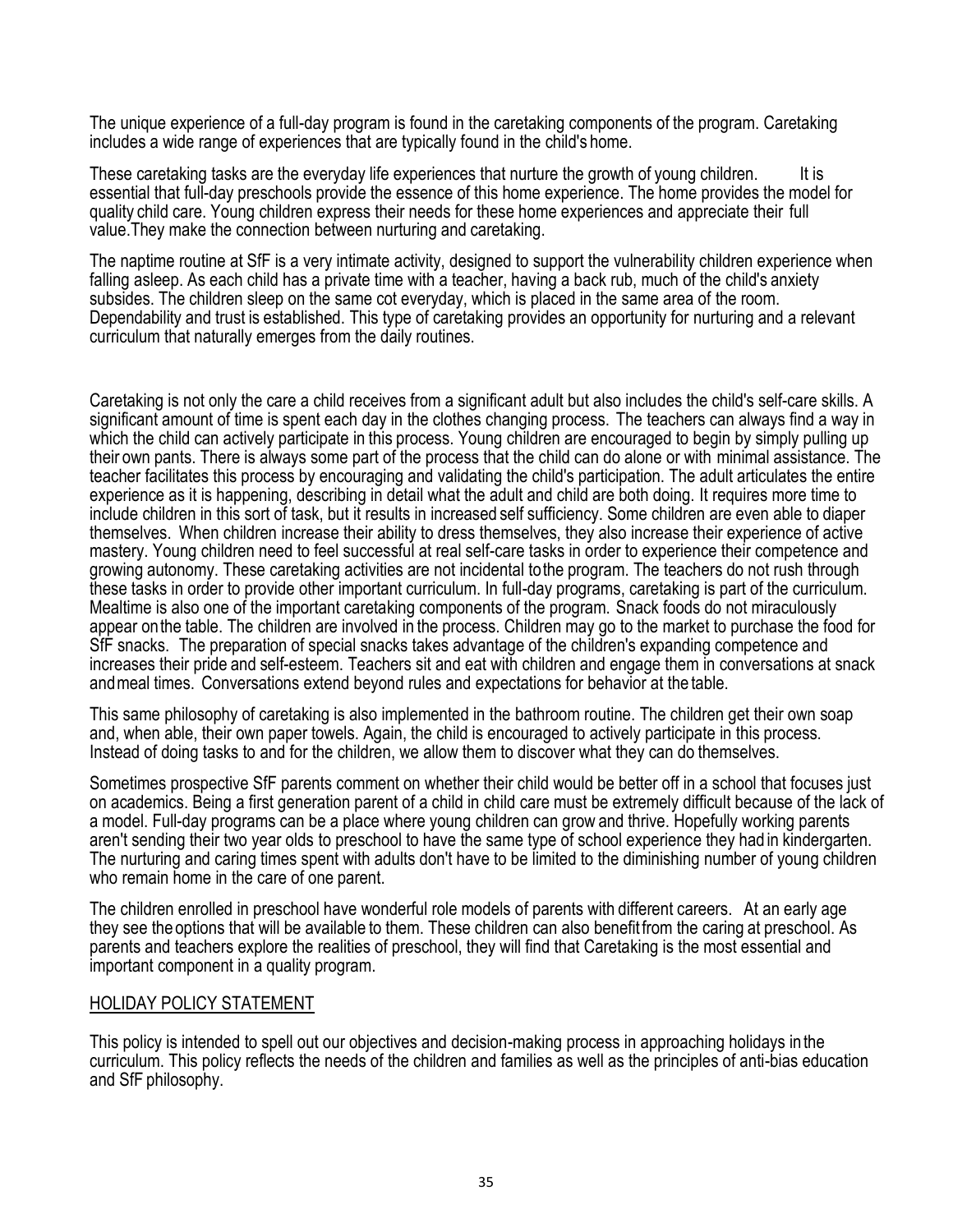Annual school celebrations mark the passage of the year and connect children, staff, and families. Such celebrations include the fall family social potluck, the classroom Cultural Heritage dinners, the Children's Fair, the Simple Meal, the Staff Appreciation Picnic,etc.

In addition, we often learn about holidays from families and when we explore different cultures. Children talk about and demonstrate how their family celebrates holidays at home.

SfF holiday activities serve to meet the anti-bias education goals**.** Holiday activities:

- Support the children's family traditions and cultural identities
- Support SfF's identity as a Quaker school
- Expand children's awareness and appreciation of others'cultural traditions
- Create school traditions that children, families, and staff can share and that serve as marking points throughout the school year
- Broaden children's understanding of people and events that express social justice values (for example, Martin Luther King Jr.Day)
- Acquaint children with national holidays

Staff (teachers and the Head of School) will discuss and decide which holidays to use and how. We will work with families from diverse backgrounds to find mutually satisfying solutions to holiday issues. We will also work with families who do not want their child participating in holiday activities.

Staff and families will decide together which national,community, school, and family holidays the children will *learn about.*

Religious holidays – There are many religious traditions in ourschool. Parents have a right to providereligious training. Therefore we do not *celebrate* religious holidays in the classroom, though families may demonstrate how they celebrate them at home.

#### Approaches to avoid:

- "Tourist approach" Only celebrating a variety of holidays as a form of multicultural education; actually this is onlythe beginning. The purpose of a multicultural curriculum is to attach positive feelings to experiences so that each child will feel included and valued, and will also feel friendly and respectful toward people from other ethnic and cultural groups.
- Overwhelming stimulation to children we limit the number of days spent on holiday activities to a very few just preceding or following the holiday
- Busywork making, cutting and gluing. In these cases, holidays do not always meet the goals stated above, but they do drive the program. There is an emptiness in such an approach.

Planned approach –

- For example, three ways of approaching December –
- **1.** Winter celebrations differences and similarities
- **2.** School as a calming influence there's enough holiday outside the school
- **3.** Examine local interests that are unique.

Remember that Christmas even if celebrated in a non-religious fashion (lots of red and green), is at root a religious holiday

Easter – spring, rebirth, and new life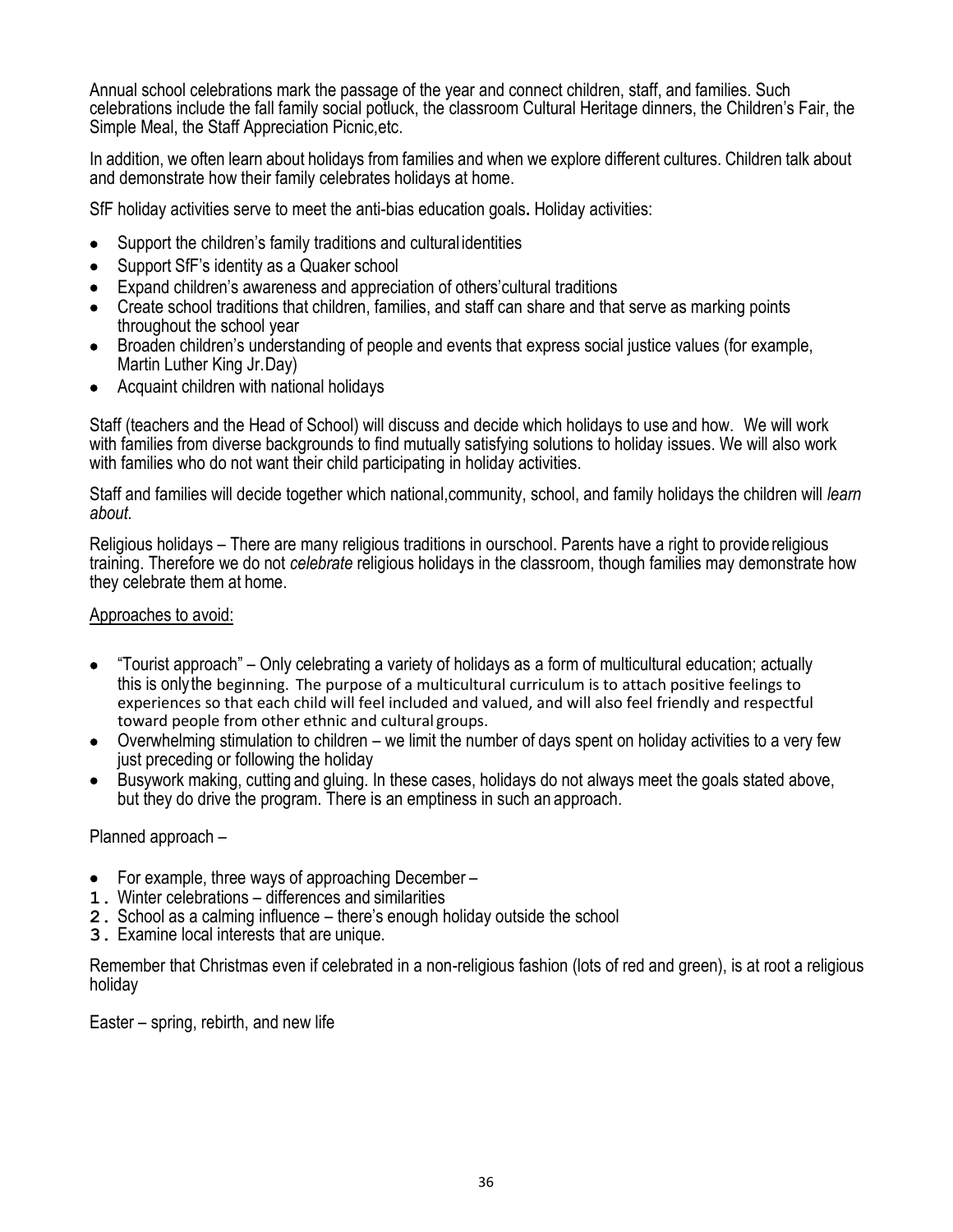### D. PARENTING RESOURCES

#### PARENTS' ORIENTATION

In September there is a general orientation for the parents scheduled in the evening. At this meeting, the parents are able to meet one another and learn more about the program in their child's room.

#### PARENT WORKSHOPS

Each year the school plans a series of evening workshops, a Parenting course, for School and Meeting parents at a minimal cost. In the past we have also held individual workshops on "Fathering", "How To TalkTo Your Child About Sex","Adoption", etc. Let us hear your suggestions for workshops.

#### PARENT INVOLVEMENT OPPORTUNITIES

Parent involvement is an integral part of School for Friends. Parents are welcome and often included indaily activities. Active participation of parents in the management of School affairs is the cornerstone of our educational philosophy. Because of the small size of School for Friends and the nature of its operations, parent participation is both critical and required. Aside from the Board of Trustees, composed in part of parents, there are a number of committees on which parents sit. Active involvement on committees isessential.

In addition to the committees listed below, we frequently call upon parents to fix items and occasionally substitute for a staff member so that he/she may visit another school to observe or attend a conference.

Building and Grounds – Makes sure the property needs of the School (rooms, equipment, and grounds) are in top working condition and determines priorities for routine maintenance, renovation, and improvement. Works to address physical safety concerns promptly. Each year there are specific projects for this committee.

Annual Appeal – Builds the School's funds by conducting the Annual Giving Campaign with the consultant. The campaign includes phonathon calling. December through May.

Diversity – Recommends policies and practices to strengthen the school's diversity (ethnic, family structure and economic)

Children's Fair – Coordinates the School's annual children's Fair, including planning, organizing, set-up,and clean-up. Spring time, leading up to May fair.

Simple Meal – Prepares a meal after Meeting for Worship at Friends Meeting of Washington. Usually in March.

#### PARENT-TEACHER CONFERENCES

Individual regular parent/teacher conferences are scheduled twice a year in November and May. They are half an hour in length and occur during the afternoon of the school day. There will be a sign-up chart for parents to select their time slot about a month inadvance.

Attendance at these conferences is required ofthe parents. The teachers will have written a report detailing your child's progress at the School. If at any time it is deemed necessary, either the parents or the teachers may schedule a special conference to discuss difficulties a child may be experiencing.To schedule such a conference, a parent should contact the lead teacher in his/her child's room or the Head of School. Staff will find adult translators as needed.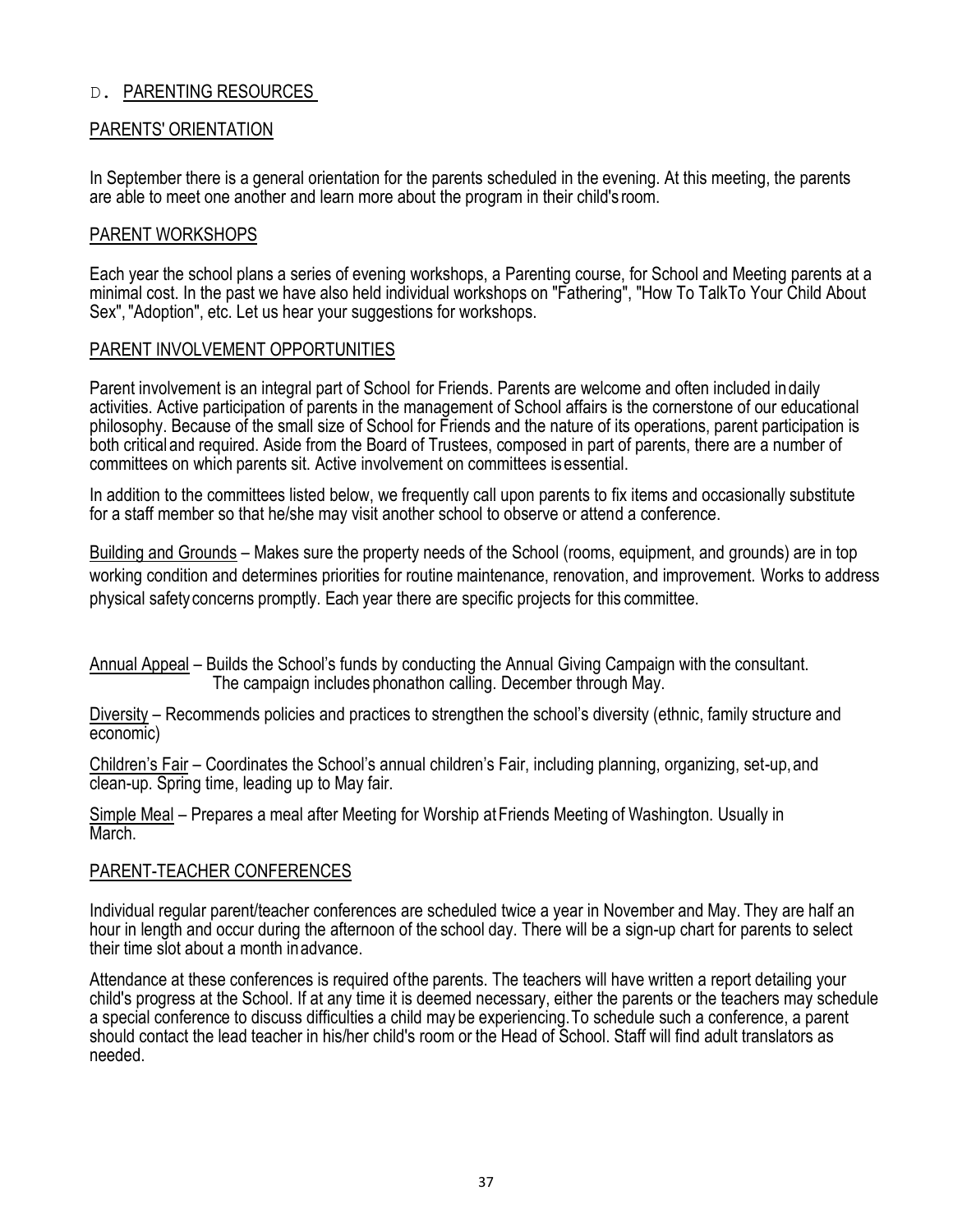### REPORTING OF COMPLAINTS

The well-being of the child should alwaysbe paramount. If there is a disagreement between a family and teacher, the two parties should attempt to work out the difference through meeting and talking together. If the difference cannot be resolved, either party may request that the Head of School intervene to listen and help come up with a mutually agreeable solution. If the difference is between the family and the Head of School, either party may request intervention from the Board President.

This procedure for filing a complaint is published in the parent handbook and the procedures manual. Complaints will be documented and maintained in the office files.

#### WAYS TO GET MORE OUT OF THE PROGRAM

- 1) Newsletter--read our monthly newsletter for events and classroom happenings.
- 2) Bulletin Boards--check the bulletin board in the hall regularly for information and announcements of events and services for parents.
- 3) Call your child at school if you feel you want to talk to him or her.
- 4) Have your child telephone you! -- at a time arranged with the teacher.
- 5) Come for lunch or snack and eat with your child.
- 6) Have some of the children visit your work place or come to your home for snack.
- 7) Feel free to use the telephone or restrooms.

*Updated July 2019*